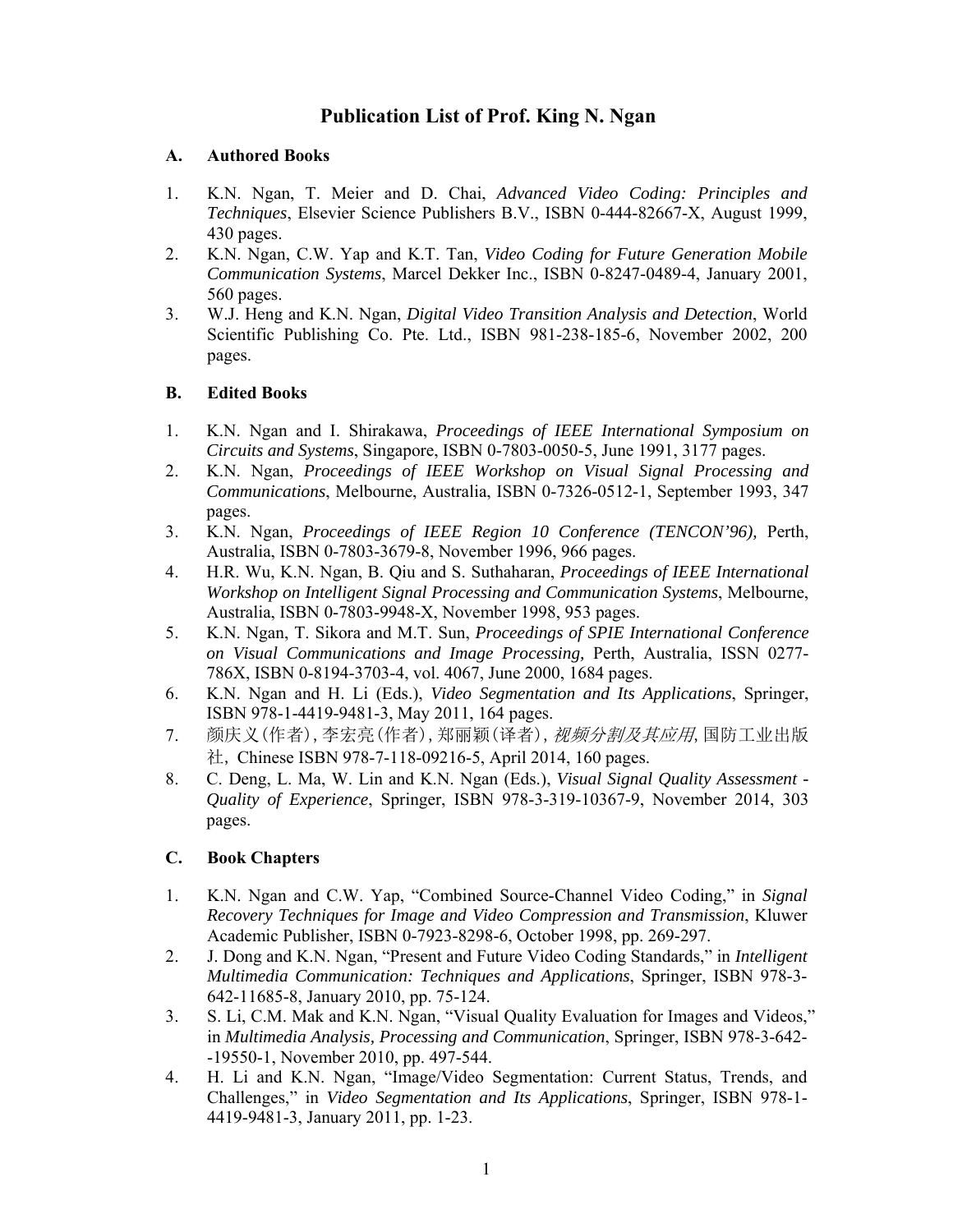- 5. Q. Zhang and K.N. Ngan, "Multiview Image Segmentation and Video Tracking," in *Video Segmentation and Its Applications*, Springer, ISBN 978-1-4419-9481-3, January 2011, pp. 117-143.
- 6. L. Ma, C. Deng, W. Lin, K.N. Ngan and L. Xu, "Retargeted Image Quality Assessment: Current Progresses and Future Trends," in *Visual Signal Quality Assessment - Quality of Experience*, Springer, ISBN 978-3-319-10367-9, November 2014, pp. 213-242.

## **D. Refereed Journal Papers**

- 1. R. Steele, K.N. Ngan and D.J. Goodman, "Adaptive difference detection and correction system for partial correction of transmission errors in linear PCM," *Electronics Letters*, U.K., vol. 14, no. 12, 1978, pp. 381-382.
- 2. K.N. Ngan and R. Steele, "Enhancement of PCM and DPCM images corrupted by transmission errors," *IEEE Transactions on Communications*, U.S.A., vol. 30, no. 1, January 1982, pp. 257-264.
- 3. K.N. Ngan, "Adaptive transform coding of video signals," *IEE Proceedings-F*, U.K., vol. 129, no. 1, February 1982, pp. 28-40.
- 4. K.N. Ngan, "Image display techniques using the cosine transform," *IEEE Transactions on Acoustics, Speech and Signal Processing*, U.S.A., vol. 32, no. 1, February 1984, pp. 173-177.
- 5. K.N. Ngan, "Hierarchical transmission of multi-level images for videotex systems," *Displays*, U.K., vol. 5, no. 2, April 1984, pp. 84-88.
- 6. K.N. Ngan, W.C. Hui and S.C. Lim, "Picture transmission for videotex," *IEEE Transactions on Consumer Electronics*, U.S.A., vol. 31, no. 3, August 1985, pp. 301- 310.
- 7. K.N. Ngan and K.S. Leong, "Fast convergence method for Lloyd-Max quantiser design," *Electronics Letters*, U.K., vol. 22, no. 16, July 1986, pp. 844-846.
- 8. K.N. Ngan, "Experiments on two-dimensional decimation in time and orthogonal transform domain," *Signal Processing*, The Netherlands, vol. 11, no. 3, October 1986, pp. 249-263.
- 9. K.N. Ngan and H. Singh, "Robotic vision system for automatic identification and sorting of parts," *Engineering Journal of Singapore*, Singapore, vol. 13, no. 1, 1986, pp. 17-25.
- 10. K.N. Ngan, A.A. Kassim and H. Singh, "A parallel image processing system based on the TMS32010 digital signal processor," *IEE Proceedings-E*, U.K., vol. 134, no. 2, March 1987, pp. 119-124.
- 11. K.N. Ngan, C.H. Aw and H. Singh, "Automated inspection and drilling system for printed circuit boards," *IES Journal*, Singapore, vol. 27, no. 1, May 1987, pp. 7-13.
- 12. K.N. Ngan and S.B. Kang, "Geometric modelling of IC die bonds for inspection," *Pattern Recognition Letters*, The Netherlands, vol. 10, no. 1, July 1989, pp. 47-52.
- 13. K.N. Ngan, K.S. Leong and H. Singh, "Adaptive discrete cosine transform coding in perceptual domain," *IEEE Transactions on Acoustics, Speech and Signal Processing*, U.S.A., vol. 37, no. 11, November 1989, pp. 1743-1750.
- 14. K.N. Ngan and B.Y.K. Aw, "Morphologic edge detector," *Ngee Ann Polytechnic Journal*, Singapore, vol. 4, October 1990, pp. 33-38.
- 15. K.C. Chua, W.C.Wong and K.N. Ngan, "Error detection and correction of vector quantised digital images," *IEE Proceedings-I,* U.K., vol. 137, no. 6, December 1990, pp. 417-423.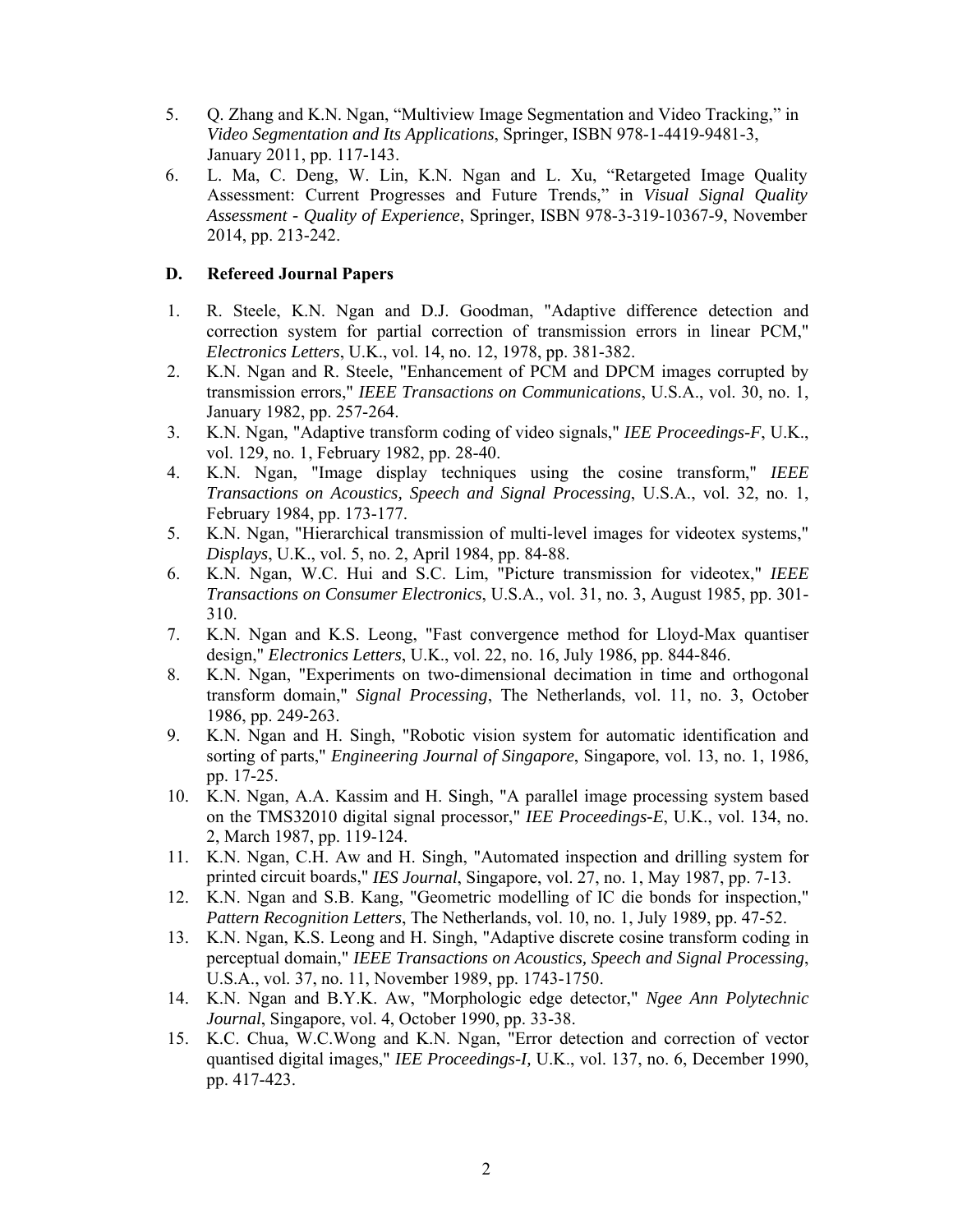- 16. (Invited paper) K.N. Ngan, H.C. Koh and W.C. Wong, "A hybrid image coding scheme incorporating human visual system characteristic," *Optical Engineering*, U.S.A., vol. 30, no. 7, July 1991, pp. 940-946.
- 17. K.N. Ngan, D.W. Lin and M.L. Liou, "Enhancement of image quality for low bit rate video coding," *IEEE Transactions on Circuits and Systems*, U.S.A., vol. 38, no. 10, October 1991, pp. 1221-1225.
- 18. K.N. Ngan and H.C. Koh, "Predictive classified vector quantization," *IEEE Transactions on Image Processing*, U.S.A., vol. 1, no. 3, July 1992, pp. 269-280.
- 19. K.N. Ngan and Sing B. Kang, "3-D object recognition using fuzzy quaternions," *IEE Proceedings-I*, U.K., vol. 139, no. 6, December 1992, pp. 561-568.
- 20. K.N. Ngan, J.S. Yee and H.C. Koh, "Low bit rate video coding using predictive classified vector quantization," *Asia-Pacific Engineering Journal*, Singapore, vol. 2, no. 4, December 1992, pp. 471-482.
- 21. K.N. Ngan and W.L. Chooi, "Subband motion analysis," *Optical Engineering*, U.S.A., vol. 32, no. 7, July 1993, pp. 1483-1488.
- 22. K.N. Ngan, K.K. Sin and H.C. Koh, "HDTV coding using hybrid MRVQ/DCT," *IEEE Transactions on Circuits and Systems for Video Technology*, U.S.A., vol. 3, no. 4, August 1993, pp. 320-323.
- 23. A.W. Johnson, T. Sikora, T.K. Tan and K.N. Ngan, "Filters for drift reduction in frequency scalable video coding schemes," *Electronics Letters*, U.K., vol. 30, no. 6, March 1994, pp. 471-472.
- 24. T.K. Tan, K.K. Pang and K.N. Ngan, "A frequency scalable coding scheme employing pyramid and subband techniques," *IEEE Transactions on Circuits and Systems for Video Technology*, U.S.A., vol. 4, no. 2, April 1994, pp. 203-207.
- 25. K.N. Ngan and W.L. Chooi, "Very low bit rate video coding using 3D subband approach," *IEEE Transactions on Circuits and Systems for Video Technology*, U.S.A., vol. 4, no. 3, June 1994, pp. 309-316.
- 26. L.H. Kieu and K.N. Ngan, "Cell-loss concealment techniques for layered video codecs in an ATM network," *IEEE Transactions on Image Processing*, U.S.A., vol. 3, no. 5, September 1994, pp. 666-677.
- 27. K.N. Ngan, D. Chai and A. Millin, "Very low bit rate video coding using H.261-like coder," *IEEE Transactions on Circuits and Systems for Video Technology*, U.S.A., vol. 6, no. 3, June 1996, pp. 308-312.
- 28. S.H. Tan, K.K. Pang and K.N. Ngan, "Classified perceptual coding with adaptive quantization," *IEEE Transactions on Circuits and Systems for Video Technology*, U.S.A., vol. 6, no. 4, August 1996, pp. 375-388.
- 29. M. Lee, K.N. Ngan and G. Crebbin, "A rate-distortion function for vector quantization with a variable block-size classification model," *Journal of Visual Communications and Image Representation*, Academic Press, U.S.A., vol. 8, no. 4, December 1997, pp. 356-363.
- 30. M. Lee and K.N. Ngan, "Video coding with a variable block-sizing technique in the wavelet transform domain," *SPIE Journal of Electronic Imaging*, U.S.A., vol. 7, no. 3, July 1998, pp. 539-547.
- 31. K.N. Ngan, S. Panchanathan, T. Sikora and M.-T. Sun, "Special Issue on Segmentation, Description and Retrieval of Video Content," *IEEE Transactions on Circuits and Systems for Video Technology*, U.S.A., vol. 8, no. 5, September 1998, pp. 521-524.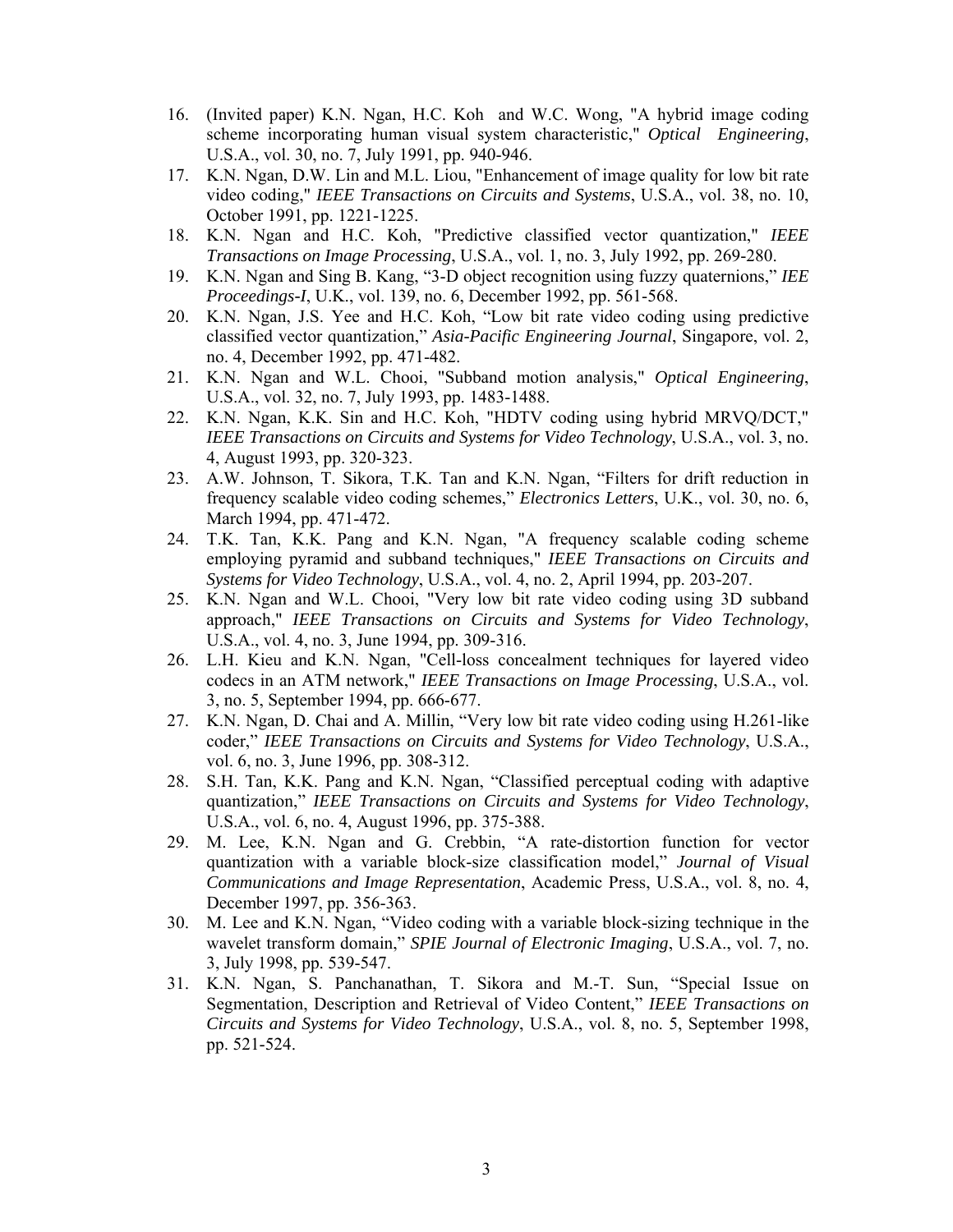- $32.$  <sup>1</sup> (Invited paper) T. Meier and K.N. Ngan, "Automatic segmentation of moving objects for video objects plane generation," *IEEE Transactions on Circuits and Systems for Video Technology*, U.S.A., vol. 8, no. 5, September 1998, pp. 525-538.
- 33. S. Benton, B. Choquet, R. Horst, K.N. Ngan and M. Tanimoto, "Special Issue on 3D Video Technology," *Signal Processing: Image Communication*, Europe, vol. 14, Nos. 1-2, November 1998, pp. 1-6.
- 34. H. Fan and K.N. Ngan, "Disparity map coding based on adaptive triangular surface modelling," *Signal Processing: Image Communication*, Europe, vol. 14, Nos. 1-2, November 1998, pp. 119-130.
- 35. K.N. Ngan, S. Panchanathan, T. Sikora and M.-T. Sun, "Special Issue on Representation and Coding of Images and Video I," *IEEE Transactions on Circuits and Systems for Video Technology*, U.S.A., vol. 8, no. 7, November 1998, pp. 797- 801.
- 36. K.N. Ngan, S. Panchanathan, T. Sikora and M.-T. Sun, "Special Issue on Representation and Coding of Images and Video II," *IEEE Transactions on Circuits and Systems for Video Technology*, U.S.A., vol. 9, no. 1, February 1999, pp. 1-4.
- 37. T. Meier, K.N. Ngan and G. Grebbin, "Reduction of blocking artifacts in image and video coding," *IEEE Transactions on Circuits and Systems for Video Technology*, U.S.A., vol. 9, no. 3, April 1999, pp. 490-500.
- 38. C.W. Yap, K.N. Ngan and R. Liyanapathirana, "A combined source-channel video coding scheme for mobile channels," *Signal Processing: Image Communication*, Europe, vol. 14, nos. 6-8, May 1999, pp. 559-574.
- 39. 2D. Chai and K.N. Ngan, "Face segmentation using skin color map in videophone applications," *IEEE Transactions on Circuits and Systems for Video Technology*, U.S.A., vol. 9, no. 4, June 1999, pp. 551-564.
- 40. T. Meier and K.N. Ngan, "Segmentation and tracking of moving objects for contentbased video coding," *IEE Proceedings - Vision, Image and Signal Processing*, U.K., vol. 146, no. 3, June 1999, pp. 144-150.
- 41. W.J. Heng, K.N. Ngan and M.H. Lee, "Comparison of MPEG domain elements for low-level shot boundary detection," *Journal of Real-Time Imaging*, Academic Press, U.S.A., vol. 5, no. 5, October 1999, pp. 341-358.
- 42. T. Meier and K.N. Ngan, "Video segmentation for content-based coding," *IEEE Transactions on Circuits and Systems for Video Technology*, U.S.A., vol. 9, no. 8, December 1999, pp. 1190-1203.
- 43. K.N. Ngan, M. Strintzis, M. Tanimoto and Y. Wang, "Special Issue on 3-D Video Technology," *IEEE Transactions on Circuits and Systems for Video Technology*, U.S.A., vol. 10, no. 2, March 2000, pp. 185-187.
- 44. C.W. Yap and K.N. Ngan, "Error resilient transmission of SPIHT coded images over fading channels," *IEE Proceedings - Vision, Image and Signal Processing*, U.K., vol. 148, no. 1, February 2001, pp. 59-64.
- 45. W.J. Heng and K.N. Ngan, "Long transition analysis for digital video sequences," *Circuits, Systems and Signal Processing*, Birkhäuser Boston, U.S.A., vol. 20, no. 2, 2001, pp. 113-141.
- 46. W.J. Heng and K.N. Ngan, "An object-based shot boundary detection using edge tracing and tracking," *Journal of Visual Communications and Image Representation*, Academic Press, U.S.A., vol. 12, no. 3, September 2001, pp. 217-239.

 $\overline{a}$ 

<sup>&</sup>lt;sup>1</sup> Fourth most cited paper in IEEE Transactions on Circuits and Systems for Video Technology in 1998.<br><sup>2</sup> Second most cited paper in IEEE Transactions on Circuits and Systems for Video Technology in 1999.

<sup>&</sup>lt;sup>2</sup> Second most cited paper in IEEE Transactions on Circuits and Systems for Video Technology in 1999.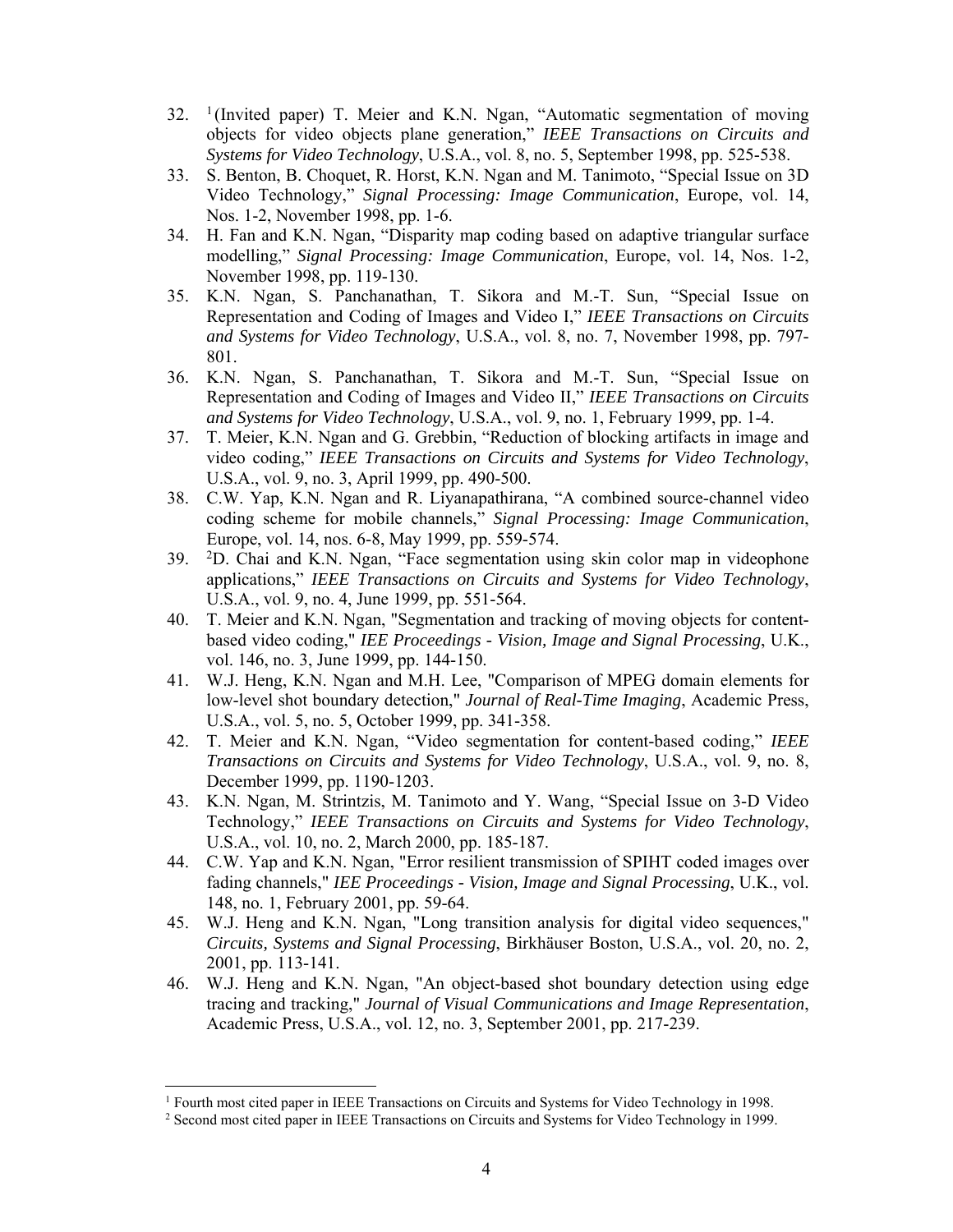- 47. C. Zhao, K.N. Ngan, J. Zhang, R. Mathew and X. Zhang, "Using inter frame dependence history to select intra refresh blocks," *Electronics Letters*, U.K., vol. 38, no. 22, October 2002, pp. 1337-1338.
- 48. W.J. Heng and K.N. Ngan, "Shot boundary refinement for long transition in digital video sequence," *IEEE Transactions on Multimedia,* U.S.A., vol. 4, no. 4, December 2002, pp. 434-445.
- 49. W.J. Heng and K.N. Ngan, "High accuracy flashlight scene determination for shot boundary detection," *Signal Processing: Image Communication*, Europe, vol. 18, no. 3, March 2003, pp. 203-219.
- 50. K.N. Ngan, T. Meier and Z. Chen, "Improved single video object rate control for MPEG-4," *IEEE Transactions on Circuits and Systems for Video Technology*, U.S.A., vol. 13, no. 5, May 2003, pp. 385-392.
- 51. Y. Altunbasak, C.W. Chen, M.R. Civanlar and K.N. Ngan, "Guest Editorial: Recent Advances in Wireless Video," *Signal Processing: Image Communication*, Europe, vol. 18, no. 10, Nov. 2003, pp. 857-860.
- 52. Z. Chen, K.N. Ngan and C. Zhao, "Improved rate control for MPEG-4 video transport over wireless channel," *Signal Processing: Image Communication*, Europe, vol. 18, no. 10, Nov. 2003, pp. 879-887.
- 53. J. Lim, J. Kim, K.N. Ngan and K. Sohn, "Advanced rate control technologies for 3D-HDTV," *IEEE Transactions on Consumer Electronics*, U.S.A., vol. 49, no. 4, Nov. 2003, pp. 1498-1507.
- 54. J. Lim, K.N. Ngan, W. Yang and K. Sohn, "A multiview sequence CODEC with view scalability," *Signal Processing: Image Communication*, Europe, vol. 19, no. 3, March 2004, pp. 239-256.
- 55. Z. Chen and K.N. Ngan, "Linear rate-distortion models for MPEG-4 shape coding," *IEEE Transactions on Circuits and Systems for Video Technology*, U.S.A., vol. 14, no. 6, June 2004, pp. 869-873.
- 56. Z. Chen and K.N. Ngan, "Rate-constrained arbitrarily shaped video object coding with object-based rate control," *IEE Proceedings - Vision, Image and Signal Processing*, U.K., vol. 151, no. 4, August 2004, pp. 250-256.
- 57. W. Yang, K.N. Ngan, J.E. Lim and K. Sohn, "Joint Motion and Disparity Fields Estimation for Stereoscopic Video Sequences" *Signal Processing: Image Communication*, Europe, vol. 20, no. 3, March 2005, pp. 265-276.
- 58. Z. Ni, Z. Chen and K.N. Ngan, "A real-time video transport system for the besteffort Internet," *Signal Processing: Image Communication*, Europe, vol. 20, no. 3, March 2005, pp. 277-293.
- 59. J. Han, K.N. Ngan, M. Li and H. Zhang, "A memory learning framework for effective image retrieval," *IEEE Transactions on Image Processing*, U.S.A., vol. 14, no. 4, April 2005, pp. 511-524.
- 60. D. Gao, J. Cai and K.N. Ngan, "Admission Control in IEEE 802.11e Wireless LANs," *IEEE Network*, U.S.A., vol. 19, no. 4, July 2005, pp. 6-13.
- 61. C.W. Chen, M. Ghanbari and K.N. Ngan, "Special issue on visual communication in the ubiquitous era," *Journal of Visual Communications and Image Representation*, U.S.A., vol. 16, no. 4-5, August-October 2005, pp. 393-396.
- 62. J. Cai, J. Wu, K.N. Ngan and Z. He, "Joint mode selection and unequal error protection for bitplane coded video transmission over wireless channels," *Journal of Visual Communications and Image Representation*, U.S.A., vol. 16, no. 4-5, August-October 2005, pp. 412-431.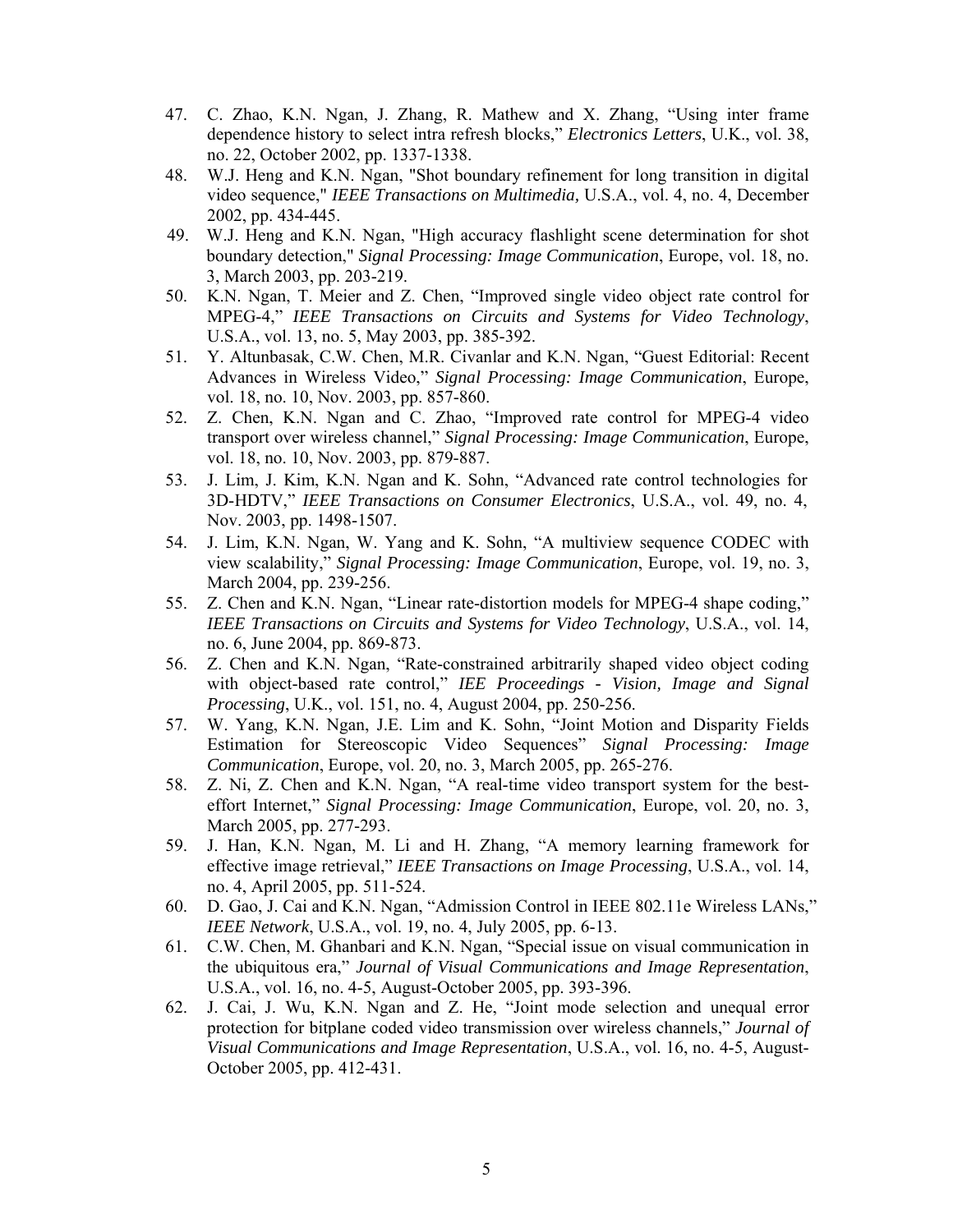- 63. J. Li, C. Zhao and K.N. Ngan, "VLC/FLC data partitioning with intra AC prediction disabled," *Journal of Visual Communications and Image Representation*, U.S.A., vol. 16, no. 4-5, August-October 2005, pp. 544-562.
- 64. Z. Chen and K.N. Ngan, "Joint texture-shape optimization for MPEG-4 multiple video objects," *IEEE Transactions on Circuits and Systems for Video Technology*, U.S.A., vol. 15, no. 9, September 2005, pp. 1170-1174.
- 65. J. Han, K.N. Ngan, M. Li and H. Zhang, "Unsupervised extraction of visual attention objects in color images," *IEEE Transactions on Circuits and Systems for Video Technology*, U.S.A., vol. 16, no. 1, January 2006, pp. 141-145.
- 66. Y. Liu and K.N. Ngan, "Embedded wavelet packet object-based image coding based on context classification and quadtree ordering," *Signal Processing: Image Communication*, Europe, vol. 21, no. 2, February 2006, pp. 143-155.
- 67. W. Yang and K.N. Ngan, "MPEG-4 based stereoscopic video encoder using joint disparity/motion estimation," *IEEE Transactions on Circuits and Systems for Video Technology*, U.S.A., vol. 16, no. 2, February 2006, pp. 286-290.
- 68. Andy C. Yu, K.N. Ngan, Graham R. Martin, "Efficient Intra- and Inter-mode Selection Algorithms for H.264/ MPEG-4 AVC," *Journal of Visual Communications and Image Representation*, U.S.A., vol. 17, no. 2, April 2006, pp. 322-344.
- 69. Z. Chen and K.N. Ngan, "Distortion variation minimization in real time video coding," *Signal Processing: Image Communication*, Europe, vol. 21, no. 4, April 2006, pp. 273-279.
- 70. D. Tao, J. Cai, H. Yi, D. Rajan, L.-T. Chia, K.N. Ngan, "Dynamic Programming-Based Reverse Frame Selection for VBR Video Delivery under Constrained Resources," *IEEE Transactions on Circuits and Systems for Video Technology*, U.S.A., vol. 16, no. 11, November 2006, pp. 1362-1375.
- 71. W. Yang, Y. Lu, F. Wu, J. Cai, K.N. Ngan and S. Li, "4-D wavelet-based multi-view video coding," *IEEE Transactions on Circuits and Systems for Video Technology*, U.S.A., vol. 16, no. 11, November 2006, pp. 1385-1396.
- 72. Z. Chen, J. Han and K.N. Ngan**, "**Dynamic Bit Allocation for Multiple Video Object Coding," *IEEE Transactions on Multimedia*, U.S.A., vol. 8, no. 6, December 2006, pp. 1117-1124.
- 73. H. Wang, K.N. Ngan and J. Ostermann, "Guest Editorial: Advances in Visual Content Analysis and Adaptation for Multimedia Communications", *IEEE Communications Magazine*, U.S.A., vol. 45, no. 1, January 2007, pp. 24-26.
- 74. H. Li and K.N. Ngan, "Automatic Video Segmentation and Tracking for Content-Based Applications", *IEEE Communications Magazine*, U.S.A., vol. 45, no. 1, January 2007, pp. 27-33.
- 75. <sup>3</sup> Z. Chen and K.N. Ngan, "Recent advances in rate control for video coding," *Signal Processing: Image Communication*, Europe, vol. 22, no. 1, January 2007, pp. 19-38.
- 76. Z. Chen and K.N. Ngan, "Towards Rate-Distortion Tradeoff in Real-Time Color Video Coding," *IEEE Transactions on Circuits and Systems for Video Technology*, U.S.A., vol. 17, no. 2, February 2007, pp. 158-167.
- 77. Y. Liu, F. Wu and K.N. Ngan, "3-D Object-Based Scalable Wavelet Video Coding With Boundary Effect Suppression", *IEEE Transactions on Circuits and Systems for Video Technology*, U.S.A., vol. 17, no. 5, May 2007, pp. 639-644.
- 78. Y. Liu and K.N. Ngan, "Fast multiresolution motion estimation algorithms for wavelet-based scalable video coding," *Signal Processing: Image Communication*, Europe, vol. 22, no. 5, June 2007, pp. 448-465.

 $\overline{a}$ 

<sup>&</sup>lt;sup>3</sup> One of the top 25 hottest articles in Signal Processing: Image Communication in 2007.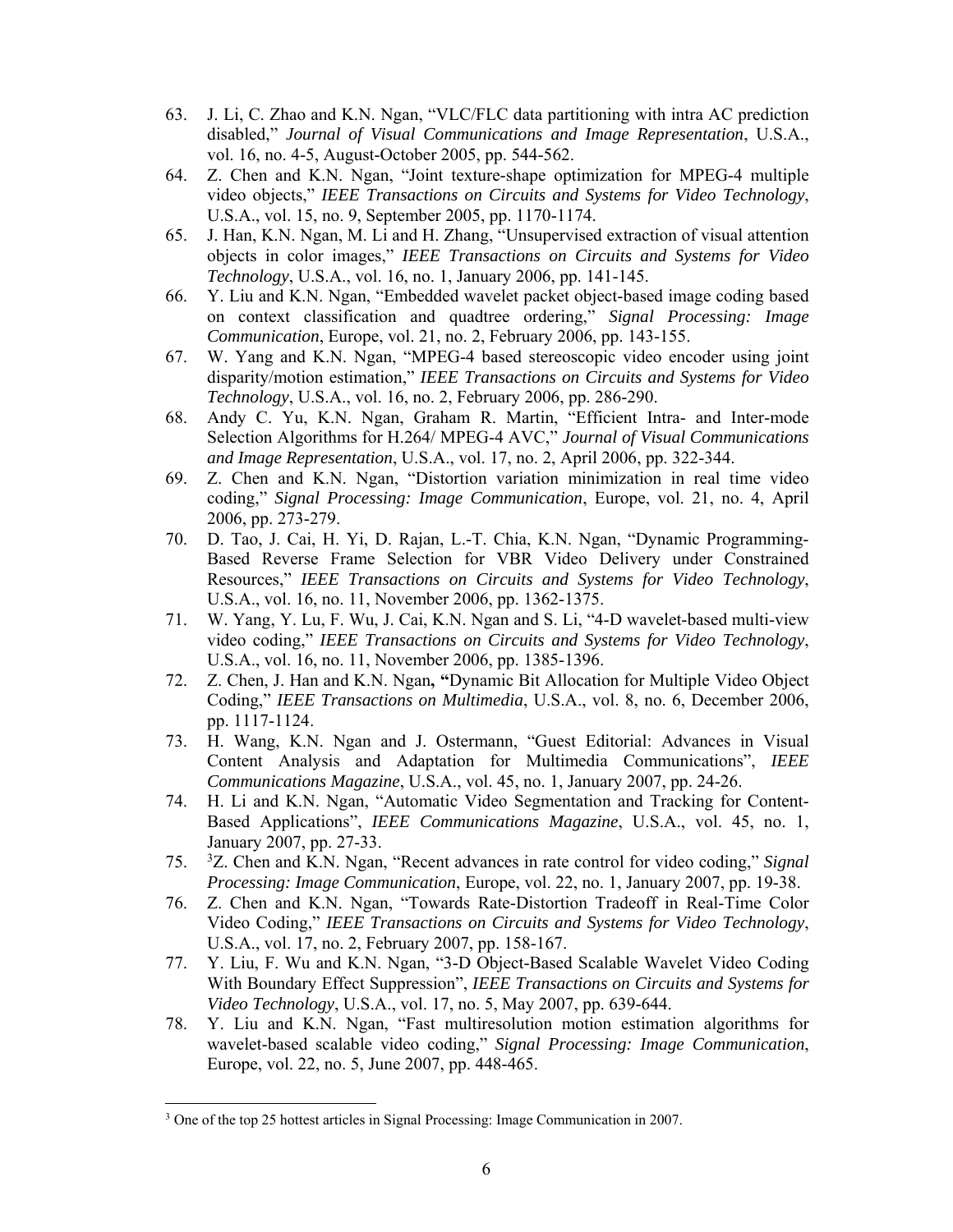- 79. Z. Chen and K.N. Ngan, "A Unified Approach of Bit Rate Control for Binary and Gray Level Shape Sequences Coding," *IEEE Transactions on Circuits and Systems for Video Technology*, U.S.A., vol. 17, no. 7, July 2007, pp. 823-832.
- 80. Z. Chen and K.N. Ngan, "A rate and distortion analysis of multiscale binary shape coding based on statistical learning," *IEEE Transactions on Multimedia*, U.S.A., vol. 9, no. 5, August 2007, pp. 987-994.
- 81. Z. Wei, T.K. Lam and K.N. Ngan, "Implementation of H.264 on Mobile Device," *IEEE Transactions on Consumer Electronics*, U.S.A., vol. 53, no. 3, August 2007, pp. 1109-1116.
- 82. C.H. Foh, Y. Zhang, Z. Ni, J. Cai, and K.N. Ngan, "Optimized Cross-Layer Design for Scalable Video Transmission over the IEEE 802.11e Networks," *IEEE Transactions on Circuits and Systems for Video Technology*, U.S.A., vol. 17, no. 12, December 2007, pp. 1665-1678.
- 83. H. Li and K.N. Ngan, "Unsupervised video segmentation with low depth of field," *IEEE Transactions on Circuits and Systems for Video Technology*, U.S.A., vol. 17, no. 12, December 2007, pp. 1742-1751.
- 84. D. Gao, J. Cai, C.T. Lau, K.N. Ngan, "Improving WLAN VoIP Capacity through Service Differentiation," *IEEE Transactions on Vehicular Technology*, U.S.A., vol. 57, no. 1, January 2008, pp. 465-474.
- 85. Y. Liu and K.N. Ngan, "Weighted Adaptive Lifting-based Wavelet Transform for Image Coding," *IEEE Transactions on Image Processing*, U.S.A., vol. 17, no. 4, April 2008, pp. 500-511.
- 86. H. Li, K.N. Ngan and Z. Wei, "Fast and Efficient Method for Block Edge Classification and Its Application in H.264/AVC Video Coding," *IEEE Transactions on Circuits and Systems for Video Technology*, U.S.A., vol. 18, no. 6, June 2008, pp. 756-768.
- 87. H. Li and K.N. Ngan, "Saliency Model based Face Segmentation and Tracking in Head-and-Shoulder Video Sequences," *Journal of Visual Communications and Image Representation*, U.S.A., vol. 19, no. 5, July 2008, pp. 320-333.
- 88. Y. Liu, K.N. Ngan and F. Wu, "3-D Shape-Adaptive Directional Wavelet Transform for Object-Based Scalable Video Coding," *IEEE Transactions on Circuits and Systems for Video Technology*, U.S.A., vol. 18, no. 7, July 2008, pp. 888-899.
- 89. J. Li and K.N. Ngan "Adaptive Partition Size Temporal Error Concealment for H.264 using Weighted Double-Sided EBME Minimization," *Signal Processing: Image Communication*, Europe, vol. 23, no. 6, July 2008, pp. 451-462.
- 90. Z. Wei, K.N. Ngan and H. Li, "An Efficient Intra Mode Selection Algorithm for H.264 Based on Edge Classification and Rate-Distortion Estimation," *Signal Processing: Image Communication*, Europe, vol. 23, no. 9, October 2008, pp. 699- 710.
- 91. Z. Chen, D. Zhang and K.N. Ngan, "An Efficient Algorithm for H.264/AVC High Definition Video Coding," *IEEE Transactions on Consumer Electronics*, U.S.A., vol. 54, no. 4, November 2008, pp. 1852-1857.
- 92. H. Li, K.N. Ngan and Q. Liu, "FaceSeg: Automatic Face Segmentation for Real-time Video," *IEEE Transactions on Multimedia*, U.S.A., vol. 11, no. 1, January 2009, pp. 77-88.
- 93. Z. Wei and K.N. Ngan, "Spatio-temporal Just Noticeable Distortion Profile for Grey Scale Image/Video in DCT Domain," *IEEE Transactions on Circuits and Systems for Video Technology*, U.S.A., vol. 19, no. 3, March 2009, pp. 337-346.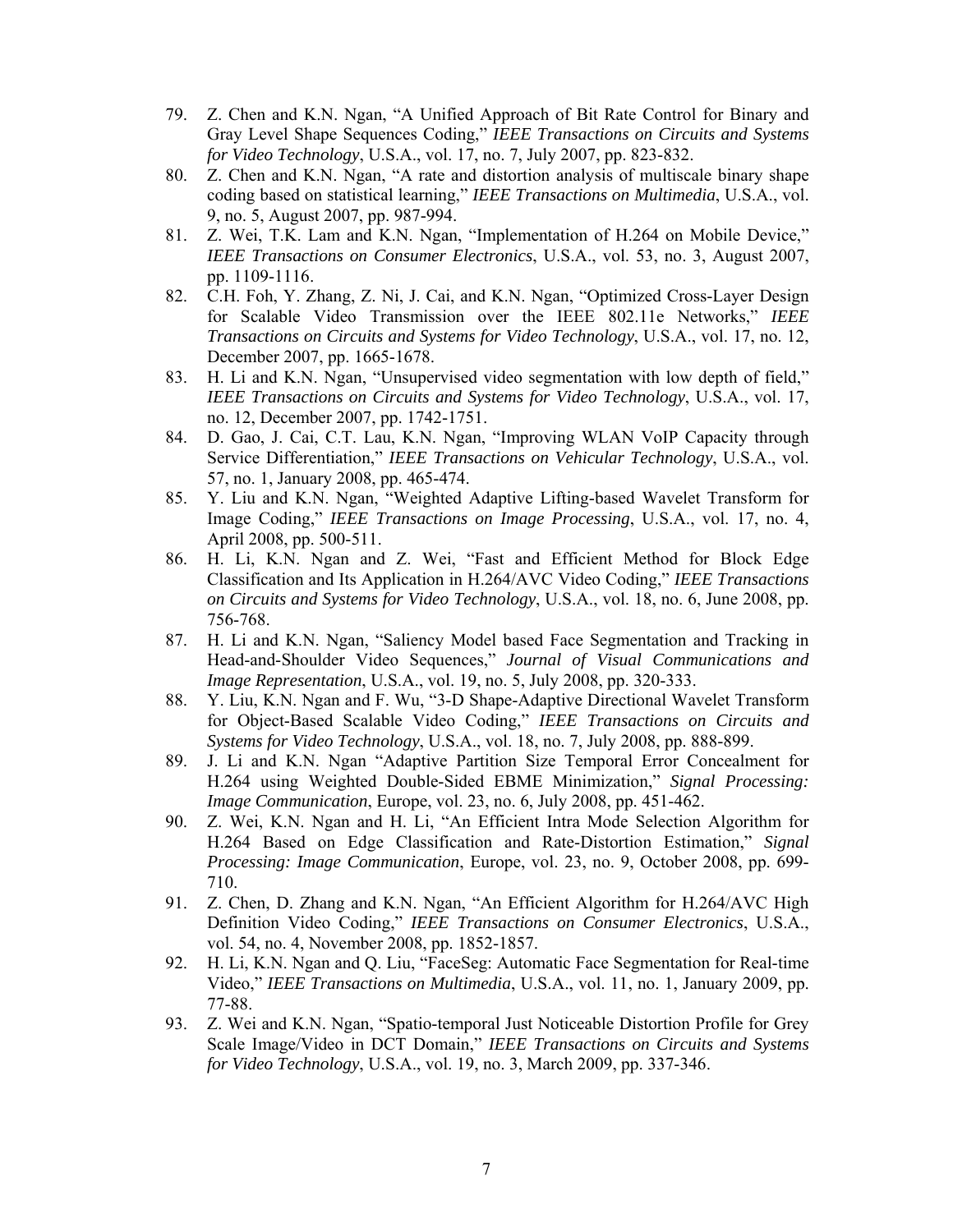- 94. W. Gao, K.N. Ngan and, L. Yu, "Special issue on AVS and its applications: Guest editorial," *Signal Processing: Image Communication*, Europe, vol. 24, no. 4, April 2009, pp. 245-246.
- 95. X. Jin, S. Li and K.N. Ngan, "Platform-independent MB-based AVS video standard implementation," *Signal Processing: Image Communication*, Europe, vol. 24, no. 4, April 2009, pp. 312-323.
- 96. D. Zhang, K.N. Ngan and Z. Chen, "A Two-Pass Rate Control Algorithm for H.264/AVC High Definition Video Coding," *Signal Processing: Image Communication*, Europe, vol. 24, no. 5, May 2009, pp. 357-367.
- 97. H. Shu and K.N. Ngan, "Pre- and Post-shift Filtering for Blocking Removing in Downsizing Transcoding," *IEEE Transactions on Circuits and Systems for Video Technology*, U.S.A., vol. 19, no. 6, June 2009, pp. 882-886.
- 98. H. Li and K.N. Ngan, "Semantic Object Segmentation," *IEEE Communications Society Multimedia Communications Technical Committee E-Letter*, vol. 4, no. 6, July 2009, pp. 6-8.
- 99. (Invited Paper) C. Cui, Q. Zhang and K.N. Ngan, "Multi-view Video Based Object Segmentation - A Tutorial," *ECTI Transactions on Electrical Engineering, Electronics and Communications*, Thailand, vol. 7, no. 2, August 2009, pp. 90-105.
- 100. J. Dong, K.N. Ngan, C.K. Fong and W.K. Cham, "2D Order-16 Integer Transforms for HD Video Coding," *IEEE Transactions on Circuits and Systems for Video Technology*, U.S.A., vol. 19, no. 10, October 2009, pp. 1462-1474.
- 101. Z. Liu, H. Yan, L. Shen, K.N. Ngan and Z. Zhang, "Adaptive Image Retargeting Using Saliency-based Continuous Seam Carving," *Optical Engineering*, U.S.A., vol. 49, no. 1, January 2010, pp. 017002.1-10.
- 102. C. Cui and K.N. Ngan, "Plane-based External Camera Calibration with Accuracy Measured by Relative Deflection Angle," *Signal Processing: Image Communication*, Europe, vol. 25, no. 3, March 2010, pp. 224-234.
- 103. L. Ma, S. Li and K.N. Ngan, "Visual Horizontal Effect for Image Quality Assessment", *IEEE Signal Processing Letters*, U.S.A., vol. 17, no. 7, July 2010, pp. 627-630.
- 104. Q. Zhang and K.N. Ngan, "Multi-view Video Based Multiple Objects Segmentation Using Graph Cut and Spatiotemporal Projections," *Journal of Visual Communications and Image Representation*, U.S.A., vol. 21, no. 5-6, July-August 2010, pp. 453-461.
- 105. J. Dong and K.N. Ngan, "Real-time De-interlacing for H.264 Coded HD Videos," *IEEE Transactions on Circuits and Systems for Video Technology*, U.S.A., vol. 20, no. 8, August 2010, pp. 1144-1149.
- 106. J. Dong and K.N. Ngan, "Parametric Interpolation Filter for HD Video Coding," *IEEE Transactions on Circuits and Systems for Video Technology*, U.S.A., vol. 20, no. 12, December 2010, pp. 1892-1897.
- 107. L. Ma, K.N. Ngan, F. Zhang and S. Li, "Adaptive Block-Size Transform Based Just-Noticeable Difference Model for Images/Videos," *Signal Processing: Image Communication*, Europe, vol. 26, no. 3, March 2011, pp. 162-174.
- 108. C. Cui and K.N. Ngan, "Scale and Affine Invariant Fan Feature," *IEEE Transactions on Image Processing*, U.S.A., vol. 20, no. 6, June 2011, pp. 1627-1640.
- 109. Q. Liu, H. Li and K.N. Ngan, "Automatic Body Segmentation with Graph Cut and Self-Adaptive Initialization Level Set (SAILS)," *Journal of Visual Communications and Image Representation*, U.S.A., vol. 22, no. 5, July 2011, pp. 367-377.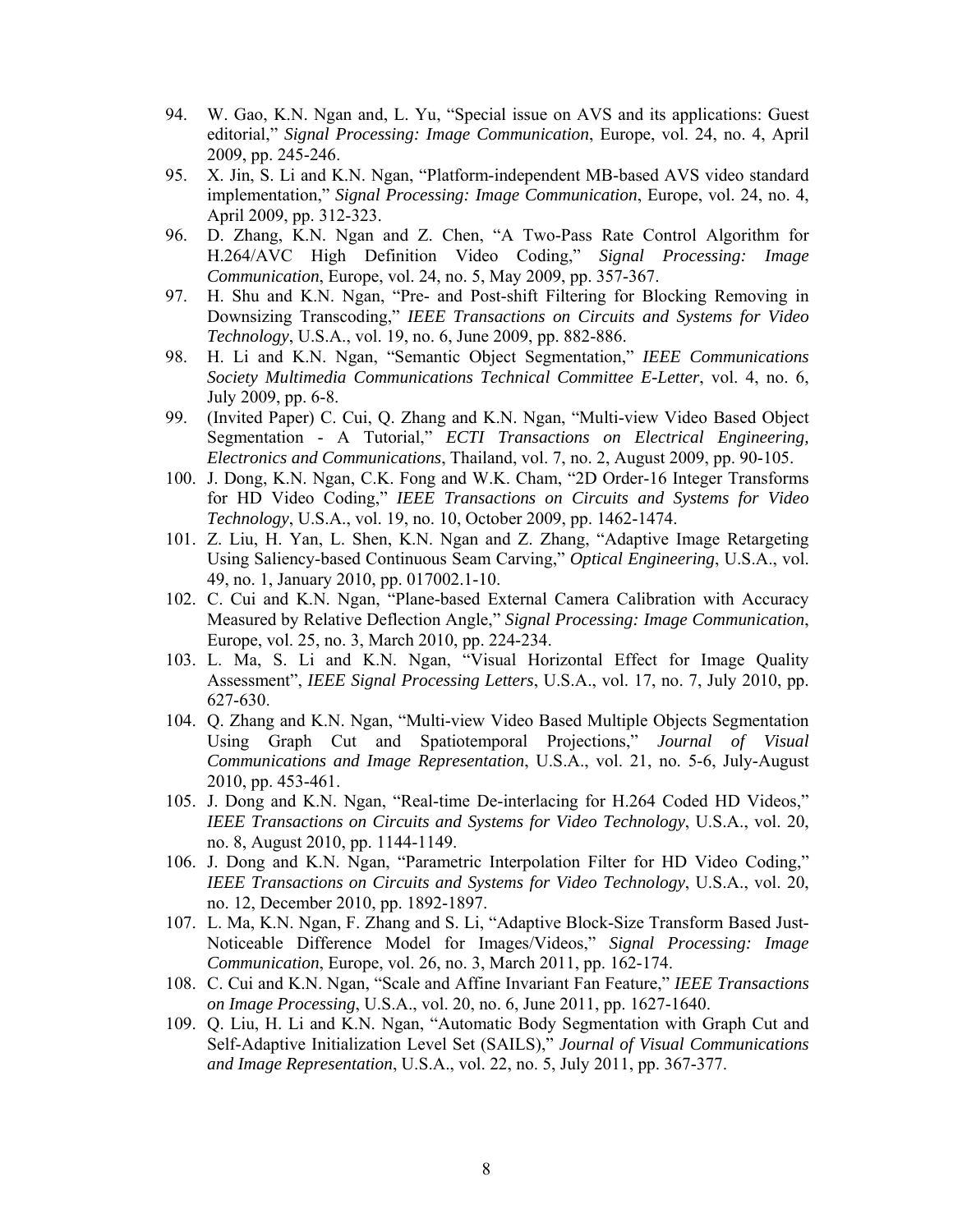- 110. X. Jin, S. Goto and K.N. Ngan, "Composite Model Based DC Dithering for Suppressing Contour Artifacts in Decompressed Video," *IEEE Transactions on Image Processing*, U.S.A., vol. 20, no. 8, August 2011, pp. 2110-2121.
- 111. F. Zhang, L. Ma, S. Li and K.N. Ngan, "Practical image quality metric applied to image coding," *IEEE Transactions on Multimedia*, U.S.A., vol. 13, no. 4, August 2011, pp. 615-624.
- 112. L. Ma, S. Li, F. Zhang and K.N. Ngan, "Reduced-Reference Image Quality Assessment Using Reorganized DCT-Based Image Representation," *IEEE Transactions on Multimedia*, U.S.A., vol. 13, no. 4, August 2011, pp. 824-829.
- 113. S. Li, F. Zhang, L. Ma and K.N. Ngan, "Image Quality Assessment by Separately Evaluating Detail Losses and Additive Impairments," *IEEE Transactions on Multimedia*, U.S.A., vol. 13, no. 5, October 2011, pp. 935-949.
- 114. J. Dong and K.N. Ngan, "Adaptive Pre-interpolation Filter for High-performance Video Coding," *Journal of Visual Communications and Image Representation*, U.S.A., vol. 22, no. 8, October 2011, pp. 697-703.
- 115. H. Li and K.N. Ngan, "Learning to Extract Focused Object from Low DOF Images," *IEEE Transactions on Circuits and Systems for Video Technology*, U.S.A., vol. 21, no. 11, November 2011, pp. 1571-1580.
- 116. F. Zhang, W. Liu, W. Lin and K.N. Ngan, "Spread Spectrum Image Watermarking Based on Perceptual Quality Metric," *IEEE Transactions on Image Processing*, U.S.A., vol. 20, no. 11, November 2011, pp. 3207-3218.
- 117. Q. Zhang and K.N. Ngan, "Segmentation and Tracking Multiple Objects under Occlusion from Multi-view Video," *IEEE Transactions on Image Processing*, U.S.A., vol. 20, no. 11, November 2011, pp. 3308-3313.
- 118. H. Li and K.N. Ngan, "A Co-saliency Model of Image Pairs," *IEEE Transactions on Image Processing*, U.S.A., vol. 20, no. 12, December 2011, pp. 3365-3375.
- 119. H. Li, G. Liu and K.N. Ngan, "Guided Face Cartoon Synthesis," *IEEE Transactions on Multimedia*, U.S.A., vol. 13, no. 6, December 2011, pp. 1230-1239.
- 120. W. Luo, H. Li, G. Liu and K.N. Ngan, "Global salient information maximization for saliency detection," *Signal Processing: Image Communication*, Europe, vol. 27, no. 3, March 2012, pp. 238-248.
- 121. J. Dong and K.N. Ngan, "Two-Layer Directional Transform for High Performance Video Coding," *IEEE Transactions on Circuits and Systems for Video Technology*, U.S.A., vol. 22, no. 4, April 2012, pp. 619-625.
- 122. S. Li, L. Ma and K.N. Ngan, "Full-Reference Video Quality Assessment by Decoupling Detail Losses and Additive Impairments," *IEEE Transactions on Circuits and Systems for Video Technology*, U.S.A., vol. 22, no. 7, July 2012, pp. 1100-1112.
- 123. Z. Liu, R. Shi, L. Shen, Y. Xue, K.N. Ngan and Z. Zhang, "Unsupervised salient object segmentation based on kernel density estimation and two-phase graph cut," *IEEE Transactions on Multimedia*, U.S.A., vol. 14, no. 4, August 2012, pp. 1275- 1289.
- 124. F. Meng, H. Li, G. Liu, and K.N. Ngan, "Object Co-segmentation based on Shortest Path Algorithm and Saliency Model," *IEEE Transactions on Multimedia*, U.S.A., vol. 14, no. 5, October 2012, pp. 1429-1441.
- 125. L. Ma, W. Lin, C. Deng and K.N. Ngan, "Image Retargeting Quality Assessment: A Study of Subjective Scores and Objective Metrics," *IEEE Journal of Selected Topics in Signal Processing*, U.S.A., vol. 6, no. 6, October 2012, pp. 626-639.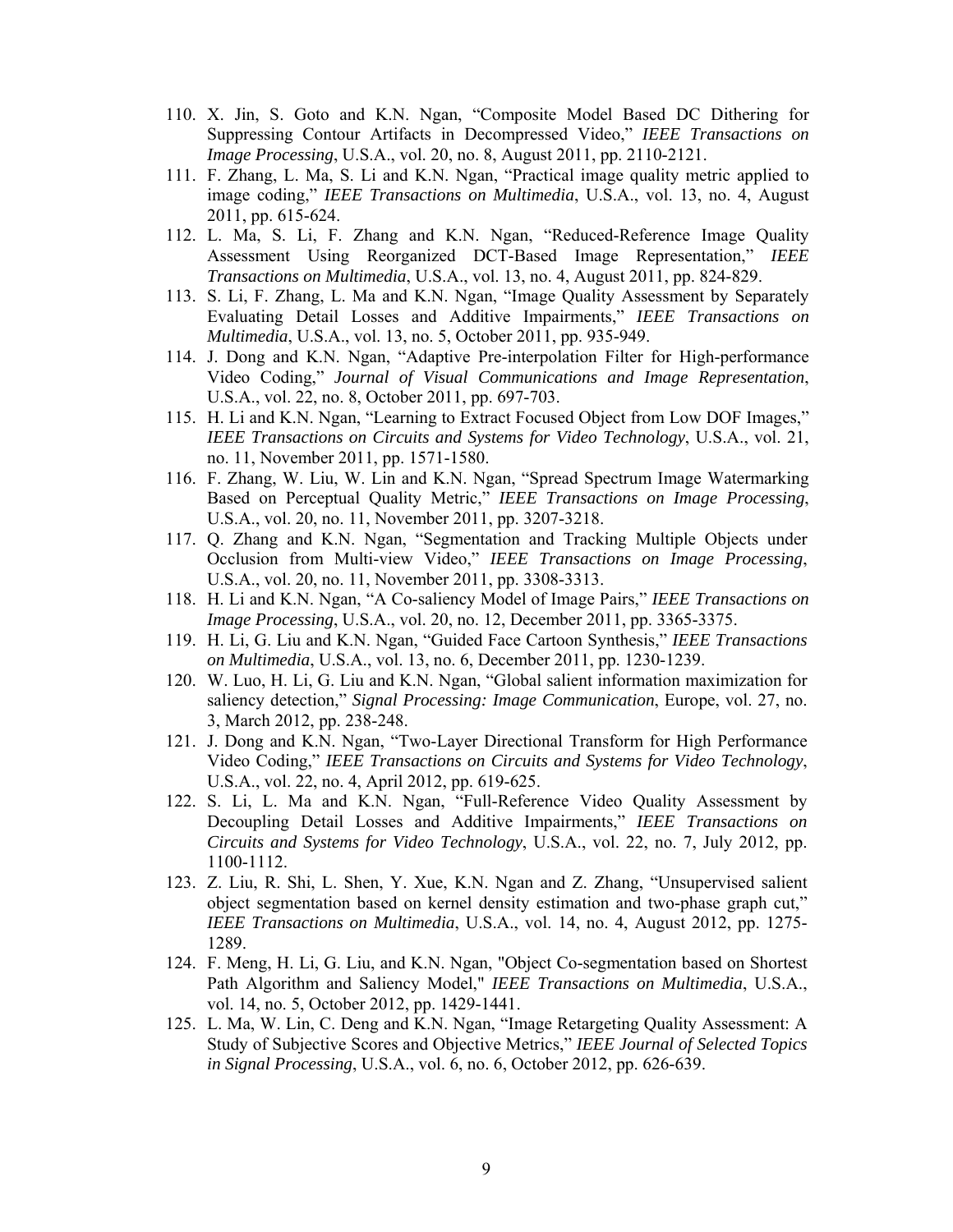- 126. L. Ma, S. Li and K.N. Ngan, "Reduced-Reference Video Quality Assessment of Compressed Video Sequences," *IEEE Transactions on Circuits and Systems for Video Technology*, U.S.A., vol. 22, no. 10, October 2012, pp. 1441-1456.
- 127. F. Zhang, W. Lin, Z. Chen and K.N. Ngan, "Additive Log-logistic Model for Video Quality Assessment," *IEEE Transactions on Image Processing*, U.S.A., vol. 22, no. 4, April 2013, pp. 1536-1547.
- 128. F. Meng, H. Li, G. Liu and K.N. Ngan, "Image Co-segmentation by Incorporating Color Reward Strategy and Active Contours Model," *IEEE Transactions on Cybernetics,* U.S.A., vol. 43, no. 2, April 2013, pp. 725-737.
- 129. L. Xu, H. Li, L. Zeng and K. N. Ngan, "Saliency detection using joint spatial-color constraint and multi-scale segmentation", *Journal of Visual Communication and Image Representation*, vol. 24, no. 4, pp. 465-476, May 2013.
- 130. (Invited paper) L. Ma, C. Deng, K.N. Ngan and W. Lin, "Recent Advances and Challenges of Visual Signal Quality Assessment," *China Communication*, China, vol. 10, no. 5, May 2013, pp. 62-78.
- 131. L. Xu, S. Li, K.N. Ngan and L. Ma, "Consistent Visual Quality Control in Video Coding," *IEEE Transactions on Circuits and Systems for Video Technology*, U.S.A., vol. 23, no. 6, pp. 975-989, June 2013.
- 132. S. Li, L. Ma and K.N. Ngan, "Anaglyph Image Generation by Matching Color Appearance Attributes," *Signal Processing: Image Communication*, Europe, vol. 28, no. 6, pp. 597-607, July 2013.
- 133. C. Cui and K.N. Ngan, "Global Propagation of Affine Invariant Features for Robust Matching," *IEEE Transactions on Image Processing*, U.S.A., vol. 22, no. 7, pp. 2876-2888, July 2013.
- 134. M. Wang, B. Yan and K.N. Ngan, "An Efficient Framework for Image/video Inpainting," *Signal Processing: Image Communication*, Europe, vol. 28, no. 7, pp. 753-762, August 2013.
- 135. L. Ma, S. Li and K.N. Ngan, "Reduced-Reference Image Quality Assessment in Reorganized DCT Domain," *Signal Processing: Image Communication*, Europe, vol. 28, no. 8, pp. 884-902, September 2013.
- 136. F. Meng, H. Li, K.N. Ngan, L. Zeng and Q. Wu, "Feature Adaptive Co-segmentation by Complexity Awareness*,*" *IEEE Transactions on Image Processing*, U.S.A., vol. 22, no. 12, pp. 4809-4824, December 2013.
- 137. H. Li, F. Meng and K. N. Ngan, "Co-Salient Object Detection from Multiple Images", *IEEE Transactions on Multimedia*, U.S.A., vol. 15, no. 8, pp. 1896-1909, December 2013.
- 138. F. Meng, H. Li, G. Liu and K.N. Ngan, "From Logo to Object Segmentation," *IEEE Transactions on Multimedia*, U.S.A., vol. 15, no. 8, pp. 2186-2197, December 2013.
- 139. M. Wang, K.N. Ngan and L. Xu, "Efficient H.264/AVC Video Coding with Adaptive Transforms," *IEEE Transactions on Multimedia*, U.S.A., vol. 16, no. 4, pp. 933-946, June 2014.
- 140. M. Wang, K.N. Ngan and H. Li, "An Efficient Frame-content based Intra Frame Rate Control for High Efficiency Video Coding," *IEEE Signal Processing Letters*, U.S.A., vol. 22, no. 7, pp. 896-900, July 2015.
- 141. L. Sheng, K.N. Ngan, C.-L. Lim and S. Li, "Online Temporally Consistent Indoor Depth Video Enhancement via Static Structure," *IEEE Transactions on Image Processing*, U.S.A., U.S.A., vol. 24, no. 7, pp. 2197-2211, July 2015.
- 142. Q. Wu, H. Li, F. Meng, K.N. Ngan and S. Zhu, "No Reference Image Quality Assessment Metric via Multi-domain Structural Information and Piecewise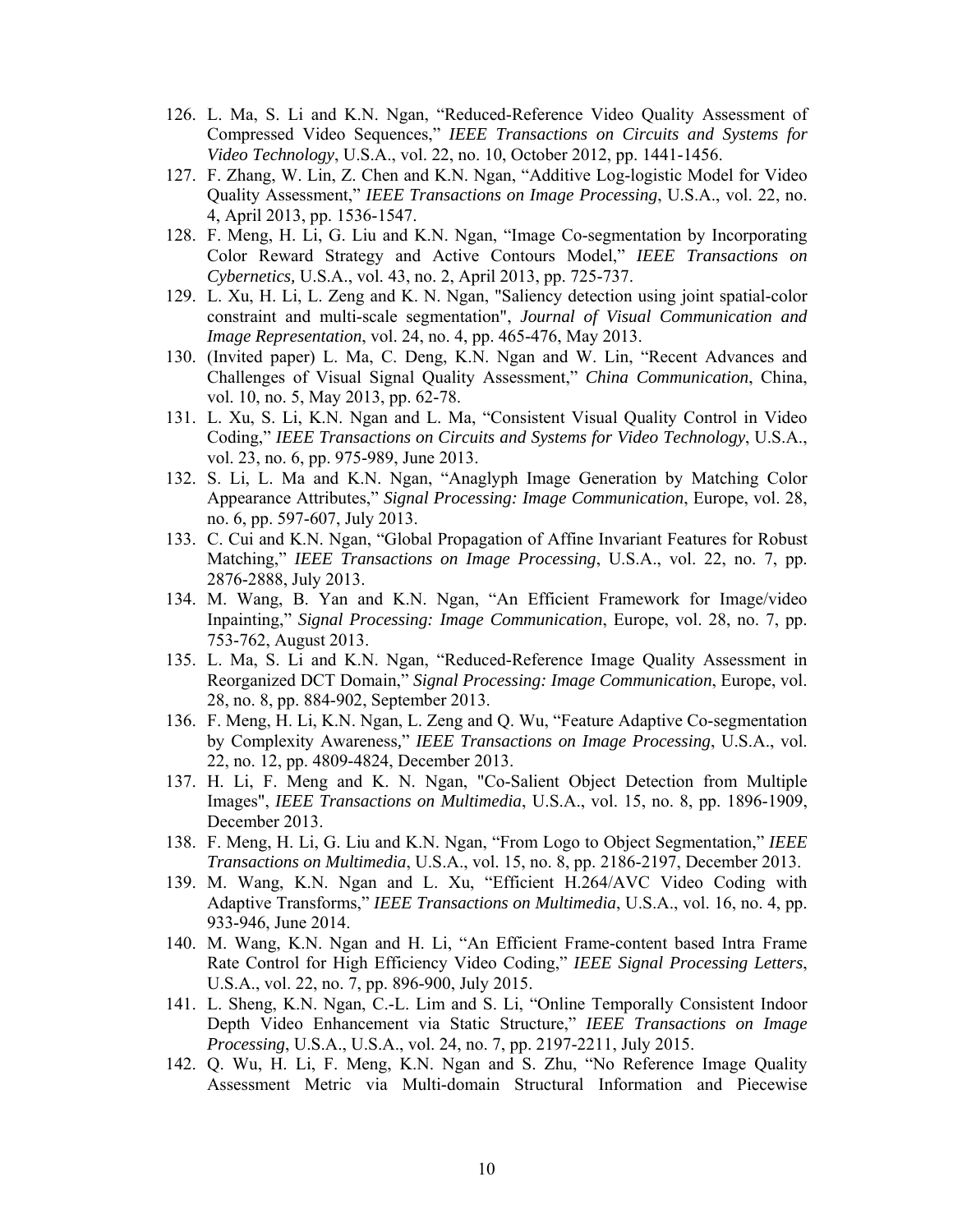Regression," *Journal of Visual Communication and Image Representation*, U.S.A., vol. 32, pp. 205-216, October 2015.

- 143. H. Zeng, A. Yang, K.N. Ngan and M. Wang, "Perceptual sensitivity-based rate control method for high efficiency video coding," *Multimedia Tools and Applications*, vol. 75, no. 17, pp. 10383–10396, September 2016.
- 144. R. Shi, K.N. Ngan, S. Li, R. Paramesran and H. Li, "Visual Quality Evaluation of Image Object Segmentation: Subjective Assessment and Objective Measure," *IEEE Transactions on Image Processing*, U.S.A., vol. 24, no. 12, pp. 5033-5045, December 2015.
- 145. J. Xiong, H. Li, F. Meng, Q. Wu and K.N. Ngan, "Fast HEVC Inter CU Decision based on Latent SAD Estimation", *IEEE Transactions on Multimedia*, U.S.A., vol. 17, no. 12, pp. 2147**-**2159, December 2015.
- 146. Q. Wu, H. Li, F. Meng, K.N. Ngan, B. Luo, C. Huang, and B. Zeng "Blind Image Quality Assessment Based on Multichannel Feature Fusion and Label Transfer," *IEEE Transactions on Circuits and Systems for Video Technology*, U.S.A., vol. 26, no. 3, pp. 425**-**440, March 2016.
- 147. L. Xu, W. Lin, L. Ma, Y. Zhang, Y. Fang, K.N. Ngan, S. Li, and Y. Yan, "Freeenergy Principle Inspired Video Quality Metric and Its Use in Video Coding", *IEEE Transactions on Multimedia*, U.S.A., U.S.A., vol. 18, no. 4, pp. 590-602, April 2016.
- 148. Q. Liu, W. Zhang, H. Li and K.N. Ngan, "Hybrid human detection and recognition in surveillance," *Neurocomputing*, U.S.A., vol. 194, pp. 10-23, June 2016.
- 149. M. Wang, K.N. Ngan and H. Li, "Low-delay Rate Control for Consistent Quality Using Distortion-based Lagrange Multiplier," *IEEE Transactions on Image Processing*, U.S.A., vol. 25, no. 7, pp. 2943-2955, July 2016.
- 150. S. Li, K.N. Ngan, R. Paramesran and L. Sheng, "Real-time Head Pose Tracking with Online Face Template Reconstruction," *IEEE Transactions on Pattern Analysis and Machine Intelligence*, U.S.A., vol. 38, no. 9, pp. 1922-1928, September 2016.
- 151. Y. Tew, K. Wong, R.C.-W. Phan and K.N. Ngan, "Multi-layer Authentication Method for HEVC Video based on Embedded Statistics", *Journal of Visual Communication and Image Representation*, U.S.A., vol. 40, Part B, pp. 502-515, October 2016.
- 152. L. Ma, L. Xu, Y. Zhang, Y. Yan and K.N. Ngan, "No-Reference Retargeted Image Quality Assessment Based on Rank Learning", *IEEE Transactions on Multimedia*, U.S.A., vol. 18, no. 11, pp. 2228-2237, November 2016.
- 153. C.-L. Lim, R. Paramesran, W.A. Jassim, Y.-P. Yu and K.N. Ngan, "Blind Image Quality Assessment For Gaussian Blur Images Using Exact Zernike Moments And Gradient Magnitude", *Journal of the Franklin Institute - Engineering and Applied Mathematics*, U.S.A., vol. 353, no. 17, pp. 4715-4733, November 2016.
- 154. (Invited Paper) L. Ma, X. Wang, Q. Liu and K.N. Ngan, "Reorganized DCT-based image representation for reduced reference stereoscopic image quality assessment," *Neurocomputing*, U.S.A., vol. 215, pp. 21-31, November 2016.
- 155. F. Meng, H. Li, Q. Wu, B. Luo and K.N. Ngan, "Weakly Supervised Part Proposal Segmentation from Multiple Images," *IEEE Transactions on Image Processing*, U.S.A., vol. 26, no. 8, pp. 4019-4031, August 2017.
- 156. W. Li, H. Li, B. Luo, H. Shi, Q. Wu and K.N. Ngan, "Improving Object Proposals with Top-down Cues", *Signal Processing: Image Communication*, Europe, vol. 56, pp. 20-27, August 2017.
- 157. R. Shi and K.N. Ngan, "Gaze-based Object Segmentation", *IEEE Signal Processing Letters*, U.S.A., vol. 24, no. 10, pp. 1493-1497, October 2017.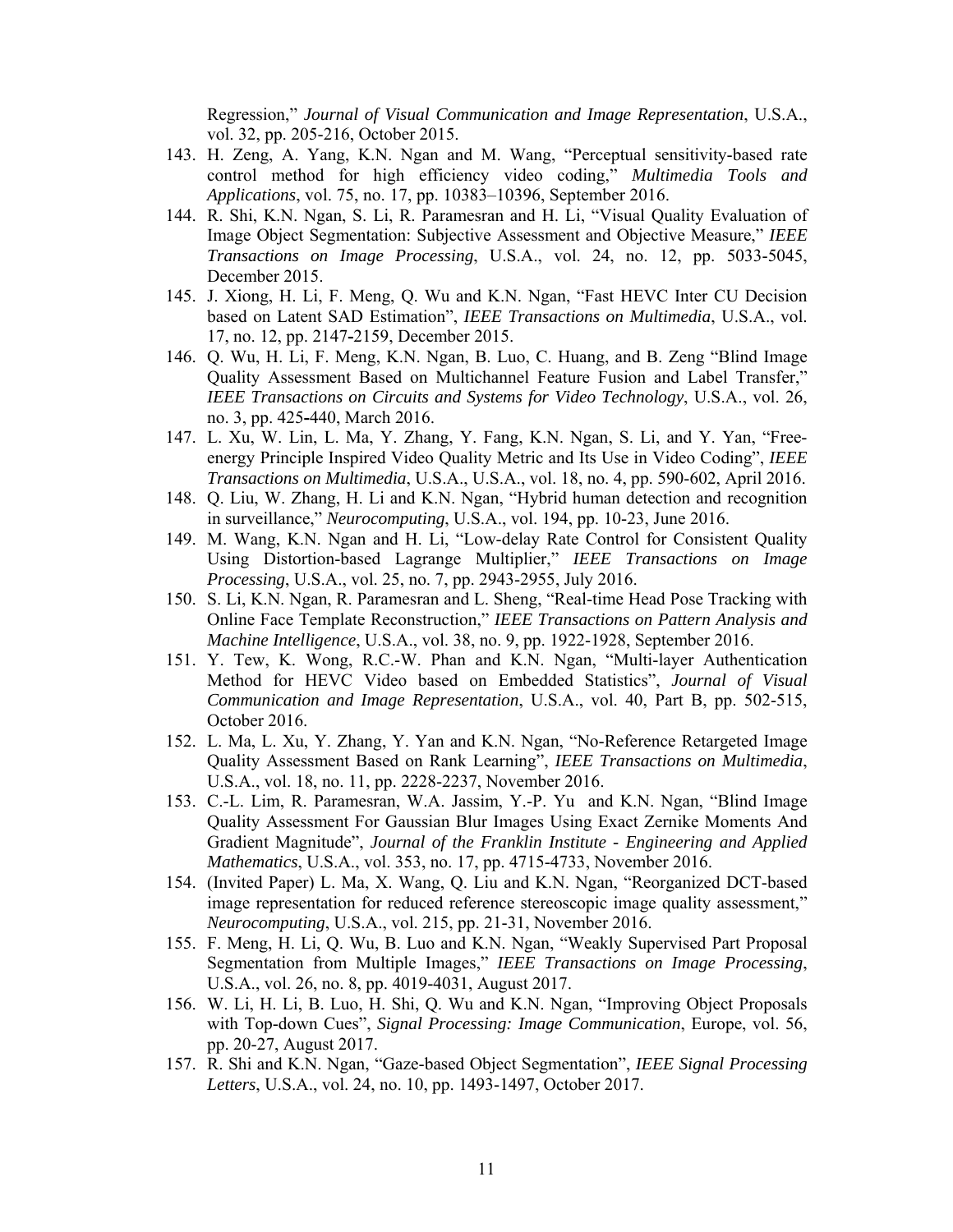- 158. Q. Wu, H. Li, Z. Wang, F. Meng, B. Luo, W. Li and K.N. Ngan, "Blind Image Quality Assessment Based on Rank-Order Regularized Regression", *IEEE Transactions on Multimedia*, U.S.A., vol. 19, no. 11, pp. 2490-2504, November 2017.
- 159. L. Ma, H. Li, F. Meng, Q. Wu, and K.N. Ngan, "Learning Efficient Binary Codes From High-Level Image Representations for Multilabel Image Retrieval", *IEEE Transactions on Multimedia*, U.S.A., vol. 19, no. 11, pp. 2545-2560, November 2017.
- 160. Y. Zhang, K.N. Ngan, L. Ma and H. Li, "Objective Quality Assessment of Image Retargeting by Incorporating Fidelity Measures and Inconsistency Detection", *IEEE Transactions on Image Processing*, U.S.A., vol. 26, no. 12, pp. 5980-5993, December 2017.
- 161. Q. Wu, H. Li, F. Meng and K.N. Ngan, "Generic Proposal Evaluator: A Lazy Learning Strategy Toward Blind Proposal Quality Assessment", *IEEE Transactions on Intelligent Transportation Systems*, U.S.A., vol. 19, no. 1, pp. 306-319, January 2018.
- 162. F. Meng, H. Li, Q. Wu, K.N. Ngan and J. Cai, "Seeds-based Part Segmentation by Seeds Propagation and Region Convexity Decomposition", *IEEE Transactions on Multimedia*, U.S.A., vol. 20, no. 2, pp. 310-322, February 2018.
- 163. L. Tang, H. Li, Q. Wu and K.N. Ngan, "Boundary-Guided Optimization Framework for Saliency Refinement", *IEEE Signal Processing Letters*, U.S.A., vol. 25, no. 4, pp. 491-495, April 2018.
- 164. F. Meng, H. Li, Q. Wu, B. Luo, C. Huang and K.N. Ngan, "Globally Measuring the Similarity of Superpixels by Binary Edge Maps for Superpixel Clustering", *IEEE Transactions on Circuits and Systems for Video Technology*, U.S.A., vol. 28, no. 4, pp. 906-919, April 2018.
- 165. Q. Wu, H. Li, F. Meng and K.N. Ngan, "A Perceptually Weighted Rank Correlation Indicator for Objective Image Quality Assessment", *IEEE Transactions on Image Processing*, U.S.A., vol. 27, no. 5, pp. 2499-2513, May 2018.
- 166. L. Ma, H. Li, F. Meng, Q. Wu and K.N. Ngan, "Global and Local Semantics-Preserving Based Deep Hashing for Cross-Modal Retrieval", *Neurocomputing*, U.S.A., vol. 312, pp. 49-62, May 2018.
- 167. C.H. Cheung, K.N. Ngan and L. Sheng, "Spatio-Temporal Disocclusion Filling Using Novel Sprite Cells", *IEEE Transactions on Multimedia*, U.S.A., vol. 20, no. 6, pp. 1376-1391, June 2018.
- 168. Q. Wu, H. Li, F. Meng, K.N. Ngan, "Toward a blind quality metric for temporally distorted streaming video", *IEEE Transactions on Broadcasting*, U.S.A., vol. 64, no. 2, pp. 367–378, June 2018.
- 169. R. Shi, K.N. Ngan, S. Li and H. Li, "Interactive Object Segmentation in Two Phases", *Signal Processing: Image Communication*, Europe, vol. 65, pp. 107-114, July 2018.
- 170. B. Luo, H. Li, F. Meng, Q. Wu and K.N. Ngan, "An Unsupervised Method to Extract Video Object via Complexity Awareness and Object Local Parts," *IEEE Transactions on Circuits and Systems for Video Technology*, U.S.A., vol. 28, no. 7, pp. 1580-1594, July 2018.
- 171. Q. Wu, H. Li, K.N. Ngan and K. Ma, "Blind Image Quality Assessment Using Local Consistency Aware Retriever and Uncertainty Aware Evaluator," *IEEE Transactions on Circuits and Systems for Video Technology*, U.S.A., vol. 28, no. 9, pp. 2078- 2089, September 2018.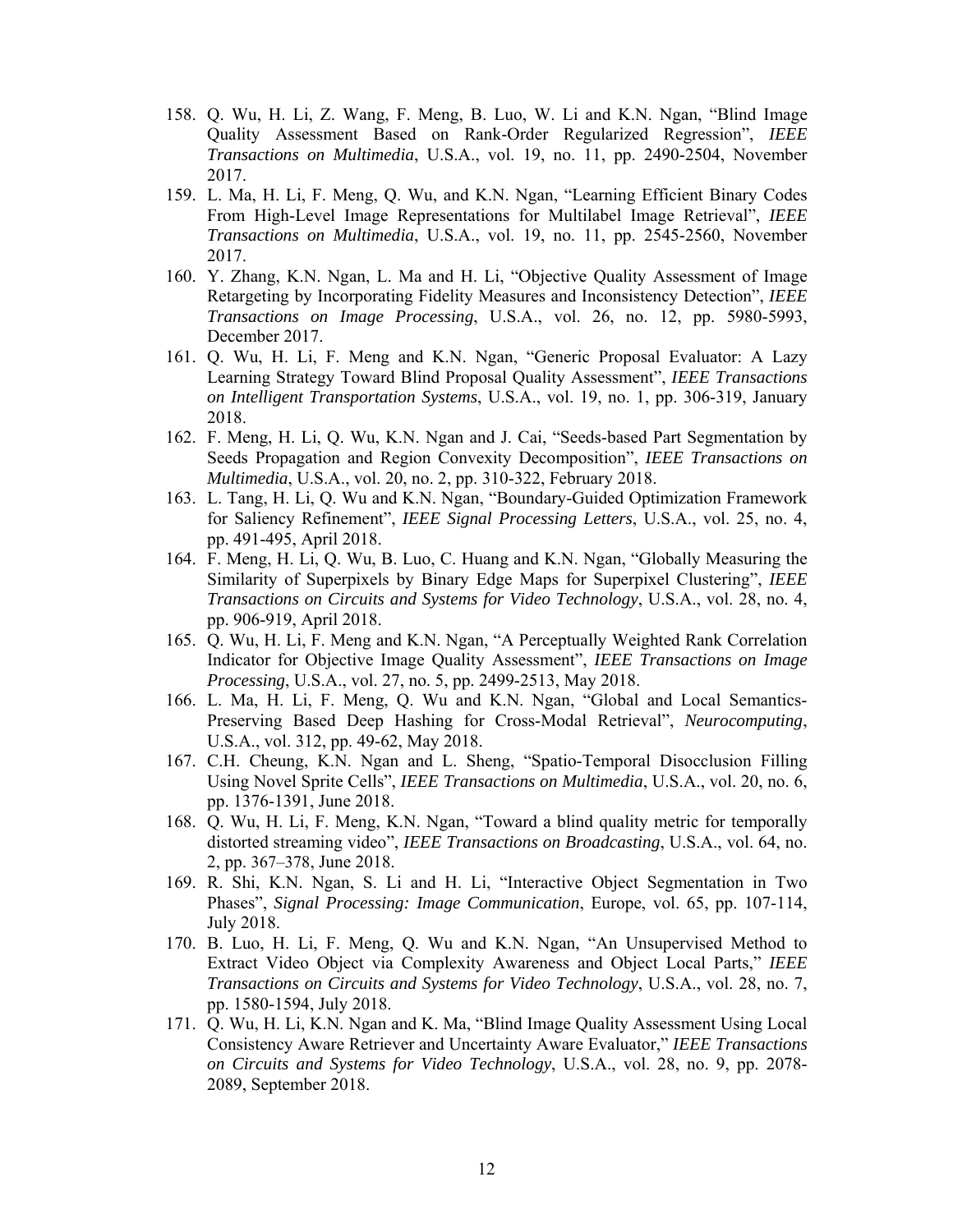- 172. Y. Tew, K.S. Wong, R.C.W. Phan, K.N. Ngan, "Separable authentication in encrypted HEVC video", *Multimedia Tools and Applications*, vol. 77, no. 18, pp. 24165–24184, September 2018.
- 173. H. Shi, H. Li, F. Meng, Q. Wu, L. Xu and K.N. Ngan, "Hierarchical Parsing Net: Semantic Scene Parsing from Global Scene to Objects", *IEEE Transactions on Multimedia*, U.S.A., vol. 20, no. 10, pp. 2670-2682, October 2018.
- 174. T. Zhao, S. Li, K.N. Ngan and F. Wu, "3-D Reconstruction of Human Body Shape from a Single Commodity Depth Camera", *IEEE Transactions on Multimedia*, U.S.A., vol. 21, no. 1, pp. 114-123, January 2019.
- 175. Fanzi Wu, Songnan Li, Tianhao Zhao, King Ngi Ngan, Lv Sheng, "Cascaded Regression using Landmark Displacement for 3D Face Reconstruction", *Pattern Recognition Letters*, vol. 125, pp. 766-772, July 2019.
- 176. H. Qiu, H. Li, Q. Wu, F. Meng, K.N. Ngan and H. Shi, "A2RMNet: Adaptively Aspect Ratio Multi-Scale Network for Object Detection in Remote Sensing Images", *Remote Sensing*, vol. 11, no. 13, 1594, July 2019.
- 177. L. Sheng, J. Cai, T.J. Cham, V. Pavlovic, K.N. Ngan, "Visibility Constrained Generative Model for Depth-based 3D Facial Pose Tracking", *IEEE Transactions on Pattern Analysis and Machine Intelligence*, U.S.A., vol. 41, no. 8, pp. 1994-2007, August 2019.
- 178. Y. Zhang, C.P. Huynh and K.N. Ngan, "Feature Fusion with Predictive Weighting for Spectral Image Classification and Segmentation", *IEEE Transactions on Geoscience and Remote Sensing*, U.S.A., vol. 57, no. 9, pp. 6792-6807, September 2019.
- 179. M. Wang, W. Xie, X. Meng, H. Zeng and K.N. Ngan, "UHD Video Coding: A Light-weight Learning-based Fast Super-block Approach", *IEEE Transactions on Circuits and Systems for Video Technology*, U.S.A., vol. 29, no. 10, pp. 3083-3094, October 2019.
- 180. W. Li, H. Li, Q. Wu, X. Chen and K.N. Ngan, "Simultaneously Detecting and Counting Dense Vehicles from Drone Images", *IEEE Transactions on Industrial Electronics*, U.S.A., vol. 66, no. 12, pp. 9651-9662, December 2019.
- 181. W. Li, H. Li, Q. Wu, F. Meng, L. Xu and K.N. Ngan, "HeadNet: An End-to-End Adaptive Relational Network for Head Detection", *IEEE Transactions on Circuits and Systems for Video Technology*, U.S.A., vol. 30, no. 2, pp. 482-494, February 2020.
- 182. L. Ma, H. Li, F. Meng, Q. Wu and K.N. Ngan, "Discriminative Deep Metric Learning for Asymmetric Discrete Hashing", *Neurocomputing*, vol. 380, pp. 115- 124, March 2020.
- 183. Q. Cheng, H. Li, Q. Wu and K.N. Ngan, "Hybrid-loss Supervision for Deep Neural Network", *Neurocomputing*, vol. 388, pp. 78-89, May 2020.
- 184. Q. Cheng, H. Li, Q. Wu, L. Ma and K.N. Ngan, "Parametric Deformable Exponential Linear Units for Deep Neural Networks", *Neural Networks*, vol. 125, pp. 281-289, May 2020.
- 185. M. Wang, J. Xiong, L. Xu, W. Xie, K.N. Ngan and J. Qin, "Rate Constrained Multiple-QP Optimization for HEVC", *IEEE Transactions on Multimedia*, U.S.A., vol. 22, no. 6, pp. 1395-1406, June 2020.
- 186. Q. Wu, W. Li, K.N. Ngan, H. Li, , F. Meng and L. Xu and, "Subjective and Objective De-Raining Quality Assessment Towards Authentic Rain Image", *IEEE Transactions on Circuits and Systems for Video Technology*, U.S.A., vol. 30, no. 11, pp. 3883-3897, November 2020.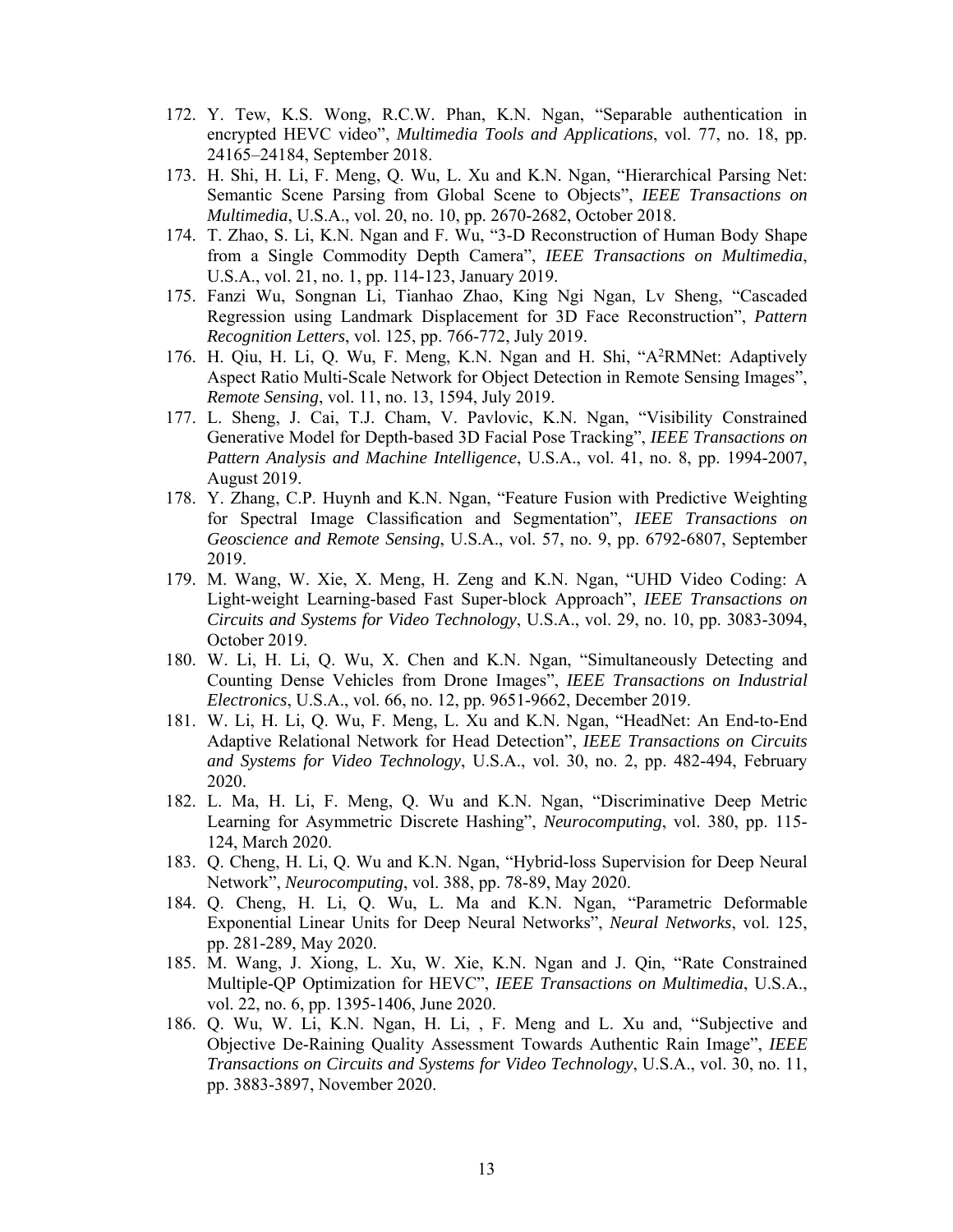187. M. Wang, J. Xiong, L. Xu, W. Xie, K.N. Ngan and J. Qin, "Hierarchical Context Features Embedding for Object Detection", *IEEE Transactions on Multimedia*, U.S.A., vol. 22, no. 12, pp. 3039-3050, December 2020.

#### **E. Refereed Conference Papers**

- 1. K.N. Ngan and R. Steele, "Adaptive partial correction scheme for PCM encoded monochrome pictures," *Picture Coding Symposium*, Ipswich, U.K., July 1979, Paper 13.3.
- 2. K.N. Ngan and R.J. Clarke, "Lowpass filtering in the cosine transform domain," *IEEE International Conference on Communications*, Seattle, U.S.A., June 1980, pp. 31.7.1-31.7.5.
- 3. (Invited paper) K.N. Ngan and R. Steele, "Enhancement of PCM and DPCM images corrupted by transmission errors," *IEEE National Telecommunications Conference*, Houston, U.S.A., November 1980, pp. 50.5.1-50.5.5.
- 4. K.N. Ngan and R.J. Clarke, "Filtering and sub-sampling using transform coding techniques," *IEE International Conference on Electronic Image Processing*, York, U.K., July 1982, pp. 220-224.
- 5. K.N. Ngan, "Image display techniques for videotex systems," *IEEE International Conference on Consumer Electronics*, Chicago, U.S.A.,June 1983, pp. 52.
- 6. K.N. Ngan, W.C. Hui and S.C. Lim, "Picture transmission for videotex," *IEEE International Conference on Consumer Electronics*, Chicago, U.S.A., June 1985, pp. 202-203.
- 7. P. Brierley and K.N. Ngan, "Robotic vision," *International Conference on Automation in Manufacturing*, September 1985, Singapore, Part 4, pp.26-60.
- 8. K.N. Ngan, "Two-dimensional transform domain decimation techniques," *IEEE International Conference on Acoustics, Speech and Signal Processing*, Tokyo, Japan, April 1986, pp. 1001-100.
- 9. C.C. Ko, Y.C. Lim and K.N. Ngan, "A simple fast adaptive array based on a null steering beamformer," *IEEE International Conference on Acoustics, Speech and Signal Processing*, Tokyo, Japan, April 1986, pp. 1821-1824.
- 10. S.H. Boey, M.S.R. Khan, K. Ong, K.N. Ngan and J.S. Daruwalla, "Development of an image processing system for the measurement of spinal deformities in scoliosis," *3rd Symposium on Biomedical Engineering*, April 1986, Singapore, pp. 32-41.
- 11. K.N. Ngan and K.S. Leong, "Data compression for medical image archiving," *3rd Symposium on Biomedical Engineering*, April 1986, Singapore, pp. 346.
- 12. K.N. Ngan, K.S. Leong and H. Singh, "Cosine transform coding incorporating human visual system," *SPIE International Conference on Visual Communications and Image Processing*, Cambridge, U.S.A., September 1986, vol. 707, pp. 165-171.
- 13. K. Ong, M.S.R. Khan, S.H. Boey, K.N. Ngan and J.S. Daruwalla, "Moire contourgraphy on a microcomputer-based image processing system for the detection of scoliosis," *Fourth Symposium on Surface Topography and Spinal Deformity*, Quebec, Canada, September 1986, pp. 377-384.
- 14. K.N. Ngan, "Robot vision," DECUS Symposium, Singapore, October 1986, pp. 6.1- 6.13.
- 15. K.N. Ngan, A.A. Kassim and H. Singh, "A TMS32010-based fast parallel vision processor (FPVP)," *IEEE International Workshop on Industrial Applications of Machine Vision and Machine Intelligence*, Tokyo, Japan, February 1987, pp. 156- 161.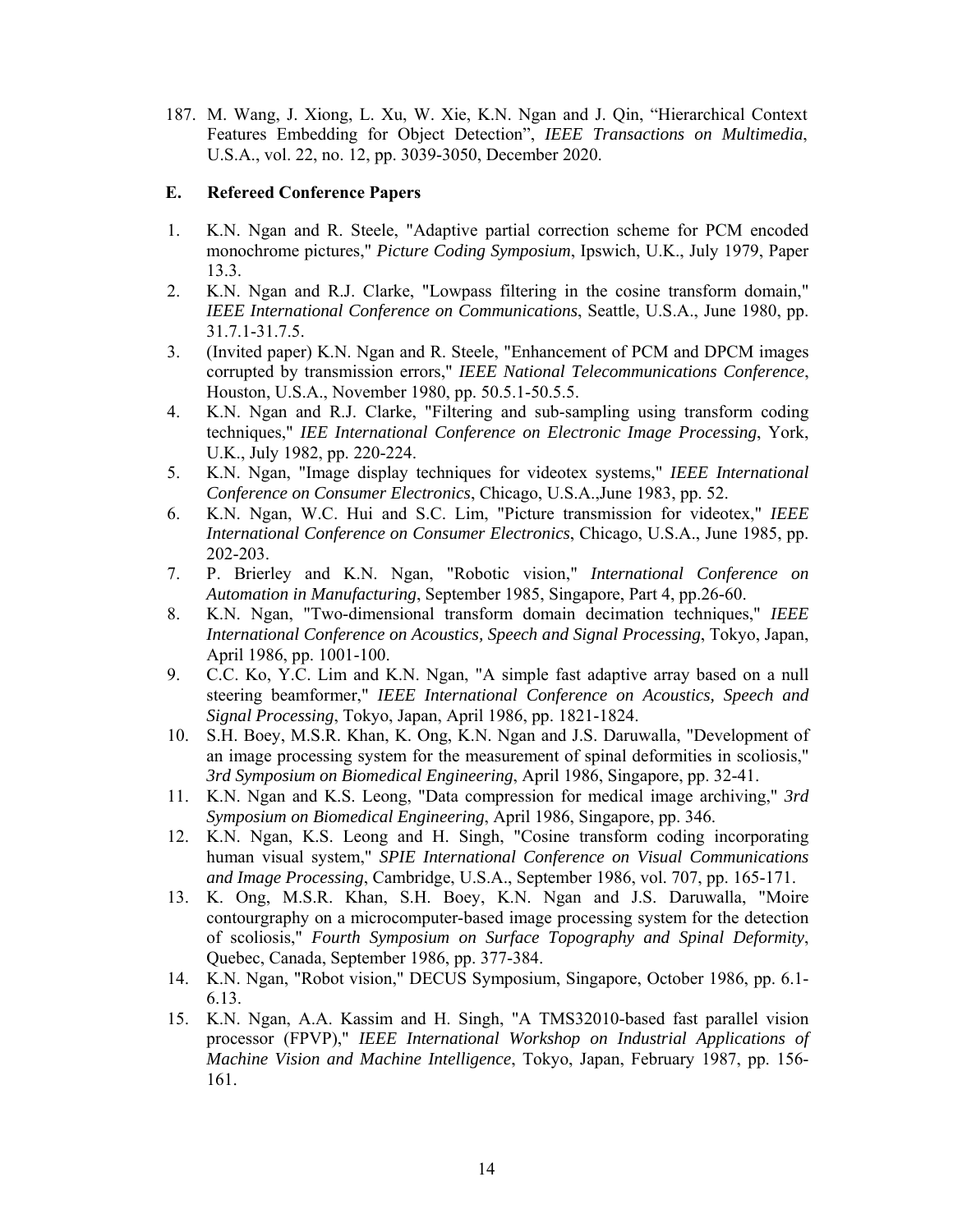- 16. Lucas Hui and K.N. Ngan, "Predictive classified vector quantization for image coding," *IEEE Region 10 Conference*, Seoul, Korea, August 1987, pp. 408-412.
- 17. K.N. Ngan and K.C. Seow, "a circular scanning technique to recognise partially occluded objects," *International Conference on Automation in Manufacturing*, October 1987, Singapore, pp. 5.15-5.21.
- 18. K.N. Ngan and S.B. Kang, "IC wire bond inspection using elliptical model approximation," *IEEE International Conference on Robotics and Automation*, Philadelphia, U.S.A., April 1988, pp. 1850-1851.
- 19. K.N. Ngan and S.B. Kang, "Automated inspection of IC bonding wires using Hough transform," *14th Annual Conference of IEEE Industrial Electronics Society*, Singapore, October 1988, pp. 938-942.
- 20. K.N. Ngan, K.S. Leong and H. Singh, "A HVS-weighted cosine transform coding scheme with adaptive quantization," *SPIE International Conference on Visual Communications and Image Processing*, Cambridge, U.S.A., November 1988, vol. 1001, pp. 702-708.
- 21. K.N. Ngan and H.C. Koh, "Classified hybrid image coder," *IEEE International Conference on Image Processing*, Singapore, September 1989, pp. 45-49.
- 22. K.N. Ngan and S.B. Kang, "3-D object recognition using fuzzy quaternions with two degrees of freedom," *IEEE International Conference on Image Processing*, Singapore, September 1989, pp. 222-226.
- 23. K.C. Chua, W.C. Wong and K.N. Ngan, "Enhancement of vector quantized digital images," *IEEE International Conference on Image Processing*, Singapore, September 1989, pp. 529-533.
- 24. K.N. Ngan, H.C. Koh and K.Y. Hang, "A Hadamard transform classifier for predictive classified vector quantization," *SPIE International Conference on Visual Communications and Image Processing*, Philadelphia, U.S.A., November 1989, vol. 1199, pp. 541-549.
- 25. K.N. Ngan and S.B. Kang, "Fuzzy quaternion approach to object recognition incorporating Zernike moment invariants," *IEEE International Conference on Pattern Recognition*, Atlantic City, U.S.A., June 1990, pp. 288-290.
- 26. K.N. Ngan, "Image sequence coding using predictive classified vector quantization," *Second International Symposium on Signal Processing and its Applications*, Gold Coast, Australia, August 1990, pp. 549-552.
- 27. K.N. Ngan, D.W. Lin and M.L. Liou, "Enhancement of image quality for low bit rate video coding," *Third International Workshop on 64 kbits Coding of Moving Video*, Rotterdam, The Netherlands, September 1990, Paper 1-6.
- 28. D.W. Lin, M.L. Liou and K.N. Ngan, "Improvement of low bit rate video coding performance," *IEEE Workshop on Visual Signal Processing and Communications*, Hsinchu, Taiwan, June 1991, pp. 1-4.
- 29. J.S. Yee, K.N. Ngan and H.C. Koh, "Video coding for ISDN applications using predictive classified vector quantization," *IEEE International Symposium on Circuits and Systems*, Singapore, June 1991, pp. 678-681.
- 30. K.N. Ngan, H.C. Koh and W.C. Wong, "A hybrid image coding scheme using CVQ and DCT," *IEEE International Symposium on Circuits and Systems*, Singapore, June 1991, pp. 408-411.
- 31. H.G. Lim, K.K. Pang, S. Dunstan and K.N. Ngan, "Interworking video services with layered coding," *IEEE TENCON 1992*, Melbourne, Australia, November 1992, pp. 918-922.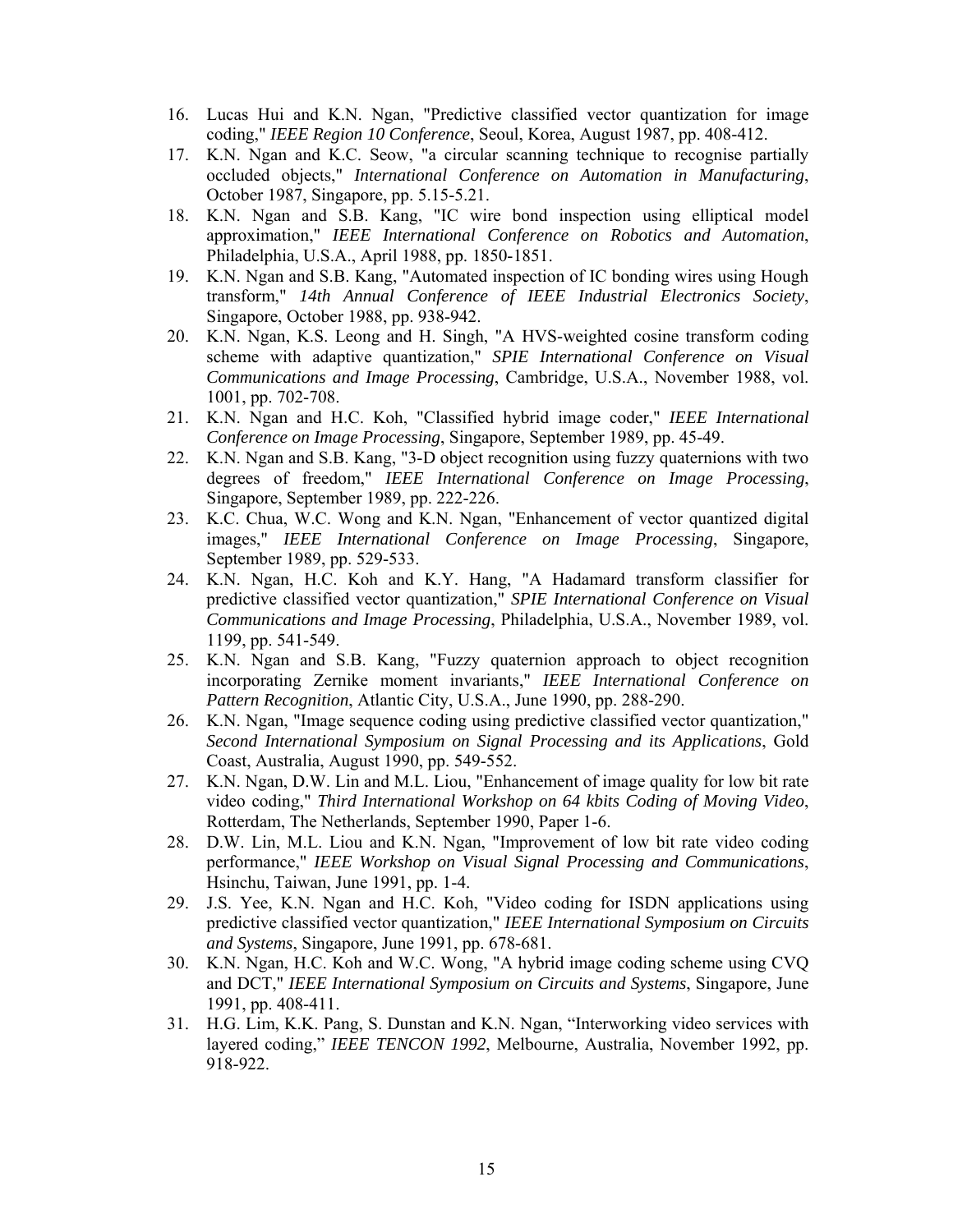- 32. K.N. Ngan and K.K. Pang, "Layered coder using subband approach," *SPIE International Conference on Visual Communications and Image Processing*, Boston, U.S.A., November 1992, vol. 1818, pp. 747-752.
- 33. (Invited paper) K.N. Ngan, L.H. Kieu, T.K. Tan and K.K. Pang, "Layered coder for interworking and its cell loss performance," *Asia-Pacific Conference on Circuits and Systems*, Sydney, Australia, December 1992, pp. 295-298.
- 34. L.H. Kieu, T.K. Tan, K.N. Ngan and K.K. Pang, "Layered codec with an effective error concealment technique," *Picture Coding Symposium*, Lausanne, Switzerland, March 1993, Paper 18.23.
- 35. T. Sikora, T.K. Tan, A.W. Johnson and K.N. Ngan, "A performance comparison of frequency domain pyramid scalable coding schemes within the MPEG framework," *Picture Coding Symposium*, Lausanne, Switzerland, March 1993, Paper 16.1.
- 36. K.N. Ngan, J. Arnold, T. Sikora, T.K. Tan and A.W. Johnson, "Frequency scalability experiments for MPEG-2 standard," *IEEE Asia-Pacific Conference on Communications*, Taejon, Korea, August 1993, pp. 298-301.
- 37. K.N. Ngan and S.H. Tan, "Adaptive quantization based on perceptual criteria," *Asia-Pacific Conference on Communications*, Taejon, Korea, August 1993, pp. 654-658.
- 38. W.L. Chooi and K.N. Ngan, "Motion classified three-dimensional subband VQ coder," *IEEE Workshop on Visual Signal Processing and Communications*, Melbourne, Australia, September 1993, pp. 13-16.
- 39. K.N. Ngan, W.L. Chooi and K.K. Pang, "Motion analysis in 3D subband coder," *SPIE International Conference on Visual Communications and Image Processing*, Boston, U.S.A., November 1993, vol. 2094, pp. 568-575.
- 40. L.H. Kieu and K. N. Ngan, "Layered video coder with self-concealed capability using frequency scanning technique," *SPIE International Conference on Visual Communications and Image Processing*, Boston, U.S.A., November 1993, vol. 2094, pp. 1321-1330.
- 41. W.L. Chooi and K.N. Ngan, "3D subband coder for very low bit rates," *IEEE International Conference on Acoustics, Speech and Signal Processing,* Adelaide, Australia, April 1994, vol. 5, pp. 405-408.
- 42. Y.S. Tan and K.N. Ngan, "Two layer scalable coder based on MPEG2 with  $16\times16$ blocksize," *Picture Coding Symposium*, Sacramento, U.S.A., September 1994, pp. 71-74.
- 43. S.H. Tan and K.N. Ngan, "Video coding with perceptually classified adaptive quantization," *Picture Coding Symposium*, Sacramento, U.S.A., September 1994, pp. 190-193.
- 44. L.H. Kieu and K.N. Ngan, "Cell-loss concealment for video transmission over ATM networks," *Picture Coding Symposium*, Sacramento, U.S.A., September 1994, pp. 30-33.
- 45. W.L. Chooi, K.K. Pang and K. N. K.N. Ngan, "Hybrid 3D subband-predictive VQ coder for VLBR applications," *IEEE Singapore International Conference on Communication Systems*, Singapore, November 1994, pp. 1112-1116.
- 46. K.N. Ngan and W.L. Chooi, "3D subband VLBR video coding scheme," *IEEE Singapore International Conference on Communication Systems*, Singapore, November 1994, pp. 1130-1134.
- 47. Y.S. Tan and K.N. Ngan, "A flexible three layer frequency/SNR-scalable video coder," *Australian Telecommunication Networks and Applications Conference*, Melbourne, Australia, December 1994, pp. 119-124.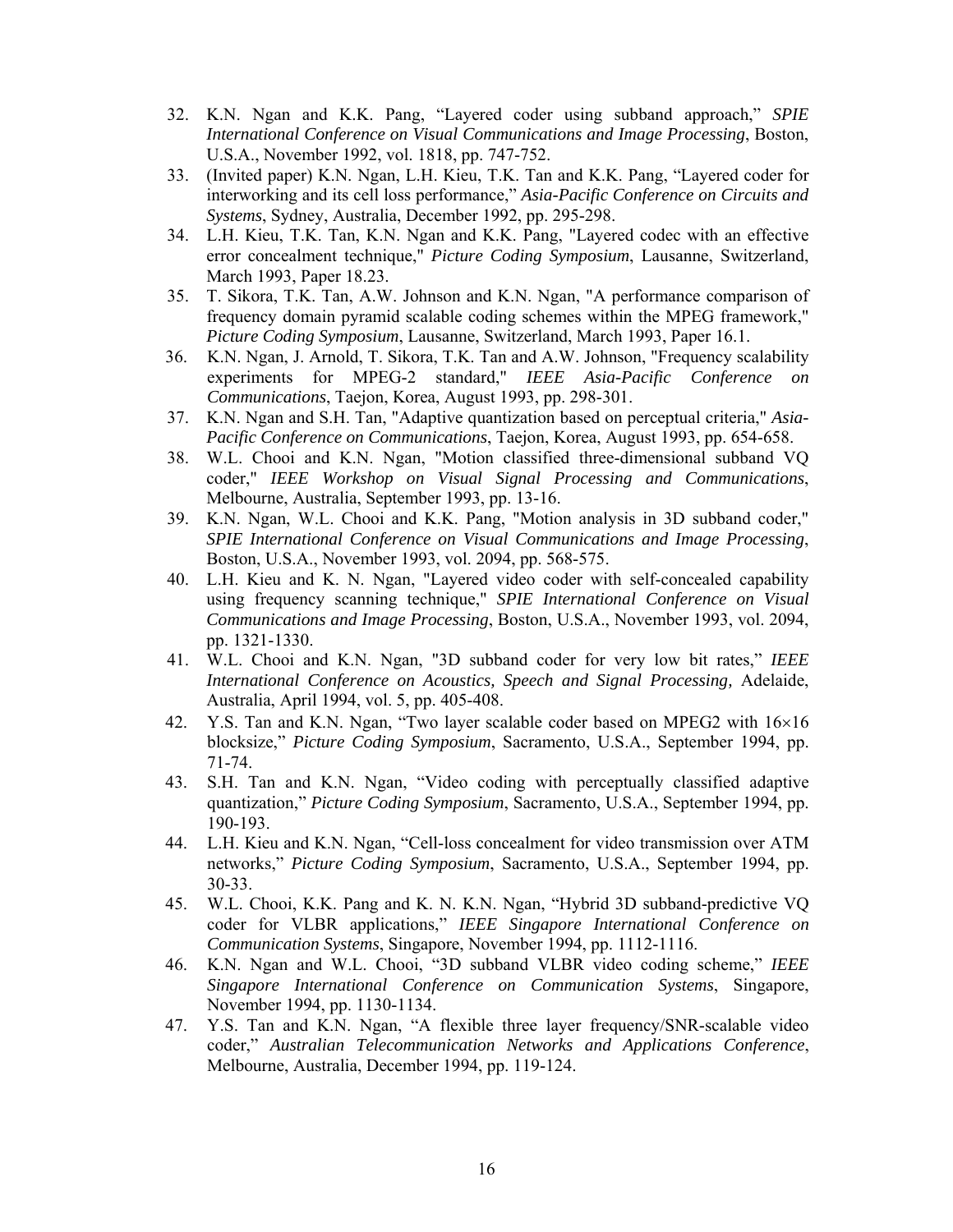- 48. S.H. Tan, K.K. Pang and K.N. Ngan, "Adaptive quantization using perceptual classification," *Australian Telecommunication Networks and Applications Conference*, Melbourne, Australia, December 1994, pp. 135-140.
- 49. K.N. Ngan and A. Millin, "Some results of ITU-T Test Model TMN1," *SPIE International Conference on Visual Communications and Image Processing*, Taipei, Taiwan, May 1995, pp. 1304-1311.
- 50. K.N. Ngan and Douglas Chai, "Enhancement of image quality in VLBR coding," *International Workshop on Coding Techniques for Very Low Bit Rate Video*, Tokyo, Japan, November 1995, pp. L3.1-4.
- 51. R.L. Rudianto and K.N. Ngan, "Automatic 3D WFM model fitting to frontal facial image in model-based video coding," *Picture Coding Symposium*, Melbourne, Australia, March 1996, pp. 585-588.
- 52. H.J. Kim, M. Chan and K.N. Ngan, "Region-based segmentation and motion estimation in object-oriented analysis-synthesis coding," *Picture Coding Symposium*, Melbourne, Australia, March 1996, pp. 589-594.
- 53. (Invited paper) R.L. Rudianto and K.N. Ngan, "Automatic face location detection and tracking for model-based video coding," *Third International Conference on Signal Processing*, Beijing, China, October 1996, pp. 1098-1101.
- 54. D. Chai and K.N. Ngan, "Automatic face location for videophone images," *IEEE TENCON 1996*, Perth, Australia, November 1996, pp. 137-140.
- 55. T. Meier, K.N. Ngan and G.A. Crebbin, "A region-based algorithm for enhancement of images degraded by blocking effects," *IEEE TENCON 1996*, Perth, Australia, November 1996, pp. 405-408.
- 56. M.H. Lee, K.N. Ngan and G.A. Crebbin, "Scalable coding of subband images with quadtree-based classified vector quantization," *IEEE TENCON 1996*, Perth, Australia, November 1996, pp. 788-792.
- 57. H.J. Kim and K.N. Ngan, "2-dimensional motion analysis in object-oriented coding," *IEEE TENCON 1996*, Perth, Australia, November 1996, pp. 945-948.
- 58. M.H. Lee, K.N. Ngan and G.A. Crebbin, "Rate-distortion analysis for vector quantization based on a variable block-size classification model," *SPIE International Conference on Visual Communications and Image Processing,* San Jose, U.S.A., February 1997, vol. 3024, pp. 834-842*.*
- 59. C.W. Yap, R. Liyanapathirana and K.N. Ngan, "An error protection scheme for the transmission of H.263 coded video over mobile radio channels," *SPIE International Conference on Visual Communications and Image Processing,* San Jose, U.S.A., February 1997, vol. 3024, pp. 1241-1249*.*
	- 60. (Invited paper) D. Chai and K.N. Ngan, "Foreground/Background image coding technique," *IEEE International Symposium on Circuits and Systems*, Hong Kong, June 1997, pp. 1448-1451.
	- 61. M. Lee and K.N. Ngan, "Very low bit rate video coding with wavelet transform and quadtree-based vector quantization," *International Workshop on Coding Techniques for Very Low Bit Rate Video*, Linkoping, Sweden, July 1997, pp. 33- 36.
	- 62. D. Chai and K.N. Ngan, "Extraction of VOP from videophone scene," *International Workshop on Coding Techniques for Very Low Bit Rate Video*, Linkoping, Sweden, July 1997, pp. 45-48.
	- 63. C.W. Yap, R. Liyanapathirana and K.N. Ngan, "Error resilient combined sourcechannel coder for mobile video," *Picture Coding Symposium*, Berlin, Germany, September 1997, pp. 413-418.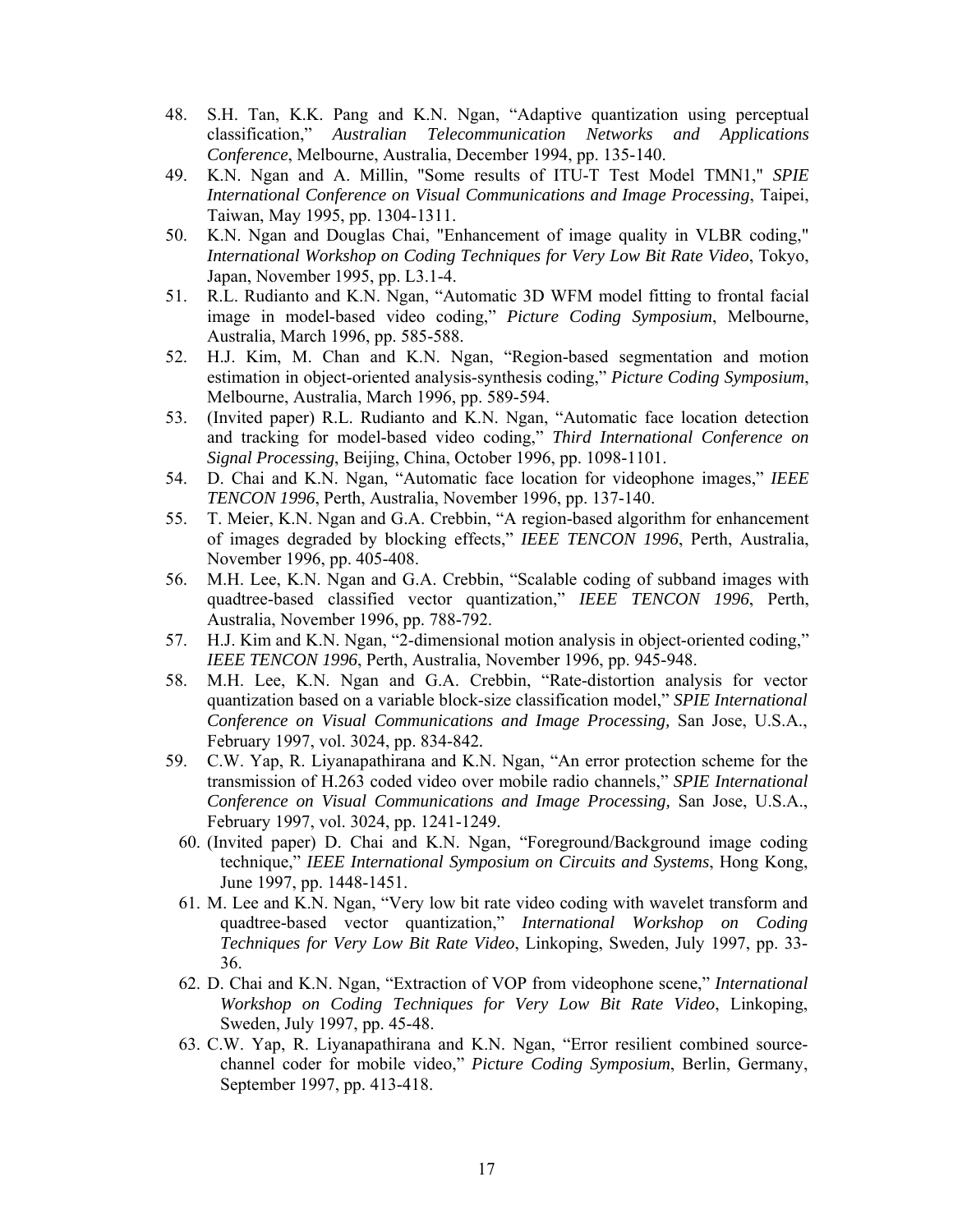- 64. T. Meier, K.N. Ngan and G.A. Crebbin, "A robust Markovian segmentation based on highest confidence first (HCF)," *IEEE International Conference on Image Processing*, Santa Barbara, U.S.A., October 1997, pp. 216-219.
- 65. D. Chai and K.N. Ngan, "Coding of area of interest with better quality", *IEEE International Workshop on Intelligent Signal Processing and Communication Systems*, Kuala Lumpur, Malaysia, November 1997, pp. S20.3.1-S20.3.10.
- 66. K.T. Tan, R. Liyanapathirana and K.N. Ngan, "Performance analysis of a family of complex orthogonal sequences for asynchronous BPSK DS-CDMA communication systems," *3rd Asia-Pacific Conference on Communications,* Sydney, Australia, December 1997, pp. 1606-1610.
- 67. T. Meier and K.N. Ngan, "Automatic video sequence segmentation using object tracking," *IEEE TENCON 1997*, Brisbane, Australia, December 1997, pp. 283- 286.
- 68. H. Kim and K.N. Ngan, "A approach in the object-oriented coding at low bit rates," *IEEE TENCON 1997*, Brisbane, Australia, December 1997, pp. 361-364.
- 69. T. Meier, K.N. Ngan and G.A. Crebbin, "Reduction of coding artifacts at low bit rates," *SPIE International Conference on Visual Communications and Image Processing,* San Jose, U.S.A., February 1998, vol. 3309, pp. 241-251.
- 70. D. Chai and K.N. Ngan, "Foreground/background video coding using H.261," *SPIE International Conference on Visual Communications and Image Processing,* San Jose, U.S.A., February 1998, vol. 3309, pp. 434-446.
- 71. D. Chai and K.N. Ngan, "Locating facial region of a head-and-shoulder color image" *Third International Conference on Automatic Face and Gesture Recognition,* (*FG'98),* Nara, Japan, April 1998, pp. 124-129.
- 72. K.K. Lau, M.H. Lee, K.N. Ngan and G. Rogers, "Priority encoding of video data over ATM", *IEEE International Conference on ATM, (ICATM'98),* Colmar, France, June 1998, pp. 307-310.
- 73. H. Fan and K.N. Ngan, "A mesh-based disparity map coding for stereoscopic video sequence", *Tenth IEEE Workshop on Image and Multidimensional Signal Processing (IMDSP'98)*, Alpbach, Austria, July 1998, pp. 123-126.
- 74. K.T. Tan, R. Liyanapathirana and K.N. Ngan, "Error probability for sequency majority multiplexing in frequency nonselective, slowly fading channels - Part I: Mathematical formulation", *IEEE Fifth International Symposium on Spread Spectrum Techniques and Applications (ISSSTA'98)*, Sun City, South Africa, September 1998, pp. 411-414.
- 75. K.T. Tan, R. Liyanapathirana and K.N. Ngan, "Error probability for sequency majority multiplexing in frequency nonselective, slowly fading channels - Part I: Numerical analysis", *IEEE Fifth International Symposium on Spread Spectrum Techniques and Applications (ISSSTA'98)*, Sun City, South Africa, September 1998, pp. 415-419.
- 76. W.J. Heng, K.N. Ngan and M.H. Lee, "Validity of scene cut detection using bit rate information of VBR video", *Symposium on Image, Speech, Signal Processing and Robotics (ISSPR'98)*, Hong Kong, September 1998, pp. II.133-II.138.
- 77. T. Meier and K.N. Ngan, "Video object plane segmentation using a morphological motion filter and Hausdorff object tracking", *IEEE International Conference on Image Processing* (*ICIP'98)*, Chicago, U.S.A., October 1998, Paper TP5.05.
- 78. T. Meier and K.N. Ngan, "Video object plane extraction for content-based functionalities in MPEG-4", *International Workshop on Very Low Bitrate Video Coding (VLBV'98)*, Urbana, Illinois, U.S.A., October 1998, pp. 121-124.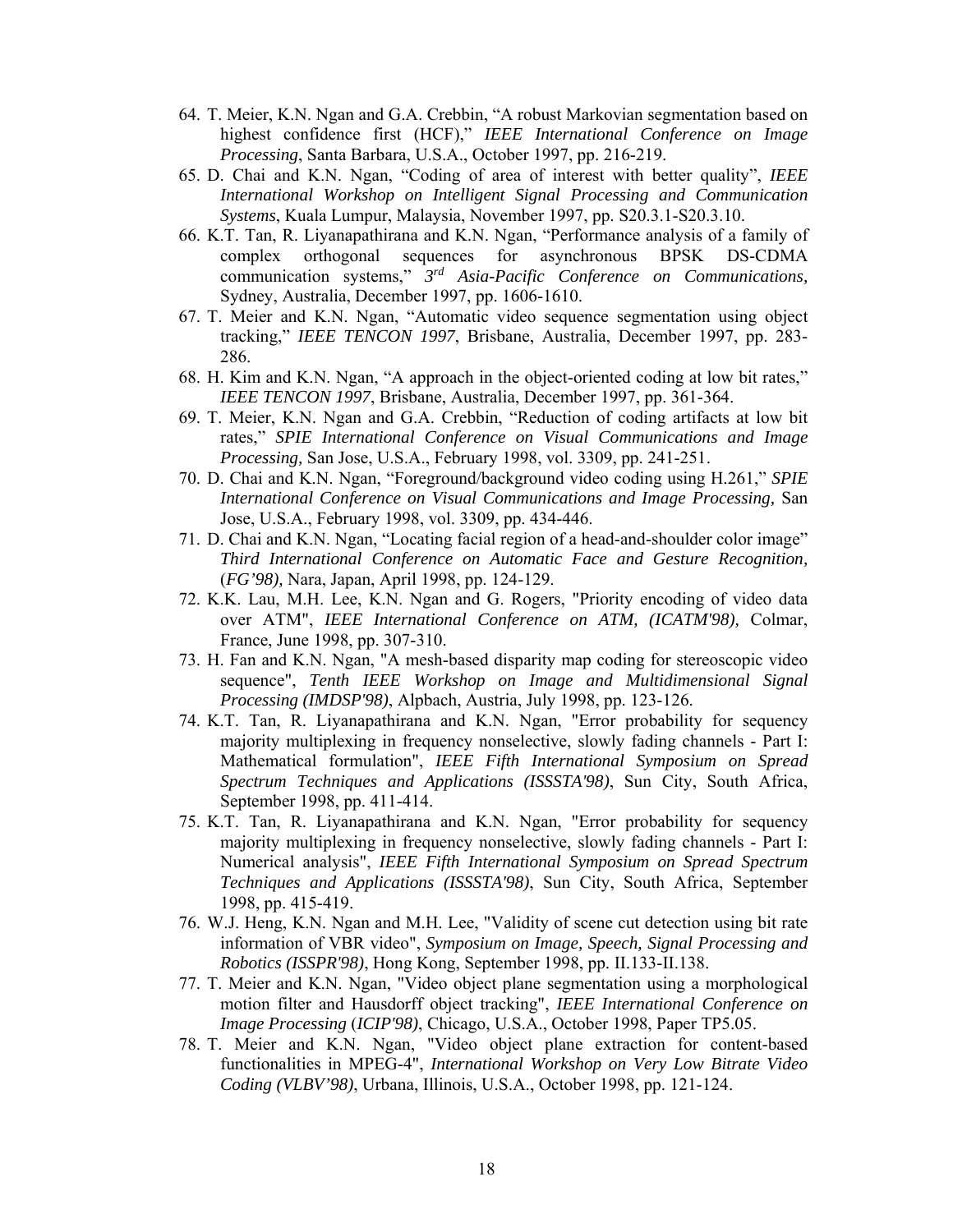- 79. H. Kim and K.N. Ngan, "Very low bit-rate video coding using object-based motion estimation and hierarchical shape estimation", *International Workshop on Very Low Bitrate Video Coding (VLBV'98)*, Urbana, Illinois, U.S.A., October 1998, pp. 185-188.
- 80. M.H. Lee, K.K. Lau, and K.N. Ngan, "Error-Resilient Wavelet Video over ATM," *International Workshop on Very Low Bitrate Video Coding (VLBV'98)*, Urbana, Illinois, U.S.A., October 1998, pp. 204-207.
- 81. W.J. Heng and K.N. Ngan, "Performance of chromatic barycenter with MPEG elements for low-level shot boundary detection and its improvements", *IEEE International Workshop on Intelligent Signal Processing and Communication Systems*, Melbourne, Australia, November 1998, pp. 272-276.
- 82. C.W. Yap, K.T. Tan and K.N. Ngan, "Error resilient video over synchronous DS-CDMA channels", *IEEE International Workshop on Intelligent Signal Processing and Communication Systems*, Melbourne, Australia, November 1998, pp. 348-353.
- 83. D. Chai and K.N. Ngan, "Content-based bit allocation and rate control for classical MC-DCT video coding systems", *IEEE International Workshop on Intelligent Signal Processing and Communication Systems*, Melbourne, Australia, November 1998, pp. 601-605.
- 84. A. Mertins and K.N. Ngan, "Optimized shape adaptive wavelets with reduced computational cost", *IEEE International Workshop on Intelligent Signal Processing and Communication Systems*, Melbourne, Australia, November 1998, pp. 616-620.
- 85. K.K. Lau, M.H. Lee and K.N. Ngan, "Priority protection of wavelet encoded video over ATM", *Globecom98*, Sydney, Australia, November 1998, Paper 50.3.
- 86. T. Meier and K.N. Ngan, "Extraction of moving objects for content-based video coding," *SPIE International Conference on Visual Communications and Image Processing,* San Jose, U.S.A., January 1999, vol. 3653, pp. 1178-1189.
- 87. W.J. Heng and K.N. Ngan, "The implementation of object-based shot boundary detection via edge tracing and tracking," *IEEE International Symposium on Circuits and Systems (ISCAS'99)*, Orlando, Florida, U.S.A., June 1999, pp. IV 439- IV 442.
- 88. (Invited paper) C.W. Yap and K.N. Ngan, "Unequal error protection of images over Rayleigh fading channels," *Fifth International Symposium on Signal Processing and its Applications (ISSPA'99)*, Brisbane, Australia, August 1999, pp. 19-22.
- 89. K.T. Tan and K.N. Ngan, "Concatenated sequency majority multiplexing DS-SSMA for synchronous digital communication indoor wireless narrowband channels," *Fifth International Symposium on Signal Processing and its Applications (ISSPA'99)*, Brisbane, Australia, August 1999, pp. 415-418.
- 90. W.J. Heng and K.N. Ngan, "Post shot boundary detection: Flashlight scene determination," *Fifth International Symposium on Signal Processing and its Applications (ISSPA'99)*, Brisbane, Australia, August 1999, pp. 447-450.
- 91. D. Chai and K.N. Ngan, "A performance study on MPEG-4 coder," *Fifth International Symposium on Signal Processing and its Applications (ISSPA'99)*, Brisbane, Australia, August 1999, pp. 821-824.
- 92. W.J. Heng and K.N. Ngan, "Integrated shot boundary detection using object-based technique," *IEEE International Conference on Image Processing* (*ICIP'99)*, Kobe, Japan, U.S.A., October 1999, Paper W27AP28.
- 93. T. Meier and K.N. Ngan, "A flexible Bayesian framework for image segmentation," *IEEE International Conference on Image Processing* (*ICIP'99)*, Kobe, Japan, U.S.A., October 1999, Paper W27AP14.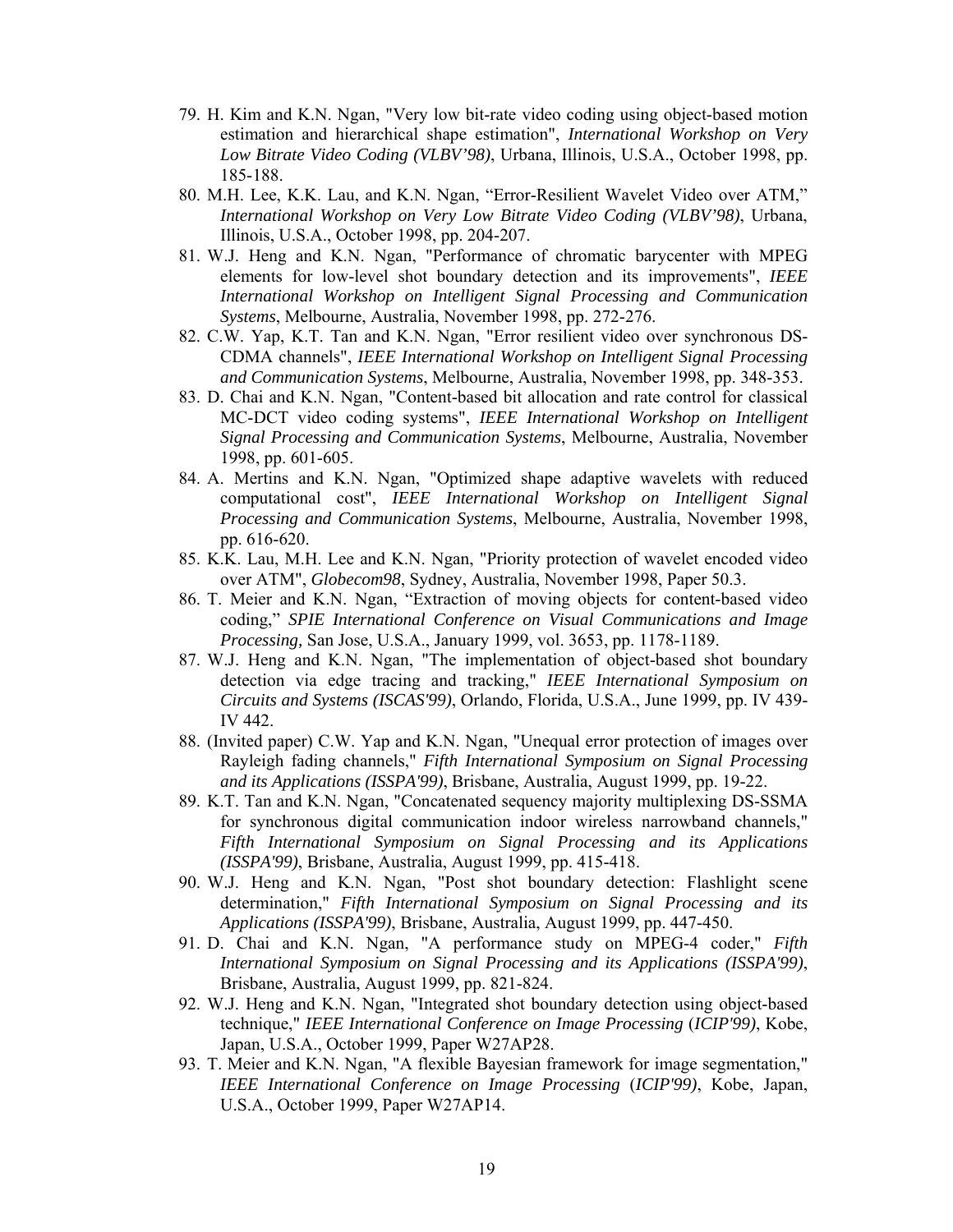- 94. K.T. Tan and K.N. Ngan, "Codeword sets for sequency majority multiplexing communication systems," *International Conference on Information, Communications and Signal Processing (ICICS'99),* Singapore, December 1999, Paper 1A1.8.
- 95. W.J. Heng and K.N. Ngan, "Transition type-independent boundary refinement technique for post shot boundary detection," *International Conference on Information, Communications and Signal Processing (ICICS'99),* Singapore, December 1999, Paper 1B1.7.
- 96. W.J. Heng and K.N. Ngan, "Analysis and performance of object-based detection using edge object tracking," *2000 International Workshop on Multimedia Data Storage, Retrieval, Integration and Applications*, Hong Kong, January 2000, pp. 236-242.
- 97. T. Meier and K.N. Ngan, "Improved single VOP rate control for constant bit-rate applications using MPEG-4," *SPIE International Conference on Visual Communications and Image Processing,* Perth, Australia, June 2000, vol. 4067, pp. 64-75.
- 98. W.J. Heng and K.N. Ngan, "Soft transition analysis techniques for video sequences," *IEEE TENCON 2000,* Kuala Lumpur, Malaysia, September 2000, pp. I-69-I-72.
- 99. K.T. Tan and K.N. Ngan, "Sequency, frequency, code or time," *IEEE TENCON 2000,* Kuala Lumpur, Malaysia, September 2000 pp. I-470-I-475.
- 100. D. Chai, K.N. Ngan and A. Bouzerdoum, "Foreground/Background bit Allocation for region-of-interest coding," *IEEE International Conference on Image Processing* (*ICIP'00)*, Vancouver, Canada, September 2000, pp. II 923-II 926.
- 101. W.J. Heng and K.N. Ngan, "Long transition analysis for post shot boundary detection," *SPIE International Conference on Visual Communications and Image Processing,* San Jose, U.S.A., January 2001, vol. 4310, pp. 486-496.
- 102. C.M. Lau, W.K. Cham, H.T Tsui and K.N. Ngan, "An energy function for facial feature extraction," *2000 International Symposium on Intelligent Multimedia, Video and Speech Processing*, Hong Kong, May 2001, pp. 348-351.
- 103. W.J. Heng and K.N. Ngan, "Shot classification for hard transition," *IEEE International Symposium on Circuits and Systems (ISCAS'01)*, Sydney, Australia, May 2001, pp. II 321-II 324.
- 104. W.J. Heng and K.N. Ngan, "Examination of features used for reference indicator construction in shot boundary refinement," *Sixth International Symposium on Signal Processing and its Applications (ISSPA'01),* Kuala Lumpur, Malaysia, August 2001, ISBN 0-7803-6704-9, paper 54.
- 105. W.J. Heng and K.N. Ngan, "Enhanced shot boundary refinement for post-shot boundary detection" *IEEE TENCON 2001,* Singapore, August 2001, pp. 138-142.
- 106. C.M. Lau, W.K. Cham, H.T Tsui and K.N. Ngan, "Facial feature extraction for constructing 3D human face model," *International Conference on Information, Communications and Signal Processing (ICICS'01),* Singapore, October 2001, paper 1D3.2.
- 107. K.K. Lee, W.K. Cham, K.N. Ngan and J.Z. Liu, "DC coefficient restoration on foreground/background video coding," *International Conference on Information, Communications and Signal Processing (ICICS'01),* Singapore, October 2001, paper 3D2.2.
- 108. C. Zhao and K.N. Ngan, "Error sensitivity analysis for macroblocks' bit stream," *IEEE TENCON 2002,* Beijing, China, October 2002, pp. 750-753.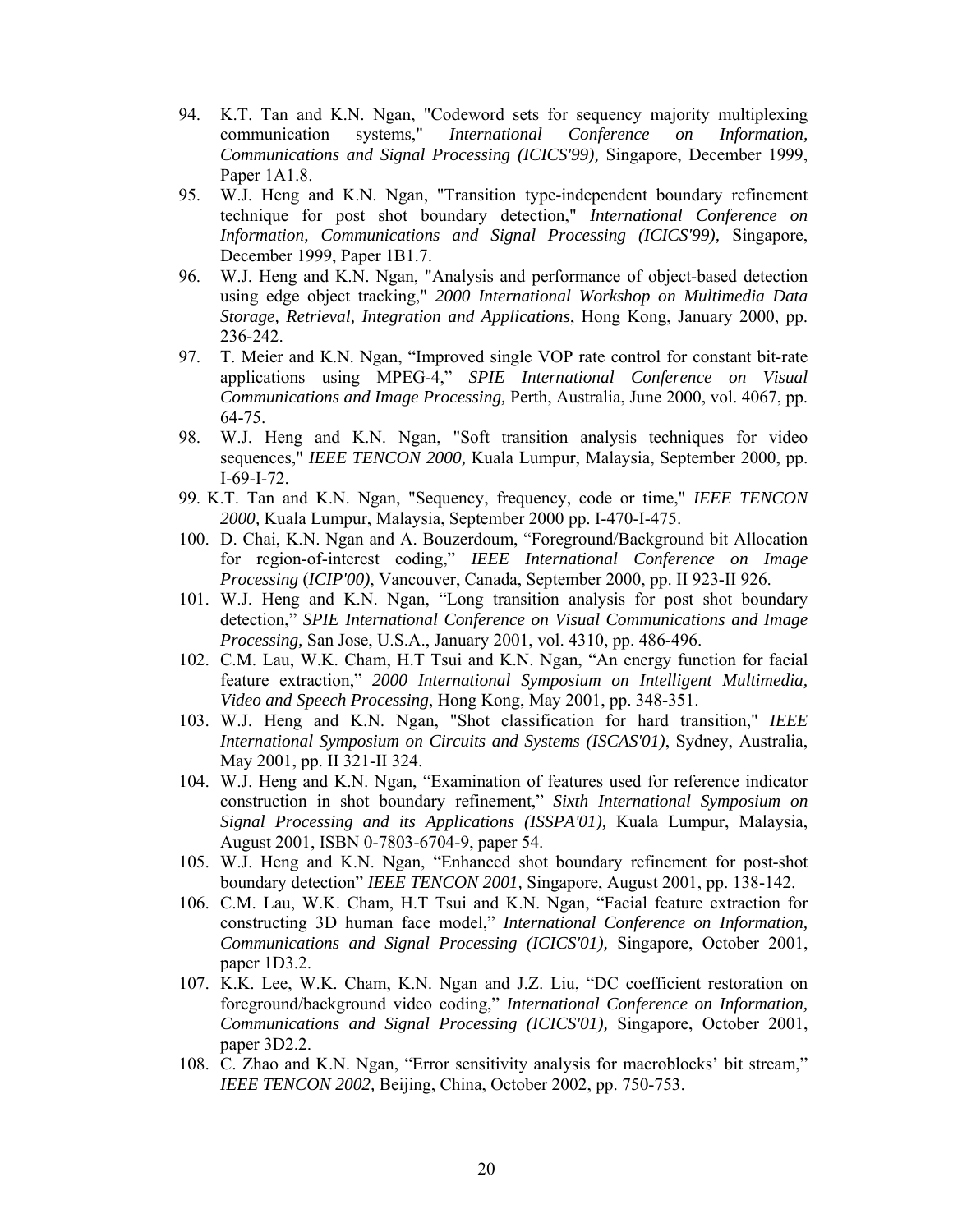- 109. C. Zhao and K.N. Ngan, "Error sensitivity analysis for macroblock-based video coder," *Second International Symposium on Communications and Information Theory (ISCITS'02),* Bangkok, Thailand, October 2002, pp. 202-205.
- 110. W. Yang and K.N. Ngan, "Object-based disparity estimation for stereoscopic images," *Seventh International Conference on Control, Automation, Robotics and Vision (ICARCV'02),* Singapore, December 2002, pp. 1105-1109.
- 111. Z. Chen and K.N. Ngan, "Improved single video object rate control for MPEG-4," *IEEE International Conference on Acoustics, Speech and Signal Processing (ICASSP'03)*, Hong Kong, China, April 2003, pp. III 85-III 88.
- 112. N. Habili and K.N. Ngan, "Automatic multi-cue VOP extraction for MPEG-4," *Picture Coding Symposium*, Saint-Malo, France, April 2003, pp. 365-370.
- 113. W. Yang, K.N. Ngan, J. Lim and K. Sohn, "Edge-preserving regularization of disparity and motion fields," *4th EURASIP Conference on Video/Image Processing and Multimedia Communications*, Zagreb, Croatia, July 2003, pp. 71-76.
- 114. Z. Chen, K.N. Ngan and C. Zhao, "Improved rate control for MPEG-4 video transport over wireless channel," *SPIE International Conference on Visual Communications and Image Processing*, Laguno, Switzerland, July 2003, vol. 5150, pp. 210-221.
- 115. W. Wei and K.N. Ngan, "Automatic video object segmentation for MPEG-4," *SPIE International Conference on Visual Communications and Image Processing*, Laguno, Switzerland, July 2003, vol. 5150, pp. 9-19.
- 116. Z. Chen and K.N. Ngan, "Rate-distortion Modeling for Binary Shape in MPEG-4," *IEEE Pacific Rim Conference on Communications, Computers and Signal processing*, Victoria, British Columbia, Canada, August 2003, pp. 77-80.
- 117. W. Yang, K.N. Ngan and K. Sohn, "Joint disparity-motion regularization for stereoscopic video coding," *IEEE International Symposium on Intelligent Signal Processing and Communication Systems*, Awaji Island, Japan, December 2003, pp. 629-634.
- 118. Z. Chen and K.N. Ngan, "Object-based rate control for arbitrarily shaped video object coding," *IEEE International Symposium on Circuits and Systems*, Vancouver, British Columbia, Canada, May 2004, pp. III 973-III 976.
- 119. J. Li and K.N. Ngan, "A VLC/FLC data partitioning scheme for MPEG-4," *IEEE International Symposium on Circuits and Systems*, Vancouver, British Columbia, Canada, May 2004, pp. III 857-III 860.
- 120. W. Yang and K.N. Ngan, "MPEG-4 based stereoscopic video sequences encoder," *IEEE International Conference on Acoustics, Speech, and Signal Processing*, Montreal, Quebec, Canada, May 2004, pp. III 741-III 744.
- 121. W. Wei, K.N. Ngan and N. Habili, "Multiple-feature clustering algorithm for automatic video object segmentation," *IEEE International Conference on Acoustics, Speech, and Signal Processing*, Montreal, Quebec, Canada, May 2004, pp. III 625-III 628.
- 122. J. Han, K.N. Ngan, M. Li and H. Zhang, "Learning semantic concepts from accumulated user feedback log for image retrieval," *IEEE International Conference on Multimedia and Expo*, Taipei, Taiwan, June 2004, Paper TP4-1, pp. 1-4.
- 123. R. J. Treasure, V. Sreeram and K. N. Ngan, "Balanced identification and model reduction for 2-D systems based on impulse response data," *5th Asian Control Conference*, Melbourne, Australia, July 2004, pp. 2058-2062.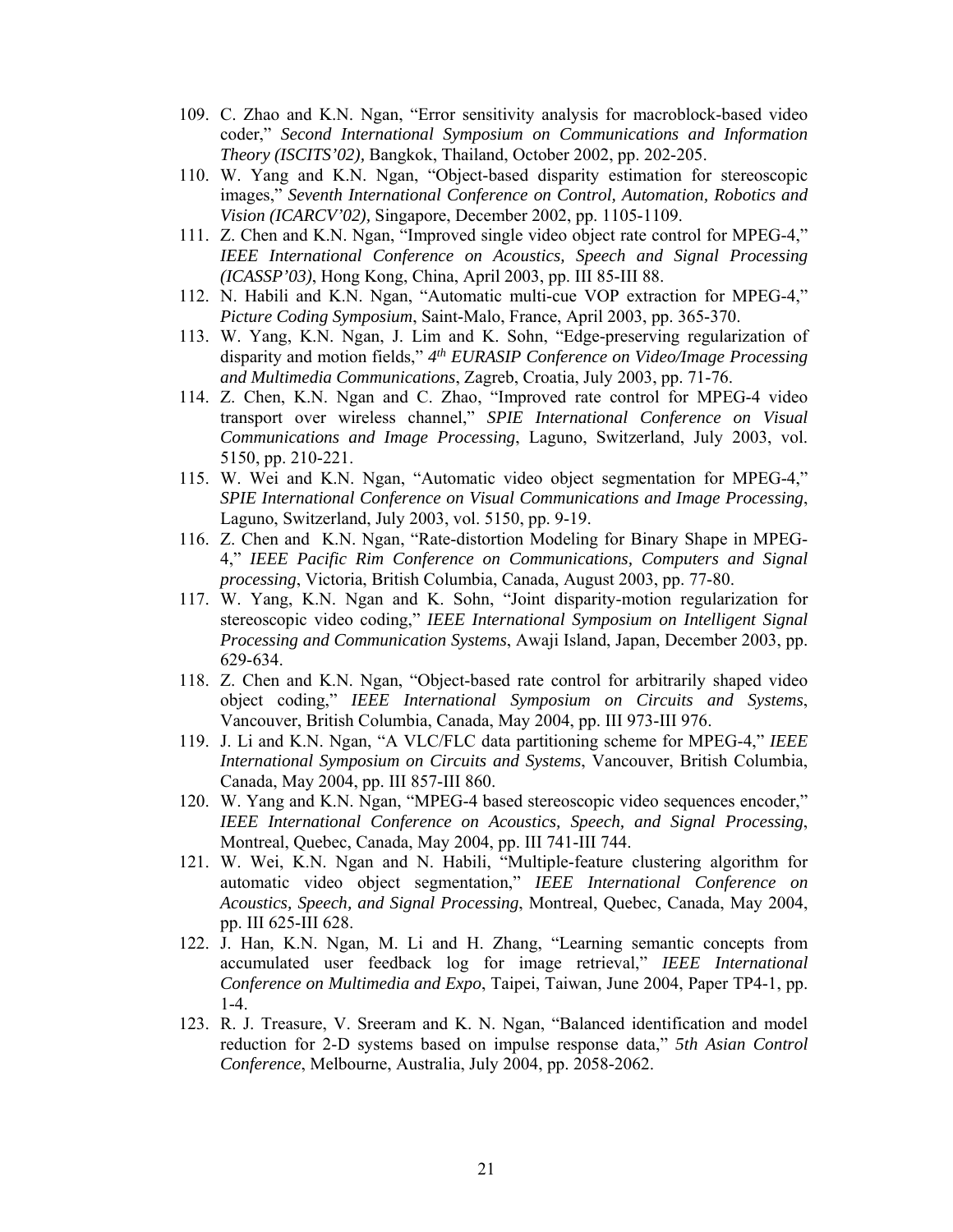- 124. W. Yang, K.N. Ngan and J. Cai, "MPEG-4 based stereoscopic and multiview video coding," *International Symposium on Intelligent Multimedia, Video and Speech Processing*, Hong Kong, October 2004, pp. 61-64.
- 125. W. Wei and K.N. Ngan, "Integration of motion and image features for automatic video object segmentation," *IEEE International Conference on Image Processing*, Singapore, October 2004, pp. 361-364.
- 126. Z. Chen and K.N. Ngan, "Optimal bit allocation for MPEG-4 multiple video objects," *IEEE International Conference on Image Processing*, Singapore, October 2004, pp. 761-764.
- 127. J. Han, K.N. Ngan, M. Li and H. Zhang, "Towards unsupervised attention object extraction by integrating visual attention and object growing," *IEEE International Conference on Image Processing*, Singapore, October 2004, pp. 941-944.
- 128. J. Han and K.N. Ngan "Automatic segmentation of objects of interest in video: A unified framework," *IEEE International Symposium on Intelligent Signal Processing and Communication Systems*, Seoul, Korea, November 2004, pp. 375- 378.
- 129. W. Yang, K.N. Ngan and J. Cai, "Coding of stereo/multiview sequences based on MPEG-4," *Asia-Pacific Conference on Multimedia*, Tokyo, Japan, November 2004, vol. 3, pp. 167-174.
- 130. R. J. Treasure, A. Ghafoor, V. Sreeram and K. N. Ngan, "Frequency weighted identification and model reduction of 2-D separable denominator systems," *6th International Conference on Optimization Techniques and Applications*, Ballarat, Australia, December 2004, pp. 1-13.
- 131. W. Yang, F. Wu, Y. Lu, J. Cai and K.N. Ngan "Scalable multi-view video coding using wavelet," *IEEE International Symposium on Circuits and Systems*, Kobe, Japan, May 2005, pp. 6078-6081.
- 132. (Invited Paper) J. Li and K.N. Ngan, "A new macroblock reordering strategy for robust wireless video transmission," *International Symposium on Multimedia over Wireless*, Maui, Hawaii, U.S.A., June 2005, paper TM2.4.
- 133. Z. Chen and K.N. Ngan, "A unified framework for optimal multiple video object bit allocation," *SPIE International Conference on Visual Communications and Image Processing*, Beijing, China, July 2005, vol. 5960, pp. 641-652.
- 134. Y. Liu and K.N. Ngan, "Embedded image coding based on context classification and quadtree ordering in wavelet packet domain," *SPIE International Conference on Visual Communications and Image Processing*, Beijing, China, July 2005, vol. 5960, pp. 1723-1731.
- 135. Z. Chen and K.N. Ngan, "MINVAR: A local optimization criterion for rate-distortion tradeoff in real time video coding," *SPIE Optics East 2005: International Conference on Multimedia Systems and Applications VIII (IT106)*, Boston, U.S.A., October 2005, pp. 9-19.
- 136. Z. Chen and K.N. Ngan, "A unified framework of unsupervised subjective optimized bit allocation for multiple video coding," *SPIE Optics East 2005: International Conference on Multimedia Systems and Applications VIII (IT106)*, Boston, U.S.A., October 2005, pp. 20-31.
- 137. W. Wei and K.N. Ngan, "Disparity estimation with edge-based matching and interpolation," *IEEE International Symposium on Intelligent Signal Processing and Communications Systems*, Hong Kong SAR, China, December 2005, pp. 153- 156.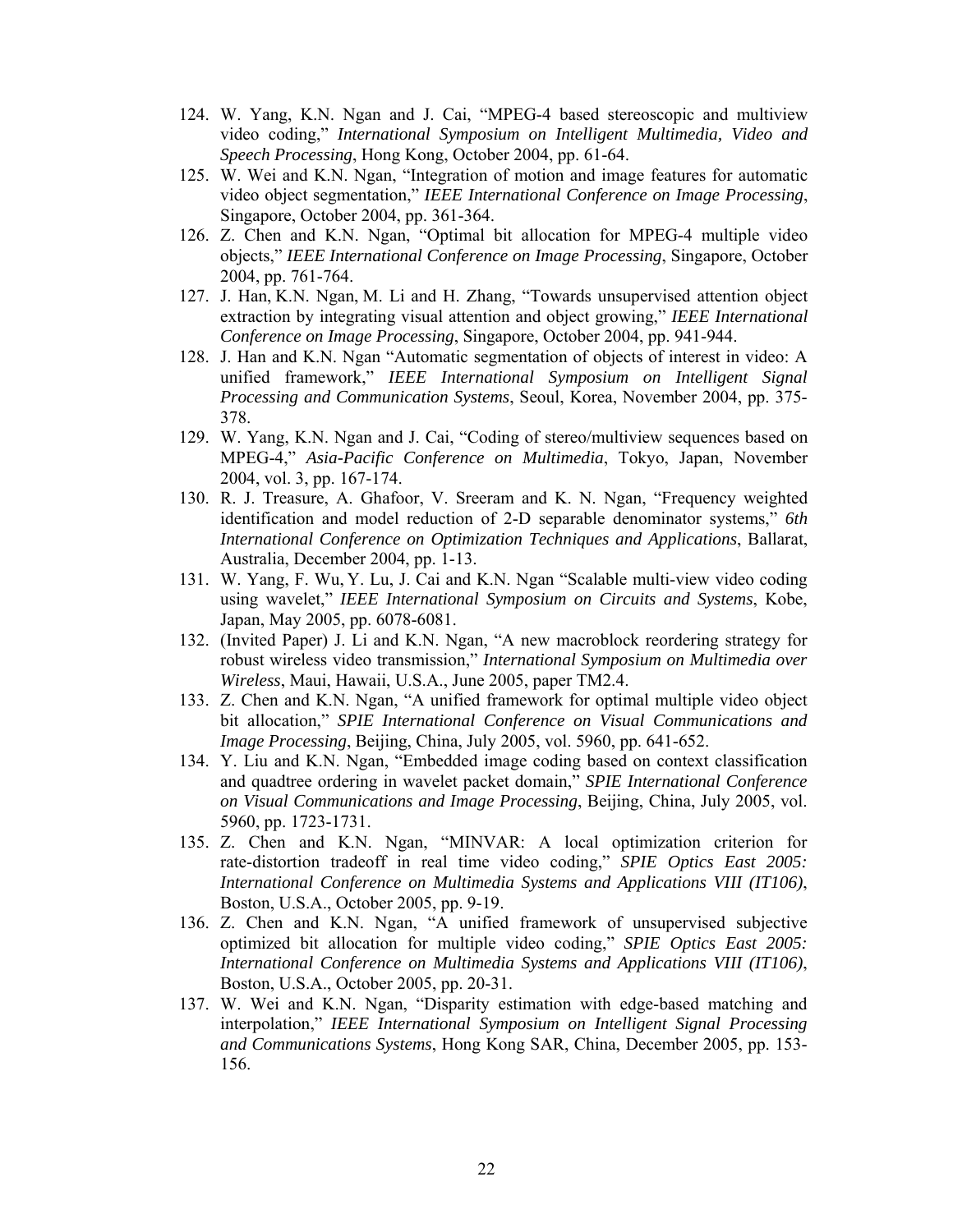- 138. Z. Chen and K.N. Ngan, "Rate-distortion analysis for multiscale binary shape coding," *IEEE International Symposium on Intelligent Signal Processing and Communications Systems*, Hong Kong SAR, China, December 2005, pp. 801-804.
- 139. Y. Liu and K.N. Ngan, "Anisotropic double cross search algorithm using multiresolution-spatio-temporal context for fast lossy in-band motion estimation", *Picture Coding Symposium*, Beijing, China, 24-26 April 2006, paper O5-5.
- 140. H. Li and K.N. Ngan, "Face segmentation in head-and-shoulder video sequences based on facial saliency map", *IEEE International Symposium on Circuits and Systems*, Island of Kos, Greece, May 2006, pp. 2681-2684.
- 141. Z. Chen and K.N. Ngan, "Towards rate-distortion tradeoff in real-time color video coding", *IEEE International Symposium on Circuits and Systems*, Island of Kos, Greece, May 2006, pp. 3502-3505.
- 142. Y. Liu and K.N. Ngan, "Fast lossless multi-resolution motion estimation for scalable wavelet video coding", *IEEE International Symposium on Circuits and Systems*, Island of Kos, Greece, May 2006, pp. 3966-3969.
- 143. (Invited Paper) H. Li and K.N. Ngan, "Fast And Efficient Method for Block Edge Classification", *International Symposium on Multimedia over Wireless*, Vancouver, Canada, July 2006, pp. 67-72.
- 144. H. Li and K.N. Ngan, "Unsupervised segmentation of defocused video based on matting model", *IEEE International Conference on Image Processing*, Atlanta, U.S.A., October 2006, pp. 1825-1828.
- 145. J. Dong and K.N. Ngan, "16×16 Integer Cosine Transform for HD Video Coding," in *Advances in Multimedia Information Processing - PCM 2006*, Lecture Notes in Computer Science, Springer Berlin/Heidelberg, ISBN 978-3-540-48766-1, November 2006, vol. 4261, pp. 114-121.
- 146. Z. Wei and K.N. Ngan, "A Fast Macroblock Mode Decision Algorithm for H.264", *IEEE Asia Pacific Conference on Circuits and Systems*, Singapore, 4-7 December 2006, pp. 773-776.
- 147. Z. Chen and K.N. Ngan, "A Novel Statistical Learning-Based Rate Distortion Analysis Approach for Multiscale Binary Shape Coding", *SPIE International Conference on Visual Communications and Image Processing*, San Jose, U.S.A., January 2007, vol. 6508, paper 65081J.
- 148. K.L. Tang and K.N. Ngan, "Enhanced SAD Reuse Fast Motion Estimation", *SPIE International Conference on Visual Communications and Image Processing*, San Jose, U.S.A., January 2007, vol. 6508, paper 65081M.
- 149. Z. Wei and K.N. Ngan, "A Fast Rate-Distortion Optimization Algorithm for H.264/AVC", *IEEE International Conference on Acoustics, Speech and Signal Processing*, Honolulu, U.S.A., 15-20 April, 2007, pp. I1157-I1160.
- 150. J. Dong and K.N. Ngan, "A Universal Approach to Developing Fast Algorithm for Simplified Order-16 ICT", *IEEE International Symposium on Circuits and Systems*, New Orleans, U.S.A., 27-30 May, 2007, pp. 281-284.
- 151. Y. Liu, F. Wu and K.N. Ngan, "3D Object-based Scalable Wavelet Video Coding with Boundary Effects Suppression", *IEEE International Symposium on Circuits and Systems*, New Orleans, U.S.A., 27-30 May, 2007, pp. 1755-1758.
- 152. H. Shu and K.N. Ngan, "Quality Enhancement in H.264 Transform Domain Downsizing", *IEEE International Symposium on Circuits and Systems*, New Orleans, U.S.A., 27-30 May, 2007, pp. 2003-2006.
- 153. Z. Wei and K.N. Ngan, "An Efficient Intra Mode Selection Algorithm for H.264 Based on Fast Edge Classification", *IEEE International Symposium on Circuits and Systems*, New Orleans, U.S.A., 27-30 May, 2007, pp. 3630-3633.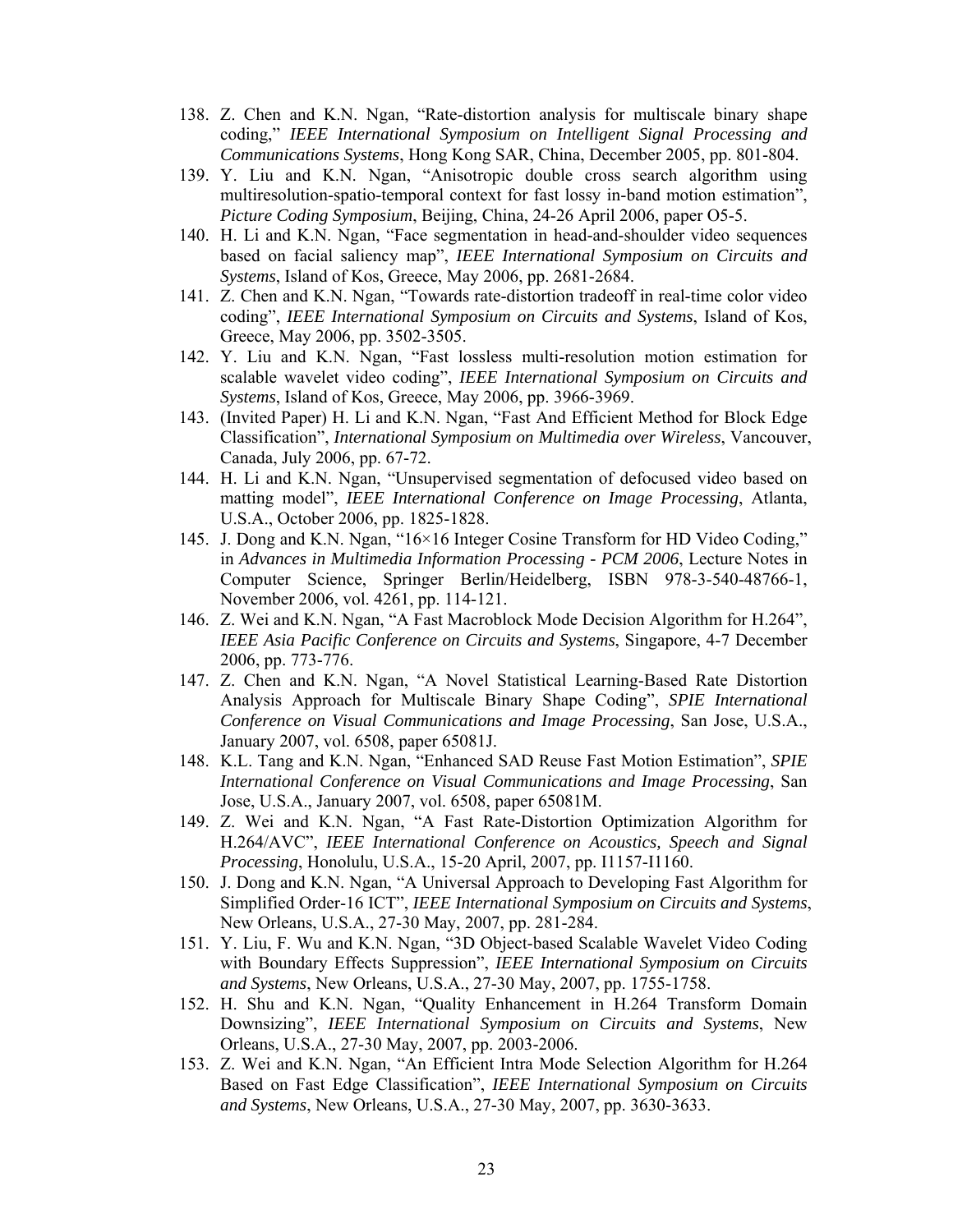- 154. H. Shu and K.N. Ngan, "Pre- and Post-shift Filtering for Removing Blocking Effects in Downsizing Transcoding", *IEEE International Conference on Multimedia and Expo*, Beijing, China, 5-7 May, 2007, pp. 416-419.
- 155. K.L. Tang and K.N. Ngan, "Enhancement Techniques for Intra Block Matching", *IEEE International Conference on Multimedia and Expo*, Beijing, China, 5-7 May, 2007, pp. 420-423.
- 156. W. Yang and K.N. Ngan, "Unsupervised Multiple Object Segmentation of Multiview Images", *Advanced Concepts for Intelligent Vision Systems – ACIVS 2007*, Lecture Notes in Computer Science, Springer Berlin/Heidelberg, ISBN 978- 3-540-74606-5, August 2007, vol. 4678, pp. 178-189.
- 157. Y. Liu and K.N. Ngan, "Weighted Adaptive Lifting-Based Wavelet Transform", *IEEE International Conference on Image Processing*, San Antonio, U.S.A., 16-19 September, 2007, pp. III189-III192.
- 158. D. Zhang, Z. Chen and K.N. Ngan, "Two-Pass Rate Control for Constant Quality H.264/Avc High Definition Video Coding", *Picture Coding Symposium*, Lisbon, Portugal, 7-9 November, 2007, paper 1106.
- 159. X. Jin, K.N. Ngan, G. Zhu, "Combined Inter-Intra Prediction for High Definition Video Coding", *Picture Coding Symposium*, Lisbon, Portugal, 7-9 November, 2007, paper 1149.
- 160. Q. Liu, C. Cai, K.N. Ngan and H. Li, "Camshift Based Real-Time Multiple Faces Match Tracking", *IEEE International Symposium on Intelligent Signal Processing and Communication Systems*, Xiamen, China, 28 November-1 December 2007, pp. 726-729.
- 161. C. Cui, W. Yang, and K.N. Ngan, "External Calibration of Multi-camera System Based on Pair-wise Estimation", in *Advances in Image and Video Technology - PSIVT 2007*, Lecture Notes in Computer Science, Springer Berlin/Heidelberg, ISBN 978-3-540-77128-9, December 2007, vol. 4872, pp. 497-509.
- 162. Y. Liu, K.N. Ngan and F. Wu, "3-D Direction Aligned Wavelet Transform for Scalable Video Coding", *IEEE International Symposium on Circuits and Systems*, Seattle, U.S.A., 18-21 May, 2008, pp. 1396-1399.
- 163. D. Zhang, Z. Chen and K.N. Ngan, "Constant Distortion Rate Control for H.264/AVC High Definition Videos with Scene Change", *IEEE International Symposium on Circuits and Systems*, Seattle, U.S.A., 18-21 May, 2008, pp. 3498- 3501.
- 164. (Invited Paper) X. Jin, S. Li and K.N. Ngan, "AVS Video Standard Implementation for SoC Design", *IEEE International Conference on Neural Networks and Signal Processing*, Zhenjiang, China, 7-11 June, 2008, pp. 660-665.
- 165. Z. Wei and K.N. Ngan, "Spatial Just Noticeable Distortion Profile for Image in DCT Domain", *IEEE International Conference on Multimedia and Expo*, Hannover, Germany, 23-26 June, 2008, pp. 925-928.
- 166. J. Dong And K.N. Ngan, "An Adaptive and Parallel Scheme for HD Video De-Interlacing", *IEEE International Conference on Multimedia and Expo*, Hannover, Germany, 23-26 June, 2008, pp. 1137-1140.
- 167. Q. Zhang, K.N. Ngan and W. Yang, "Automatic Segmentation for Semantic Objects from Multiview Images", *International Conference on Visual Information Engineering*, Xian, China, 29 July-1 August, 2008, pp. 554-559.
- 168. Z. Wei and K.N. Ngan, "A Temporal Just-Noticeable Distortion Profile for Video in DCT Domain", *IEEE International Conference on Image Processing*, San Diego, U.S.A., 12-15 October, 2008, pp. 1336-1339.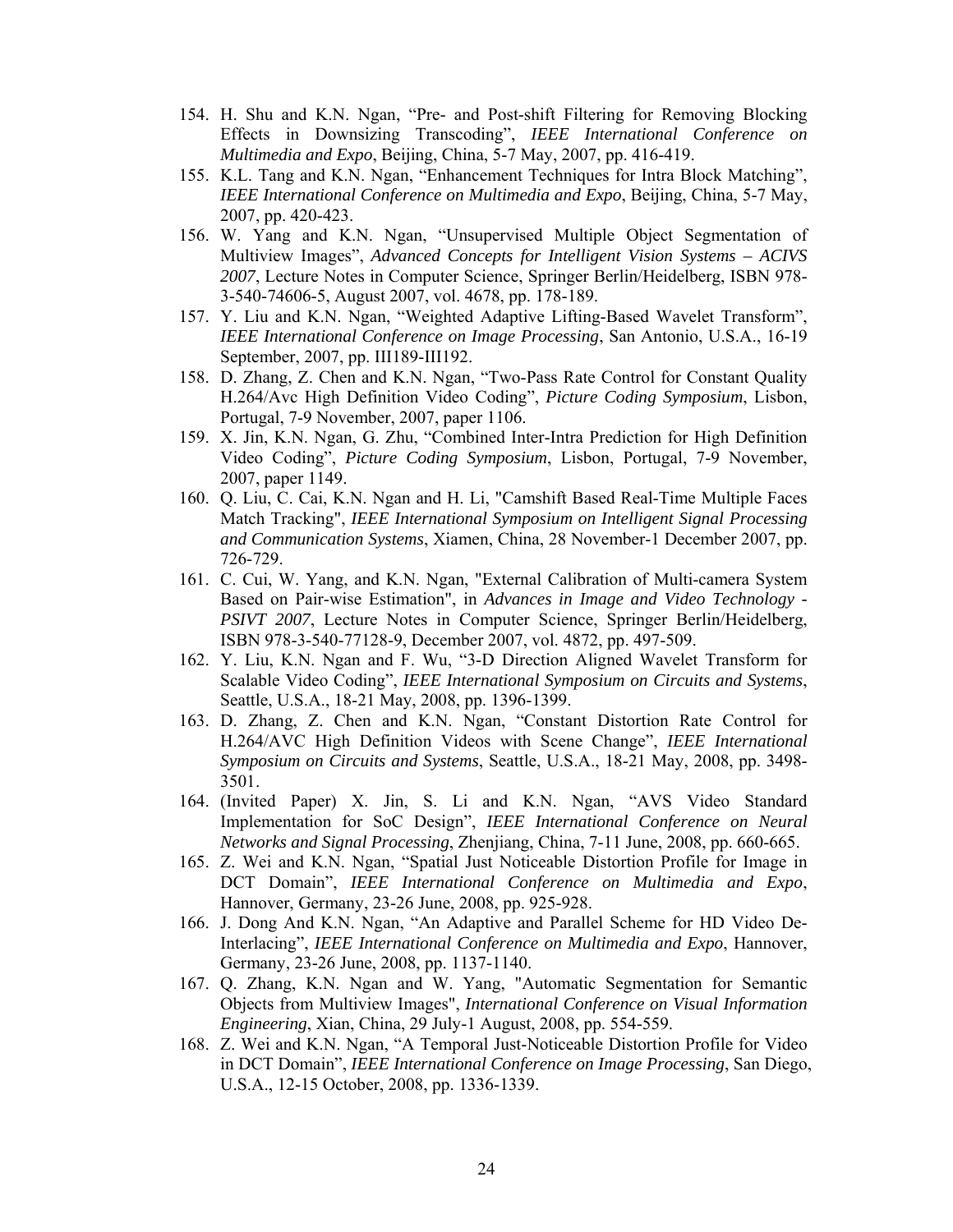- 169. J. Li and K.N. Ngan, "Adaptive Partition Size Temporal Error Concealment for H.264", *IEEE Asia Pacific Conference on Circuits and Systems*, Macau, China, 30 November-3 December, 2008, pp. 1739-1742.
- 170. J. Li and K.N. Ngan, "Joint Temporal Error Control for H.264", *IEEE International Symposium on Intelligent Signal Processing and Communication Systems*, Bangkok, Thailand, 8-11 February, 2009, pp. 154-158.
- 171. C.M. Mak and K.N. Ngan, "Enhancing Compression Rate by Just-Noticeable Distortion Model for H.264/AVC", *IEEE International Symposium on Circuits and System*s, Taipei, Taiwan, May 2009, pp. 609-612.
- 172. Z. Wei and K.N. Ngan, "The Perceptually Transparent Coding for Image", *IEEE International Symposium on Circuits and Systems*, Taipei, Taiwan, May 2009, pp. 1621-1624.
- 173. Y. Liu and K.N. Ngan, "Fully Scalable Multiview Wavelet Video Coding", *IEEE International Symposium on Circuits and Systems*, Taipei, Taiwan, May 2009, pp. 2581-2584.
- 174. X. Jin, S. Goto and K.N. Ngan, "Optical Flow Based DC Surface Compensation for Artifacts Reduction", *Picture Coding Symposium*, Chicago, U.S.A., May 2009, pp. 1-4.
- 175. X. Jin, S. Goto and K.N. Ngan, "Quadratic Composite Modeling of Optical Flow for Artifacts Reduction", *IEEE International Conference on Multimedia & Expo*, New York, U.S.A., June-July 2009, pp. 233-236.
- 176. C. Cui and K.N. Ngan, "Automatic Scale Selection for Corners and Junctions", *IEEE International Conference on Image Processing*, Cairo, Egypt, November 2009, pp. 989-992.
- 177. J. Dong and K.N. Ngan, "Parametric Interpolation Filter for Motion Compensated Prediction", *IEEE International Conference on Image Processing*, Cairo, Egypt, November 2009, pp. 1021-1024.
- 178. H. Li and K.N. Ngan, "Hybrid Cascade of Active/Lazy Boosting", *IEEE International Symposium on Intelligent Signal Processing and Communication Systems*, Kanazawa, Japan, December 2009, pp. 21-24.
- 179. Q. Liu and K.N. Ngan, "Arbitrarily shaped Object coding based on H.264/AVC", *IEEE International Symposium on Intelligent Signal Processing and Communication Systems*, Kanazawa, Japan, December 2009, pp. 343-346.
- 180. S. Li and K.N. Ngan, "Influence of the Smooth Region on the Structural Similarity Index", *10th IEEE Pacific-Rim Conference on Multimedia*, Bangkok, Thailand, December 2009, pp. 836-846.
- 181. L. Ma and K.N. Ngan, "Adaptive Block-Size Transform Based Just-Noticeable Difference Profile for Images", *10th IEEE Pacific-Rim Conference on Multimedia*, Bangkok, Thailand, December 2009, pp. 1208-1218.
- 182. Q. Zhang and K.N. Ngan, "Multiple Objects Segmentation from Multi-View Sequence", *7th IASTED International Conference on Signal Processing, Pattern Recognition and Applications*, Innsbruck, Austria, February 2010, pp. 260-264.
- 183. H. Li, G. Liu and K.N. Ngan, "Learn to Segment Attention Object from Low DoF Image", *IEEE International Symposium on Circuits and Systems*, Paris, France, May-June 2010, pp. 2864-2867.
- 184. S. Li and K.N. Ngan, "Subtractive Impairment, Additive Impairment and Image Visual Quality", *IEEE International Symposium on Circuits and Systems*, Paris, France, May-June 2010, pp. 3373-3376.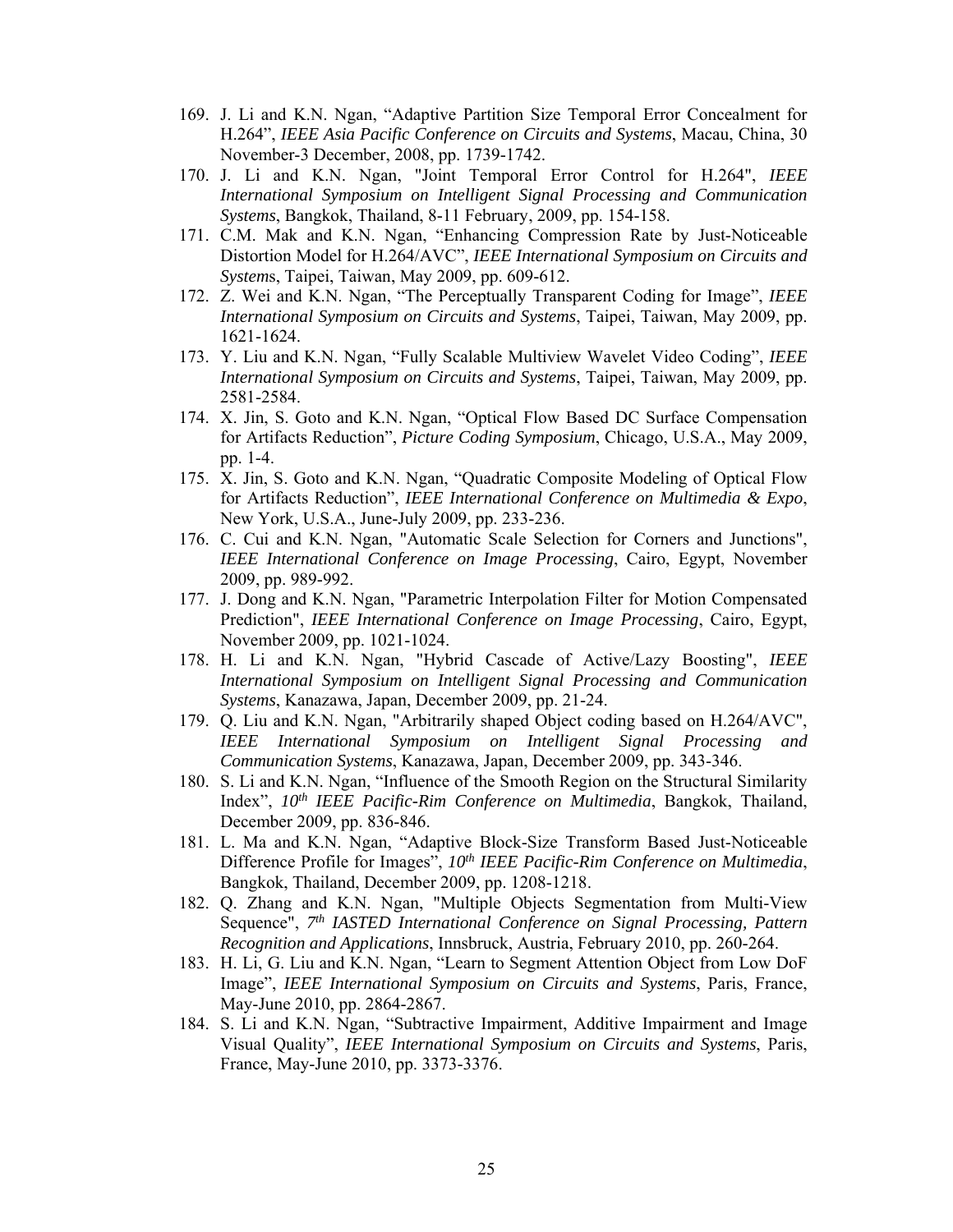- 185. L. Ma and K.N. Ngan, "Adaptive Block-Size Transform Based Just-Noticeable Difference Profile for Videos", *IEEE International Symposium on Circuits and Systems*, Paris, France, May-June 2010, pp. 4213-4216.
- 186. (Invited Paper) F. Zhang, S. Li, L. Ma and K.N. Ngan, "Limitation and challenges of Image Quality Measurement", *International Conference on Visual Communications and Image Processing*, Huang Shan, Anhui, China, July 2010, vol. 7744, pp. 774402.1-774402.8.
- 187. Z. Chen, W. Lin and K.N. Ngan, "Perceptual Video Coding: Challenges and Approaches", *International Conference on Multimedia and Expo*, Singapore, July 2010, pp. 784 - 789.
- 188. C. Cui and K.N. Ngan, "A Novel Geometric Filter for Affine Invariant Features", *IEEE International Conference on Image Processing*, Hong Kong, China, September 2010, pp. 865-868.
- 189. L. Ma, F. Zhang, S. Li and K.N. Ngan, "Video Quality Assessment Based on Adaptive Block-Size Transform Just-Noticeable Difference", *IEEE International Conference on Image Processing*, Hong Kong, China, September 2010, pp. 2501- 2504.
- 190. Q. Zhang and K.N. Ngan, "Dense Stereo Matching from Separated Views of Wide-baseline Images", *Advanced Concepts for Intelligent Vision Systems*, Sydney, Australia, December 2010, pp. 255-266.
- 191. S. Li, L. Ma, F. Zhang and K.N. Ngan, "Temporal Inconsistency Measure for Video Quality Assessment", *Picture Coding Symposium*, Nagoya, Japan, December 2010, pp. 590-593.
- 192. Q. Liu and K.N. Ngan, "Self-adaptive Initialization of Level Set for Human Body Segmentation", *IEEE International Symposium on Intelligent Signal Processing and Communication Systems*, Chengdu, China, December 2010, pp. 305-308.
- 193. L. Ma, S. Li and K.N. Ngan, "Perceptual Image Compression via Adaptive Block-Based Super-Resolution Directed Down-Sampling", *IEEE International Symposium on Circuits and Systems*, Rio de Janeiro, Brazil, May 2011, pp. 97-100.
- 194. J. Dong and K.N. Ngan, "Adaptive Pre-interpolation Filter for Motion-Compensated Prediction", *IEEE International Symposium on Circuits and Systems*, Rio de Janeiro, Brazil, May 2011, pp. 2617-2620.
- 195. L. Ma, S. Li and K.N. Ngan, "Motion Trajectory Based Visual Saliency for Video Quality Assessment", *IEEE International Conference on Image Processing*, Brussels, Belgium, September 2011, pp. 237-240.
- 196. S. Li, L. Ma and K.N. Ngan, "Video Quality Assessment by Decoupling Additive Impairments and Detail Losses", *Third International Workshop on Quality of Multimedia Experience*, Mechelen, Belgium, September 2011, pp. 90-95.
- 197. L. Ma, S. Li and K.N. Ngan, "Reduced-Reference Image Quality Assessment via Intra- and Inter-Subband Statistical Characteristics in Reorganized DCT Domain", *Asia Pacific Signal and Information Processing Association (APSIPA) Annual Summit and Conference 2011*, Xi'an, China, October 2011, paper 178.
- 198. Q. Zhang and K.N. Ngan, "Object Segmentation from Sparse Views of Wide-Baseline Images", *IEEE International Symposium on Intelligent Signal Processing and Communication Systems*, Chiangmai, Thailand, December 2011, PID21.
- 199. Q. Zhang, C. Cui, K.N. Ngan and, Y. Liu "Depth Estimation and View Synthesis for Narrow-Baseline Video", *IEEE International Symposium on Circuits and Systems*, Seoul, Korea, May 2012, pp. 1883-1886.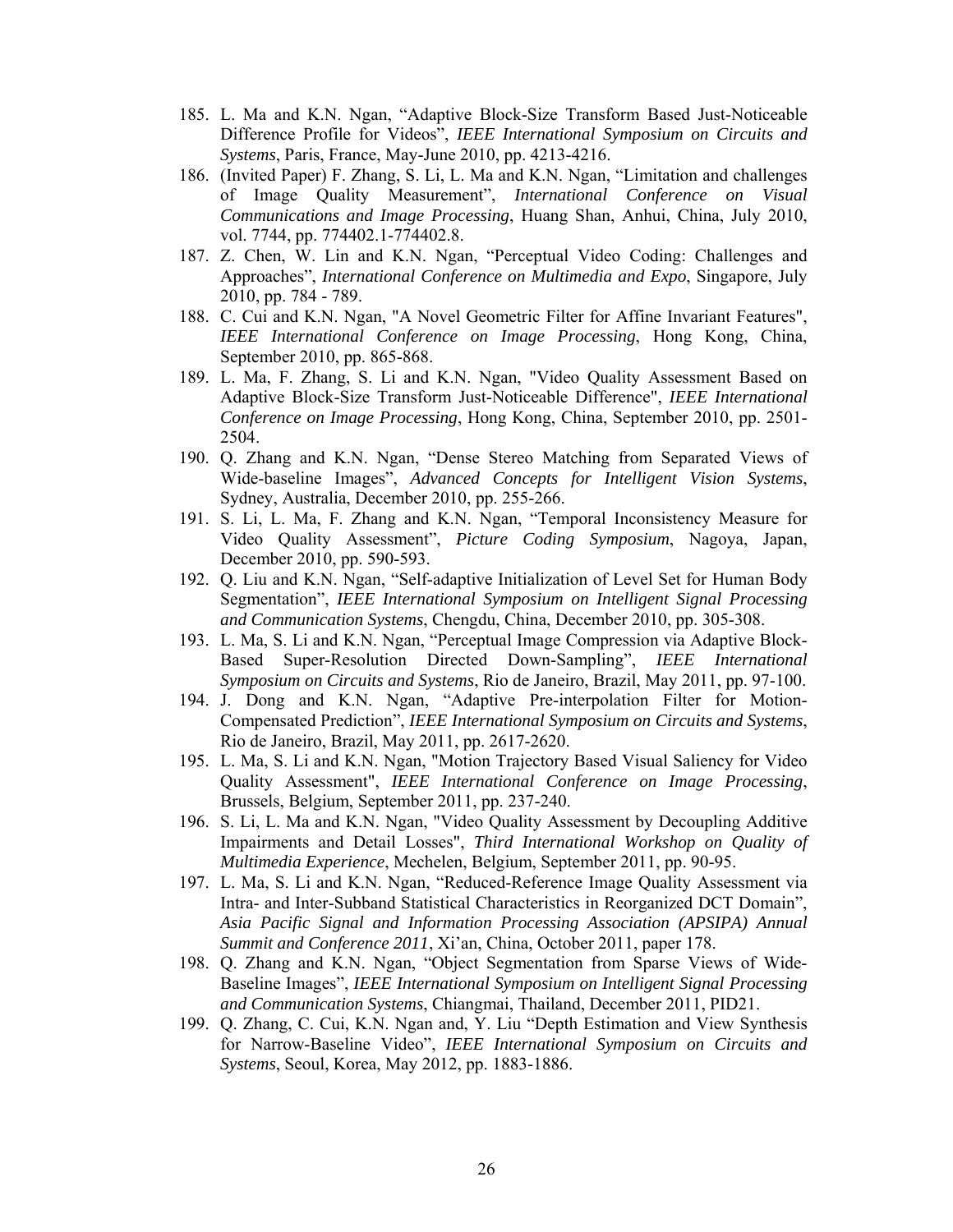- 200. L. Ma, W. Lin, C. Deng and, K.N. Ngan "Study of Subjective and Objective Quality Assessment of Retargeted Images", *IEEE International Symposium on Circuits and Systems*, Seoul, Korea, May 2012, pp. 2677-2680.
- 201. L. Xu, K.N. Ngan and M. Wang, "Video Content Dependent Directional Transform for Intra Frame Coding", *Picture Coding Symposium*, Krakow, Poland, May 2012, pp. 197-200.
- 202. M. Wang, K.N. Ngan and L. Xu, "Spatial-temporal decorrelation for image/video coding", *Picture Coding Symposium*, Krakow, Poland, May 2012, pp. 201-204.
- 203. (Invited Paper) L. Xu and K.N. Ngan, "Video Content Dependent Directional Transform for High Performance Video Coding", *ICME 2012 Workshop on Emerging Multimedia Systems and Applications*, Melbourne, Australia, July 2012, pp. 79-83.
- 204. Q. Liu and K.N. Ngan, "Overlapping Local Phase Feature (OLPF) for Robust Face Recognition in Surveillance", *Advanced Concepts for Intelligent Vision Systems*, Brno, Czech Republic, September 2012, pp. 246-257.
- 205. (Invited Paper) L. Xu, K.N. Ngan, S. Li and L. Ma, "Video Quality Metric for Consistent Visual Quality Control in Video Coding", *Asia Pacific Signal and Information Processing Association (APSIPA) Annual Summit and Conference*, Hollywood, U.S.A., December 2012, paper 56.
- 206. C. Cui, Q. Zhang and K.N. Ngan, "Object Segmentation from Wide Baseline Video", *IEEE International Symposium on Circuits and Systems*, Beijing, China, May 2013, pp. 717-720.
- 207. L. Ma, C. Deng, K.N. Ngan and W. Lin, "Overview of Quality Assessment for Visual Signals and Newly Emerged Trends", *IEEE International Symposium on Circuits and Systems*, Beijing, China, May 2013, pp. 1091-1094.
- 208. (Invited paper) M. Wang and K.N. Ngan, "An Efficient Content Adaptive Transform for Video Coding", *IEEE China Summit & International Conference on Signal and Information Processing*, Beijing, China, July 2013, pp. 547-550.
- 209. S. Li, K.N. Ngan and S. Lu, "A Head Pose Tracking System using RGB-D Camera", *9th International Conference on Computer Vision Systems*, St. Petersburg, Russia, July 2013, pp. 153-162.
- 210. L. Ma, K.N. Ngan and L. Xu, "Reduced Reference Video Quality Assessment Based on Spatial HVS Mutual Masking and Temporal Motion Estimation", *IEEE International Conference on Multimedia and Expo*, San Jose, U.S.A., July 2013, paper 217.
- 211. S. Lu and K.N. Ngan, "Depth Enhancement Based on Hybrid Geometric Hole Filling Strategy", *IEEE International Conference on Image Processing*, Melbourne, Australia, September 2013, pp. 153-162.
- 212. S. Ran, K.N. Ngan and S. Li, "The Objective Evaluation of Image Object Segmentation Quality", *Advanced Concepts for Intelligent Vision Systems*, Poznan, Poland, October 2013, pp. 470-479.
- 213. L. Xu, L. Ma, K.N. Ngan, W. Lin and Y. Weng, "Visual Quality Metric for Perceptual Video Coding", *International Conference on Visual Communications and Image Processing*, Kuching, Malaysia, November 2013, paper 773.
- 214. M. Wang, K.N. Ngan and H. Zeng, "A Rate Distortion Optimized Transform for Motion Compensation Residual", *Picture Coding Symposium*, San Jose, U.S.A., December 2013, pp. 13-16.
- 215. H. Zeng, K.N. Ngan and M. Wang, "Perceptual Adaptive Lagrangian Multiplier for High Efficiency Video Coding", *Picture Coding Symposium*, San Jose, U.S.A., December 2013, pp. 69-72.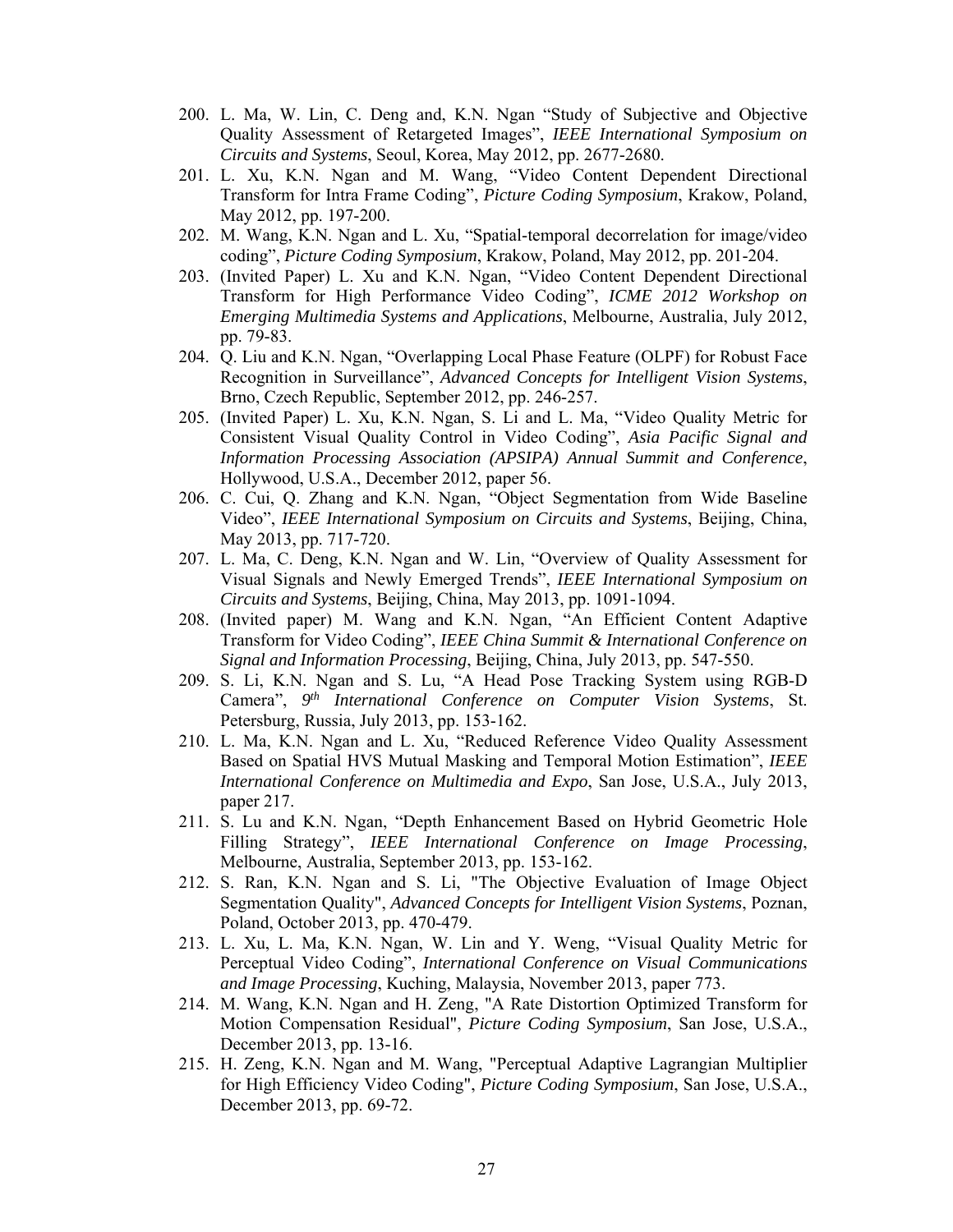- 216. F. Meng, H. Li, K.N. Ngan, B. Zeng and N. Rao, "Cosegmentation from Similar Backgrounds", *IEEE International Symposium on Circuits and Systems*, Melbourne, Australia, June 2014, pp. 353-356.
- 217. Q. Wu, H. Li, K.N. Ngan, B. Zeng and M. Gabbouj, "No Reference Image Quality Metric via Distortion Identification and Multi-Channel Label Transfer", *IEEE International Symposium on Circuits and Systems*, Melbourne, Australia, June 2014, pp. 530-533.
- 218. T.-W. Hui and K.N. Ngan, "Motion-Depth: RGB-D Depth Map Enhancement with Motion and Depth in Complement", *IEEE Conference on Computer Vision and Pattern Recognition*, Columbus, Ohio, U.S.A., June 2014, pp. 3962-3969.
- 219. L. Ma, L. Xu, H. Zeng, K.N. Ngan and C. Deng, "How Does the Shape Descriptor Measure the Perceptual Quality of the Retargeting Image?", *IEEE International Conference on Multimedia and Expo*, Chengdu, China, July 2014, paper W71.
- 220. H. Li, Y. Xie, B. Luo, L. Tang, B. Zeng, K.N. Ngan and F. Meng, "Using Mid-High Level Cues to Detect Salient Object", *IEEE International Conference on Multimedia and Expo*, Chengdu, China, July 2014, paper 320.
- 221. H.R. Wu, W. Lin and K.N. Ngan, " Rate-perceptual-distortion optimisation (RpDO) based picture coding – Issues and Challenges", *International Conference on Digital Signal Processing*, Hong Kong, China, August 2014, pp. 777-782.
- 222. L. Sheng, K.N. Ngan and S. Li, "Temporal Depth Video Enhancement Based on Intrinsic Static Structure", *IEEE International Conference on Image Processing*, Paris, France, October 2014, pp. 2893-2897.
- 223. S. Li, K.N. Ngan and L. Sheng, "Screen-camera Calibration Using a Thread", *IEEE International Conference on Image Processing*, Paris, France, October 2014, pp. 3435-3439.
- 224. T.-W. Hui and K.N. Ngan, "Depth Enhancement Using RGB-D Guided Filtering", *IEEE International Conference on Image Processing*, Paris, France, October 2014, pp. 3832-3836.
- 225. T.-W. Hui and K.N. Ngan, "Dense Depth Map Generation Using Sparse Depth Data from Normal Flows", *IEEE International Conference on Image Processing*, Paris, France, October 2014, pp. 3837-3841.
- 226. R. Shi, K.N. Ngan and S. Li, "Jaccard Index Compensation for Object Segmentation Evaluation", *IEEE International Conference on Image Processing*, Paris, France, October 2014, pp. 4457-4461.
- 227. L. Sheng, K.N. Ngan and T.-W. Hui, "Accelerating the Distribution Estimation for the Weighted Median/Mode Filters ", *Asian Conference on Computer Vision*, Singapore, November 2014, paper P2-53.
- 228. M. Wang, K.N. Ngan, H. Li and H. Zeng, "Improved Block Level Adaptive Quantization for High Efficiency Video Coding", *IEEE International Symposium on Circuits and Systems*, Lisbon, Portugal, May 2015, pp. 509-512.
- 229. C.H. Cheung and K.N. Ngan, "A Disocclusion Filling Method Using Multiple Sprites with Depth for Virtual View Synthesis", *IEEE International Conference on Multimedia and Expo*, Torino, Italy, July 2015, paper W129.
- 230. M. Wang and K.N. Ngan, "Optimal Bit Allocation in HEVC for Real-time Video Communications", *IEEE International Conference on Image Processing*, Quebec City, Canada, September 2015, paper 388-KjTN-121.
- 231. Y. Zhang and K.N. Ngan, "Region-Based Image Retargeting Quality Assessment", *IEEE International Conference on Image Processing*, Quebec City, Canada, September 2015, paper 388-EoCJ-301.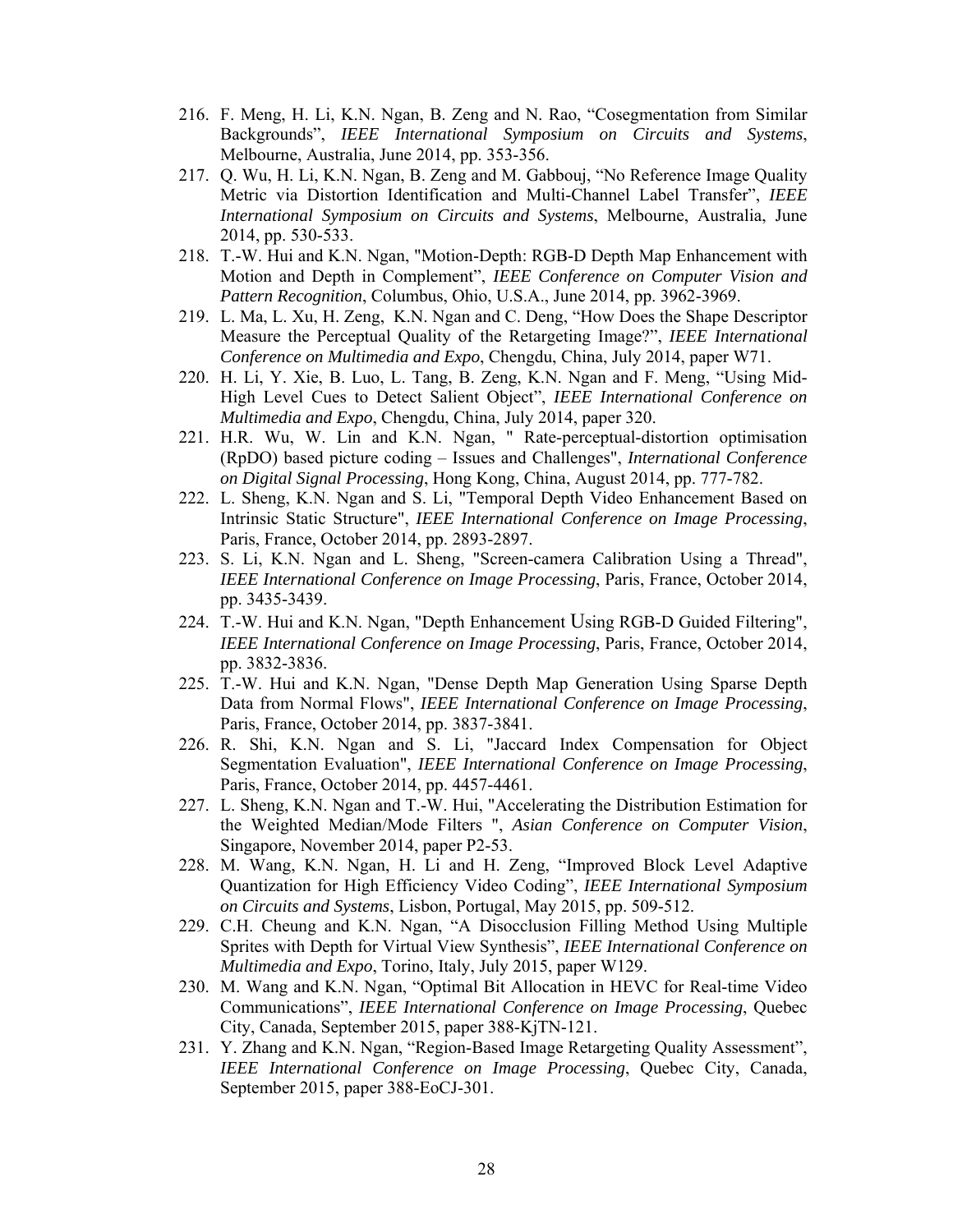- 232. L. Ma, L. Xu, Y. Zhang, K.N. Ngan and Y. Yan, "Rank Learning Based No-Reference Quality Assessment of Retargeted Images", *IEEE International Conference on Systems, Man and Cybernetics*, Hong Kong, China, October 2015, pp. 1024-1028.
- 233. R. Shi, K.N. Ngan and Y. Zhang, "A Review of Object Segmentation Quality Subjective Assessment Methods", *IEEE Region 10 Conference*, Macau, November 2015, paper 157.
- 234. T. Zhao, S. Li and K.N. Ngan, "3D Mesh Simplification for Deformable Human Mesh Guided by Deformation saliency", *24th International Conference in Central Europe on Computer Graphics, Visualization and Computer Vision*, Plzen, Czech Republic, May-June 2016, pp. 25-32.
- 235. Y. Zhang, P.H. Cong, N. Habili and K.N. Ngan, "Material segmentation in hyperspectral images with minimal region perimeters", *IEEE International Conference on Image Processing*, Phoenix, U.S.A., September 2016, pp. 834-838.
- 236. Y. Zhang and K.N. Ngan, "Fast patch-wise image retargeting", *IEEE International Conference on Image Processing*, Phoenix, U.S.A., September 2016, pp. 1813- 1817.
- 237. Q. Wu, H. Li and K.N. Ngan, "GIP: Generic Image Prior for No Reference Image Quality Assessment", *Pacific-Rim Conference on Multimedia*, Xian, China, September 2016, pp. 600-608.
- 238. Y. Zhang and K.N. Ngan, "Objective Quality Assessment of Image Retargeting Based on Line Distortion", *IEEE International Conference on Systems, Man and Cybernetics*, Budapest, Czech Republic, October 2016, pp. 2505-2510.
- 239. Q. Wu, H. Li and K.N. Ngan, "Q-DNN: A Quality-Aware Deep Neural Network for Blind Assessment of Enhanced Images", *International Conference on Visual Communications and Image Processing,* Chengdu, China, November 2016, paper 367.
- 240. F. Wu, S. Li, T. Zhao and K.N. Ngan, "Model-based Face Reconstruction using SIFT Flow Registration and Spherical Harmonics", *International Conference on Pattern Recognition*, Cancun, Mexico, December 2016, pp. 1775-1780.
- 241. R. Shi, K.N. Ngan and S. Li, "Salient object segmentation using a switch scheme", *Asia Pacific Signal and Information Processing Association (APSIPA) Annual Summit and Conference*, Jeju, Korea, December 2016, paper 15.
- 242. S. Li, F. Wu, T. Zhao, R. Shi and K.N. Ngan, "A Facial Expression Model with Generative Albedo Texture", *Asia Pacific Signal and Information Processing Association (APSIPA) Annual Summit and Conference*, Jeju, Korea, December 2016, paper 47.
- 243. R. Shi, K.N. Ngan and S. Li, "Objectness based unsupervised object segmentation quality evaluation", *Seventh International Conference on Information Science and Technology*, Danang, Vietnam, April 2017, pp. 256 - 258.
- 244. Q. Wu, H. Li, F. Meng, K.N. Ngan and L. Xu, "Blind Proposal Quality Assessment via Deep Objectness Representation and Local Linear Regression", *IEEE International Conference on Multimedia and Expo*, Hong Kong, China, July 2017, pp. 1482-1487.
- 245. L. Sheng, J. Cai, T.-J. Cham, V. Pavlovic and K.N. Ngan, "A Generative Model for Depth-based Robust 3D Facial Pose Tracking", *IEEE Conference on Computer Vision and Pattern Recognition*, Honolulu, Hawaii, U.S.A., July 2017, pp. 4598- 4607.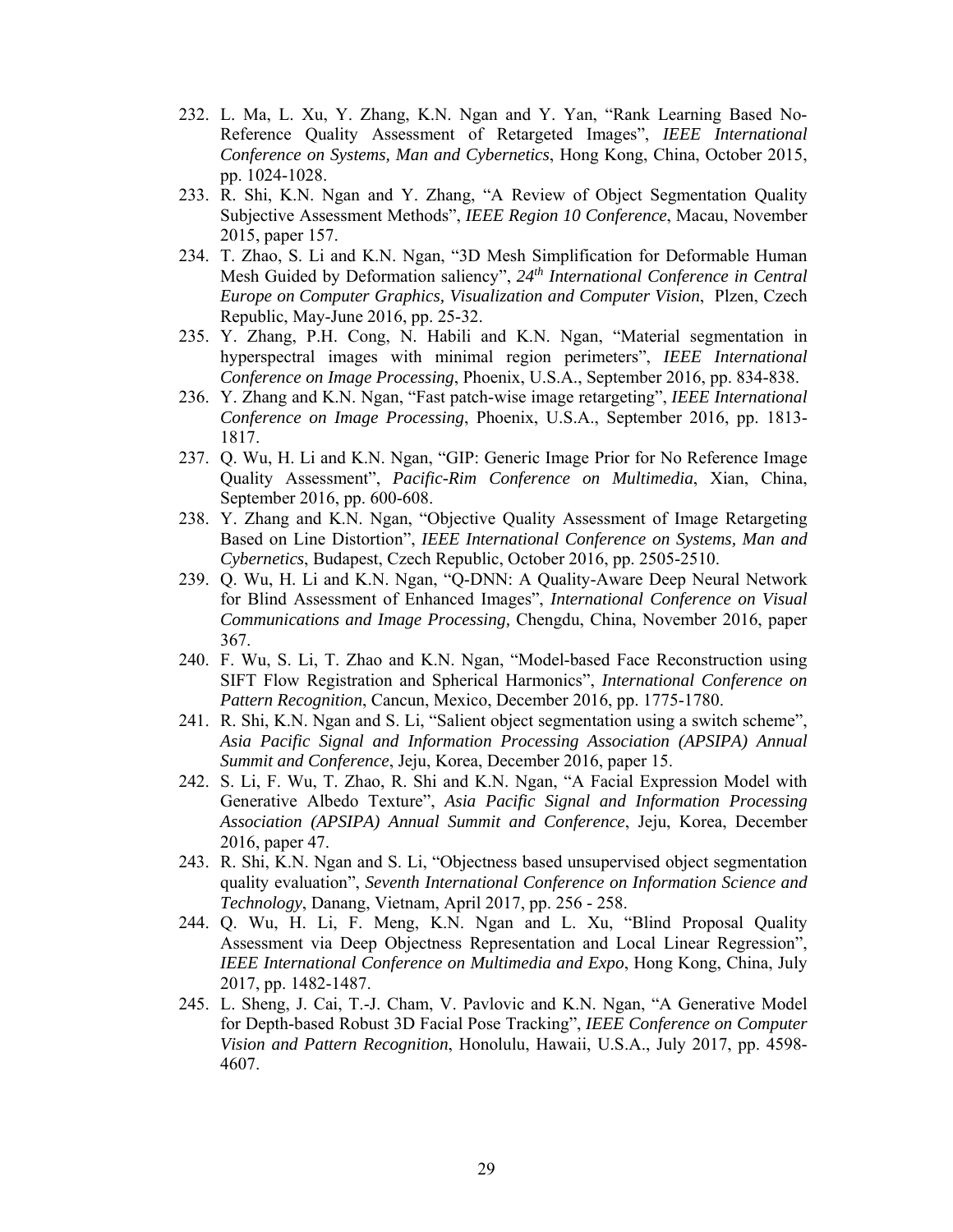- 246. L. Ma, H. Li, Q. Wu, C. Shang and K.N. Ngan, "Multi-task Learning for Deep Semantic Hashing", *IEEE International Conference on Visual Communications and Image Processing*, Taichung, Taiwan, December 2018, paper 260157.
- 247. Y. Zhang, C.P. Huynh, N. Habili and K.N. Ngan, "Material Segmentation in Hyperspectral Images Wth a Spatio-Spectral Texture Descriptor", *IEEE International Conference on Acoustics, Speech and Signal Processing*, Brighton, U.K., May 2019, pp. 2397-2401.
- 248. Q. Wu, R. Ma, K.N. Ngan, H. Li and F. Meng, "Blind Image Sharpness Assessment and Enhancement via Deep Auxiliary Learning", *IEEE International Conference on Multimedia and Expo*, Shanghai, China, July 2019, pp. 1852-1857.
- 249. F. Wu, L. Bao, Y. Chen, Y. Ling, Y. Song, S. Li, K.N. Ngan and W. Liu, "MVF-Net: Multi-View 3D Face Morphable Model Regression", *IEEE/CVF Conference on Computer Vision and Pattern Recognition*, Long Beach, California, U.S.A., July 2019, pp. 959-689.
- 250. Q. Wu, L. Wang, K.N. Ngan, H. Li and F. Meng, "Beyond Synthetic Data: A Blind Deraining Quality Assessment Metric Towards Authentic Rain Image", ", *IEEE International Conference on Image Processing*, Taipei, Taiwan, September 2019, pp. 2364-2368.
- 251. Y. Yang, F. Meng, H. Li, K.N. Ngan and Q. Wu, "A New Few-Shot Segmentation Network Based on Class Representation", *IEEE International Conference on Visual Communications and Image Processing*, Sydney, Australia, December 2019, paper 240.
- 252. K. Huang*,* F. Meng*,* H. Li*,* S. Chen*,* Q. Wu and K.N. Ngan, "Class Activation Map Generation by Multiple Level Class Grouping and Orthogonal Constraint", *Digital Image Computing: Techniques and Applications (DICTA)*, Perth, Australia, December 2019, pp. 1-6.
- 253. H. Li, Q. Wu, K.N. Ngan, H. Li and F. Meng, "Region Adaptive Two-Shot Network for Single Image Dehazing", *IEEE International Conference on Multimedia and Expo*, London, U.K., July 2020, pp. 1-6.
- 254. Q. Cheng, H. Li, Q. Wu, F. Meng, L. Xu and K.N. Ngan, "Learn to Pay Attention via Switchable Attention for Image Recognition", *IEEE Conference on Multimedia Information Processing and Retrieval (MIPR)*, Shenzhen, China, August 2020, pp. 291-296.
- 255. H. Wei, Q. Wu, H. Li, K.N. Ngan, H. Li and F. Meng, "Single Image Dehazing via Artificial Multiple Shots and Multidimensional Context", ", *IEEE International Conference on Image Processing*, Abu Dhabi, U.A.E., October 2020, pp. 1023- 1027.
- 256. H. Li, Q. Wu, H. Wei, K.N. Ngan, H. Li, F. Meng and L. Xu, "Haze-robust image understanding via context-aware deep feature refinement", *IEEE International Workshop on Multimedia Signal Processing (MMSP)*, Tampere, Finland, September 2020, pp. 1-6.

#### **F. Edited Special Issues in Journals**

1. K.N. Ngan, S. Panchanathan, T. Sikora and M.-T. Sun, "Special Issue on Segmentation, Description and Retrieval of Video Content," *IEEE Transactions on Circuits and Systems for Video Technology*, U.S.A., vol. 8, no. 5, September 1998, pp. 521-696.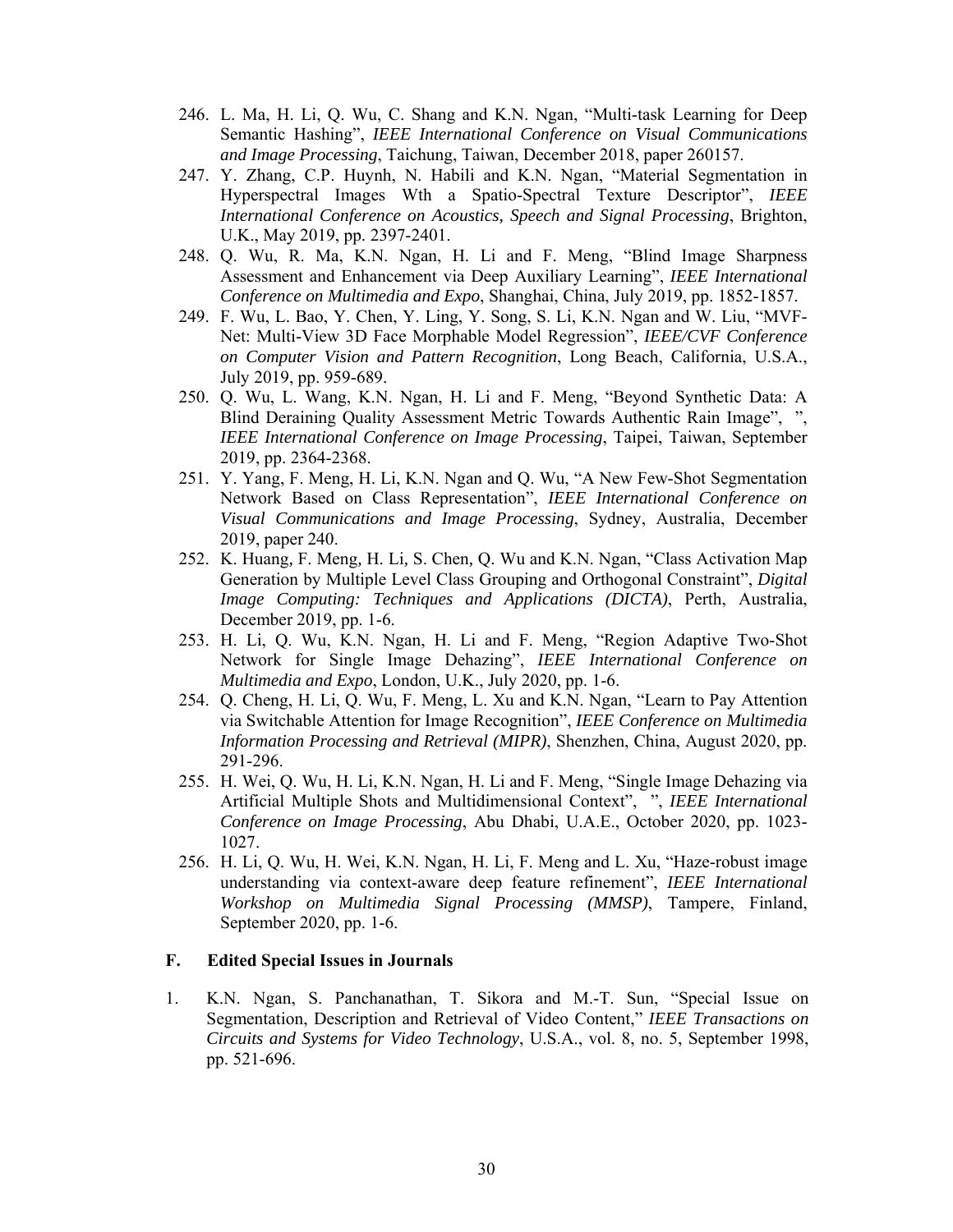- 2. S. Benton, B. Choquet, R. Horst, K.N. Ngan and M. Tanimoto, "Special Issue on 3D Video Technology," *Signal Processing: Image Communication*, Europe, vol. 14, Nos. 1-2, November 1998, pp. 1-194.
- 3. K.N. Ngan, S. Panchanathan, T. Sikora and M.-T. Sun, "Special Issue on Representation and Coding of Images and Video I," *IEEE Transactions on Circuits and Systems for Video Technology*, U.S.A., vol. 8, no. 7, November 1998, pp. 797- 920.
- 4. K.N. Ngan, S. Panchanathan, T. Sikora and M.-T. Sun, "Special Issue on Representation and Coding of Images and Video II," *IEEE Transactions on Circuits and Systems for Video Technology*, U.S.A., vol. 9, no. 1, February 1999, pp. 1-199.
- 5. K.N. Ngan, M. Strintzis, M. Tanimoto and Y. Wang, "Special Issue on 3-D Video Technology," *IEEE Transactions on Circuits and Systems for Video Technology*, U.S.A., vol. 10, no. 2, March 2000, pp. 185-330.
- 6. Y. Altunbasak, C.W. Chen, M.R. Civanlar and K.N. Ngan, "Special Issue on Recent Advances in Wireless Video," *Signal Processing: Image Communication*, Europe, vol. 18, no. 10, November 2003, pp. 857-1008.
- 7. C.W. Chen, M. Ghanbari and K.N. Ngan, "Special Issue on Visual Communication in the Ubiquitous Era," *Journal of Visual Communications and Image Representation*, Academic Press, U.S.A., vol. 16, no. 4-5, August-October 2005, pp. 393-620.
- 8. H. Wang, K.N. Ngan and J. Ostermann, "Special Issue on Advances in Visual Content Analysis and Adaptation for Multimedia Communications", *IEEE Communications Magazine*, U.S.A., vol. 45, no. 1, January 2007, pp. 24-91.
- 9. W. Gao, K.N. Ngan and L. Yu, "Special Issue on AVS and its Applications," *Signal Processing: Image Communication*, Europe, vol. 24, no. 4, April 2009, pp. 245-344.

#### **G. Patents**

- 1. R.C. Nicol, B.A. Fenn, R.J. Clarke and K.N. Ngan, "Method and process for transmitting an image," US Patent No. 4504860, 12 March 1985.
- 2. R.C. Nicol, B.A. Fenn, R.J. Clarke and K.N. Ngan, "Method and apparatus for transmitting an image," Canadian Patent No. 1194984, 1985.
- 3. R.C. Nicol, B.A. Fenn, R.J. Clarke, K.N. Ngan and W.K. Cham, "Method and apparatus for transmitting an image," European Patent No. 0072117, 1985.
- 4. D.W. Lin and K.N. Ngan, "Low bit-rate video coding technique," US Patent No. US 5214506, 25 May 1993.
- 5. King Ngi Ngan, Jie Dong and Yan Huo, "Method and Apparatus of De-Interlacing Video", US Patent No. US 8165211 B2, 24 April 2012.
- 6. King Ngi Ngan and Bangsheng Cheng, "Method and Apparatus for Recognizing and Localizing Landmarks from an Image onto a Map", US Patent No. US 8180146 B2, 15 May 2012.
- 7. Wai-Kuen Cham, Chi Keung Fong, Jie Dong, King Ngi Ngan, Hoi Ming Wong, Lu Wang, Yan Huo, Thomas H.Y. Pun, "Method and Device for Order-16 Integer Transform from Order-8 Integer Cosine Transform," US Patent No. US 8228983 B2, 24 July 2012.
- 8. King Ngi Ngan and Hongliang Li, "Real-time Body Segmentation System", US Patent No. US 8233676 B2, 31 July 2012.
- 9. King Ngi Ngan and Jie Dong, "Parametric Interpolation Filter for Motion-Compensated prediction", US Patent No. US 8548065 B2, 1 October 2013.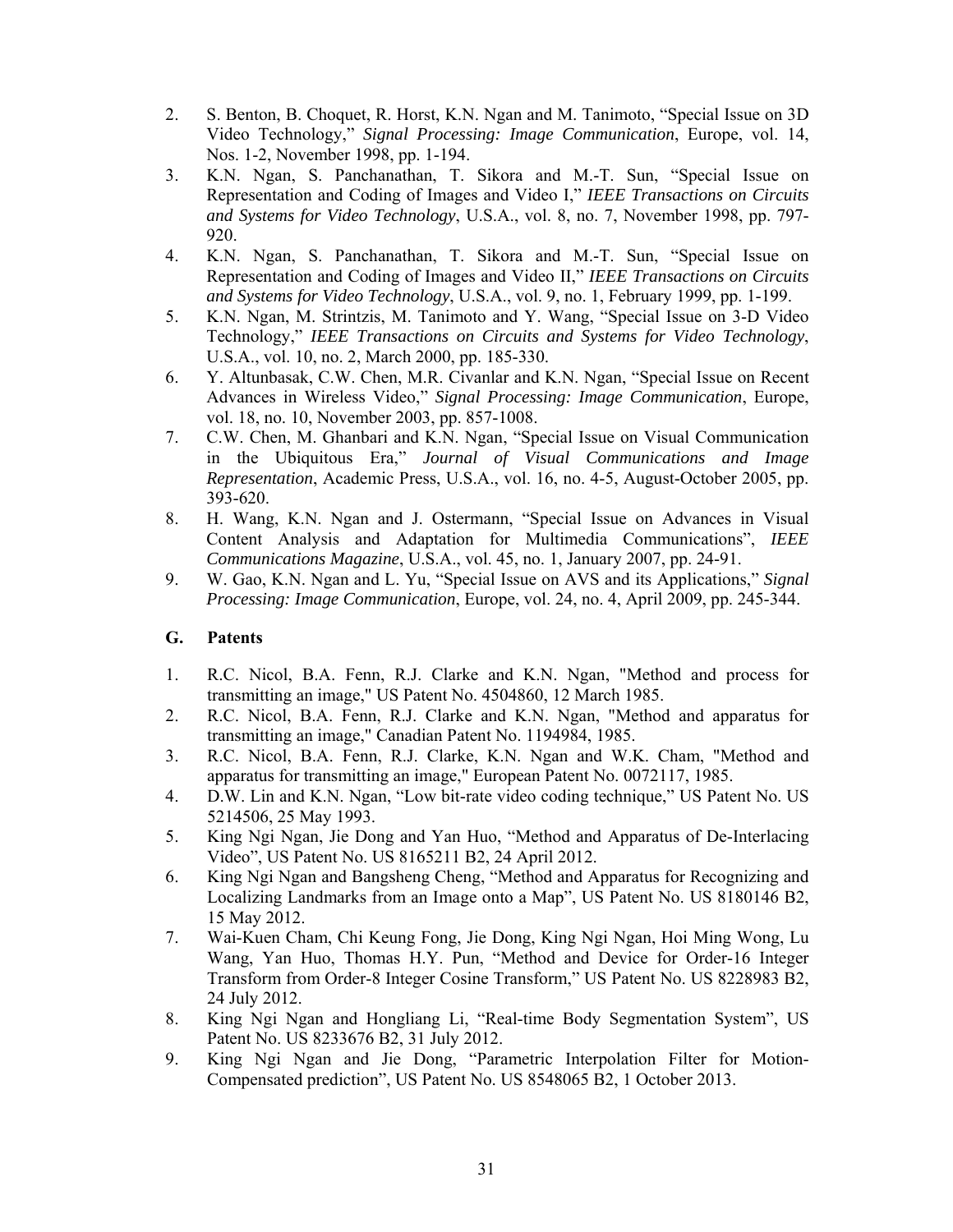- 10. King Ngi Ngan, Lin Ma, Wai-Kuen Cham and Yu Liu, "Method and Apparatus for Video Coding by ABT-Based Just Noticeable Difference Model", US Patent No. US 8559511 B2, 15 October 2013.
- 11. King Ngi Ngan and Songnan Li, "Real-Time Head Pose Tracking with Online Face Template Reconstruction", US Patent No. US 9672412 B2, 6 June 2017.
- 12. King Ngi Ngan and Hongliang Li, "Real-time Body Segmentation System", Hong Kong Patent No. HK 1150284, 15 August 2014.
- 13. 颜庆义, 马林, 湛伟权, 刘雨, "通过基于 ABT 的最小可觉差模型进行视频编码的 方法和装置", 香港应用科技研究院有限公司, China Patent No. CN 101835048B, 26 September 2012.
- 14. 颜庆义,李宏亮, "实时身体分割系统", 香港中文大学, China Patent Application No. CN 101971190A, 9 February 2011.

# **H. Technical Memoranda**

- 1. K.N. Ngan, D.W. Lin and M.L. Liou, "Enhancement of image quality for low bit rate video coding," Bellcore Technical Memorandum TM-ARH-015823, November 1989.
- 2. D.W. Lin and K.N. Ngan, "Improving low bit rate video quality by randomized ordering of image blocks," Bellcore Technical Memorandum TM-ARH-015784, November 1989.

## **I. Technical Reports**

- 1. M.H. Lee, D.K.K. Lau, K.N. Ngan, G. Rogers, "Wavelet Video with Priority Encoding Transmission," *CRC-BTN Technical Reports, VRL-TR-004*, November 1997.
- 2. C. W. Yap, R. Liyanapathirana, and K.N. Ngan, "Bit Error Sensitivity of the H.263 bitstream," *CRC-BTN Technical Reports, VRL-TR-006*, January 1998.
- 3. R. Liyanapathirana, K.N. Ngan, C.W. Yap and L.K. Chan, "Transmission of H.263- Coded Video over Rayleigh Fading Channels using RCPC Channel Codes," *CRC-BTN Technical Reports, VRL-TR-008*, April 1998.

#### **J. Standards Contributions**

- 1. D. Chai and K.N. Ngan, "Automatic face segmentation algorithm", ISO/IEC JTC1/SC29/WG11/MPEG97/M2237, 1997.
- 2. T. Meier and K.N. Ngan, "Automatic segmentation based on Hausdorff Object Tracking", ISO/IEC JTC1/SC29/WG11/MPEG97/M2238, 1997.
- 3. 喻莉,朱光喜,颜庆义,"关于制定移动多媒体(MMS)标准的建议", Audio Video Coding Standard Workgroup of China (数字音视频编解码技术标准化工作组), AVS M1251: March 2004.
- 4. 岑峰,颜庆义,"EFIMS 快速帧内预测模式选择算法", Audio Video Coding Standard Workgroup of China (数字音视频编解码技术标准化工作组), AVS M1363: August 2004.
- 5. Feng Cen, King Ngi Ngan and Wai-kuen Cham,"HRD Model", Audio Video Coding Standard Workgroup of China (数字音视频编解码技术标准化工作组), AVS M1449: December 2004, Video Proposal.
- 6. Zhenzhong Chen, Feng Cen, King Ngi Ngan and Wai-kuen Cham,"Analysis on Encoding Delay and Parameter Initialization", Audio Video Coding Standard